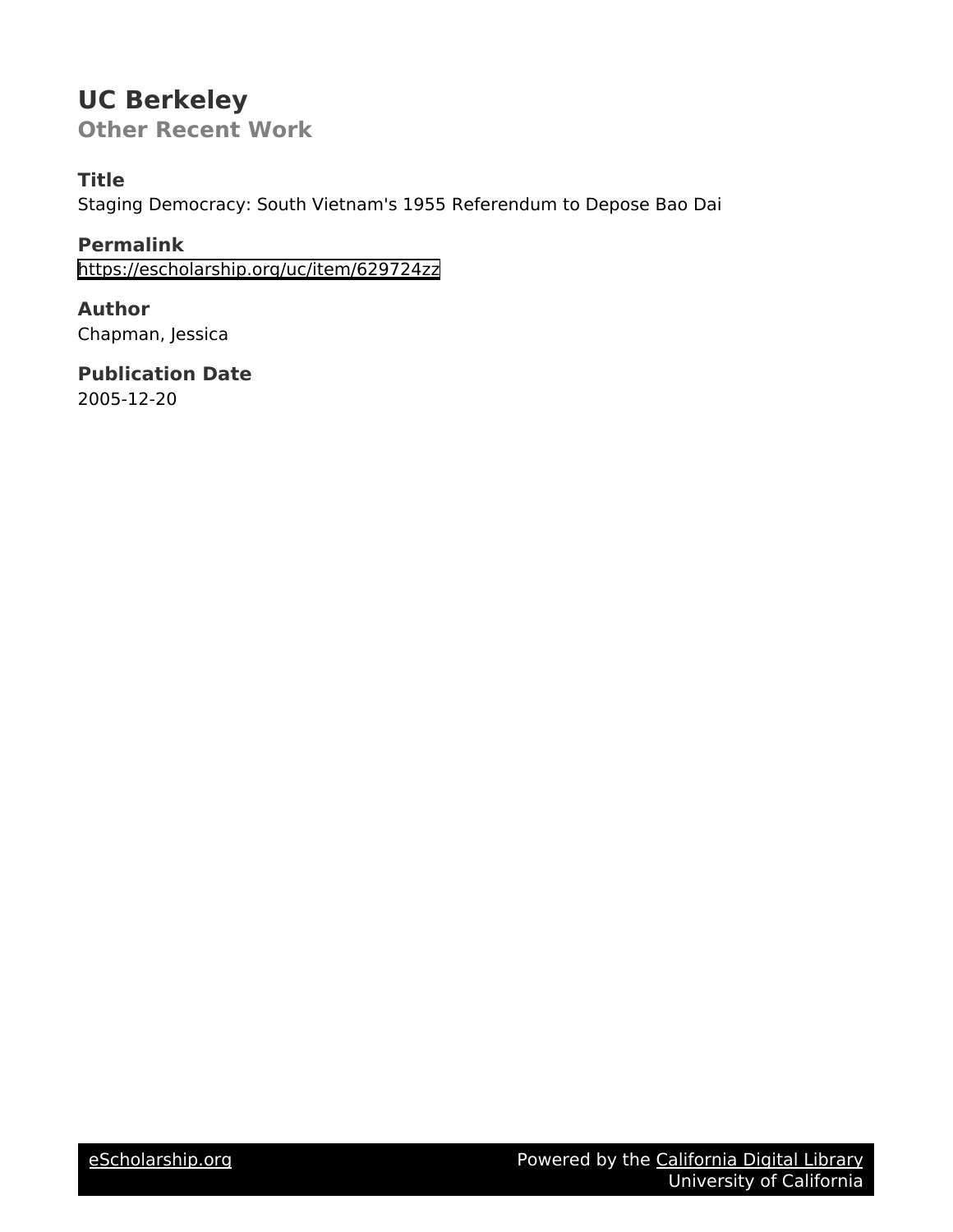## **Staging Democracy: South Vietnam's 1955 Referendum to Depose Bao Dai**

On 23 October 1955, South Vietnam's citizens took to the polls to choose between the country's obsolete Emperor and its far-from-popular Prime Minister Ngo Dinh Diem. Government propaganda told them that Emperor Bao Dai was a treacherous, slovenly womanizer who amounted to nothing more than a shackle on Vietnam's development. Diem, on the other hand, promised to usher in a new and glorious era in Vietnam's history marked by democracy, self-determination, and individual rights.

Newly available evidence from Vietnamese archives demonstrates that this referendum should be viewed as an important cultural and political moment for South Vietnam. It exerted a lasting influence on politics below the  $17<sup>th</sup>$  parallel and on the diplomatic relationship between the United States and South Vietnam. Historians and observers to date, however, have interpreted the October 1955 vote almost exclusively from within the American lens, which has led to a series of incomplete conclusions about the nature and significance of the event. Such America-centric scholarship in absence of similar studies on South Vietnam has prevented a thorough scholarly understanding of the complex nature of America's ally in the Vietnam War. Further research into Saigon's internal politics is therefore necessary to enable historians to conduct an informed reassessment of American officials' perceptions and policies.

Until the early 1990s, the most thorough descriptions of Diem's referendum to depose Bao Dai were penned by journalists or appeared in political memoirs, and thus cannot be considered scholarly accounts of the event.<sup>1</sup> Without exception, these accounts conclude that the referendum, despite Diem's claims, was not a democratic exercise.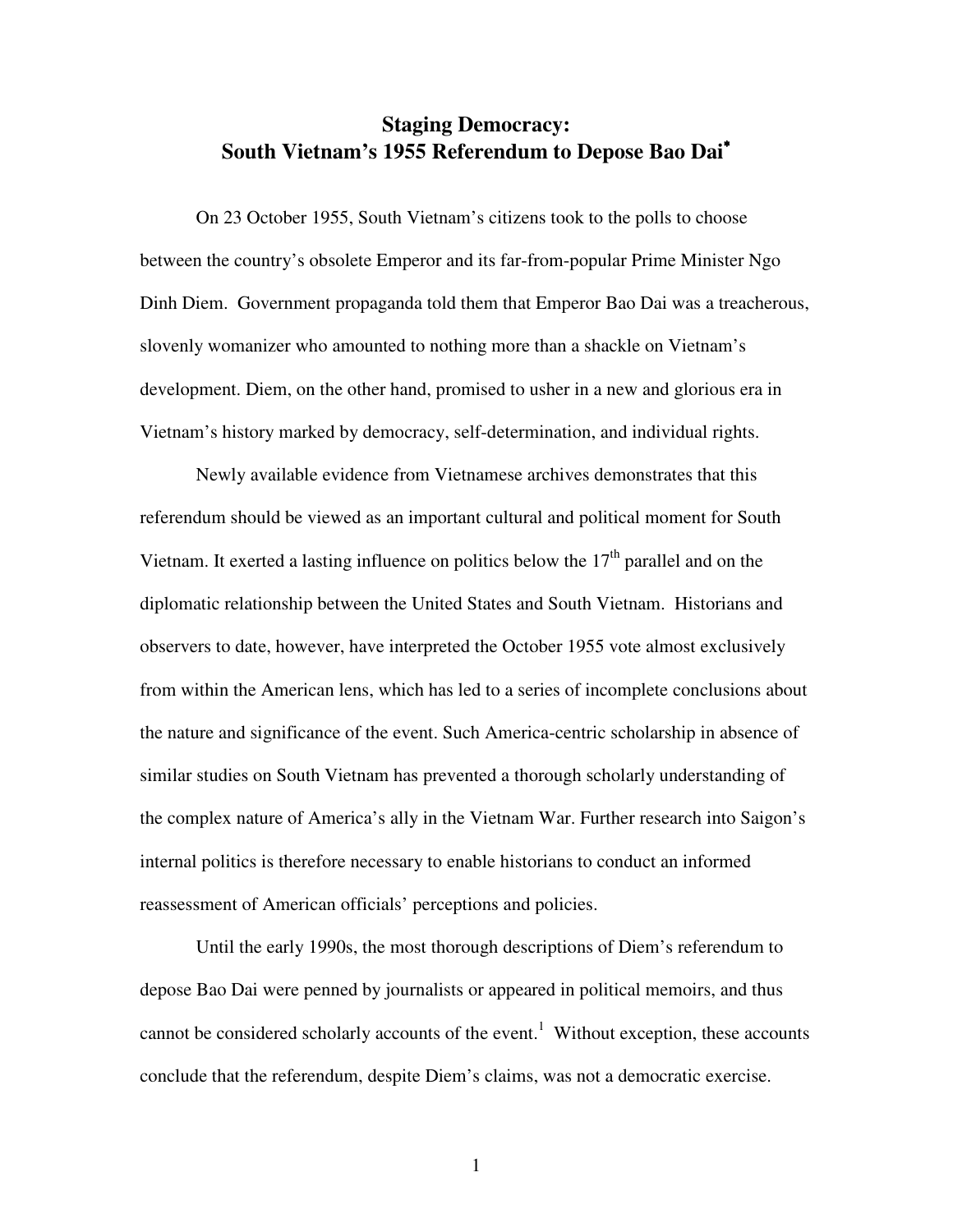Even Diem apologists like Anthony Trawick Bouscaren and American CIA officer Edward Landsdale concur with the Prime Minister's harshest critics on the conclusion that the South Vietnamese government was either incapable of or unwilling to hold a truly free, representative plebiscite in October 1955. Overall, these early accounts credit the referendum with cementing Diem's consolidation of authority over South Vietnam, and some identify it as a the political moment that first revealed the oppressive, dictatorial nature of Diem's regime that would come back to haunt American officials in future years.

Vietnam expert Joseph Buttinger has described October 1955 as "the month when another rotten relic of Vietnam's past was thrown on the junk heap of history: the monarchy, together with its last, unworthy representative, Bao Dai."<sup>2</sup> He judges Diem's one-sided election campaign to have been outrageous and unnecessary, since "no one doubted what the outcome of the referendum would be."<sup>3</sup> He claims that Diem could afford to ignore the voices raised in Saigon against the referendum's confirmation of the existing system of one-man rule, and minimizes the lasting political effect of the vote and of Diem's campaign on the nature of South Vietnamese politics.

Correspondent Donald Lancaster, who was present in Saigon to observe the tumultuous events of 1955, records, "Whereas Bao Dai was given no opportunity to defend himself, the government-controlled press proceeded to overwhelm him with scurrilous abuse."<sup>4</sup> Lancaster notes that "Diem had chosen to defeat rather than come to terms with his adversaries," and concludes that this led in the short term to the return of peaceful conditions in the countryside. He hints, though, that Diem's oppressive behavior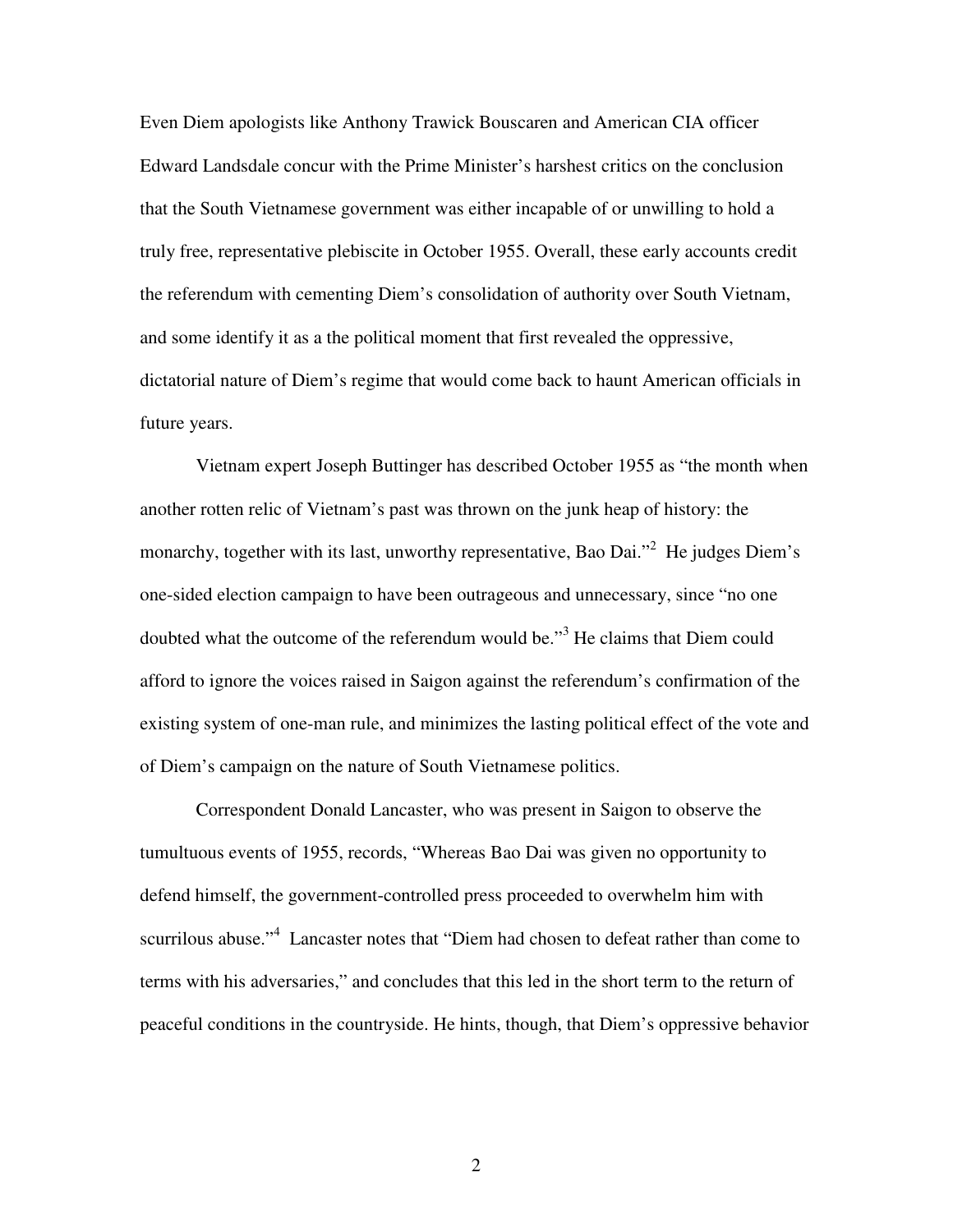created a tenuous peace at best, but does not go into any detail about how this referendum affected long-term South Vietnamese politics.

American diplomat Chester Cooper notes the referendum primarily for what it revealed about Diem and his brother Ngo Dinh Nhu, and journalist Robert Shaplen goes so far as to credit Nhu entirely with orchestrating the election.<sup>5</sup> Cooper recalls Diem and Nhu both permitting and encouraging flagrant electoral violations, but he remembers the United States "put[ting] the best face on the election that it could."<sup>6</sup> With American cooperation, then, Diem was able to achieve most of his objectives and consolidate power over South Vietnam by the end of 1955. According to Cooper, though, Diem's policies and programs from that point on "led to inevitable disaster."

These works, along with several others, constitute a "first draft" of history; an effort by those Americans involved in the war in Vietnam to explain its origins. More recently, historians have revised these journalistic assessments of the referendum, drawing upon newly released US government documents to generate a more scholarly interpretation of America's alliance with South Vietnam. In his path-breaking book on the Eisenhower administration in Vietnam, David Anderson clearly explicates Washington's position on the referendum to depose Bao Dai. American officials, he claims, were above all concerned with preventing Diem from losing to the communists in the countrywide elections scheduled for the summer of 1956. To prevent such an eventuality, State Department officials sought to restructure the South Vietnamese regime as a republic, and encouraged Diem to broaden his administration and create a national assembly to promulgate a new constitution. "Although the Americans preferred the creation of an assembly before the elimination of Bao Dai," writes Anderson, "Diem had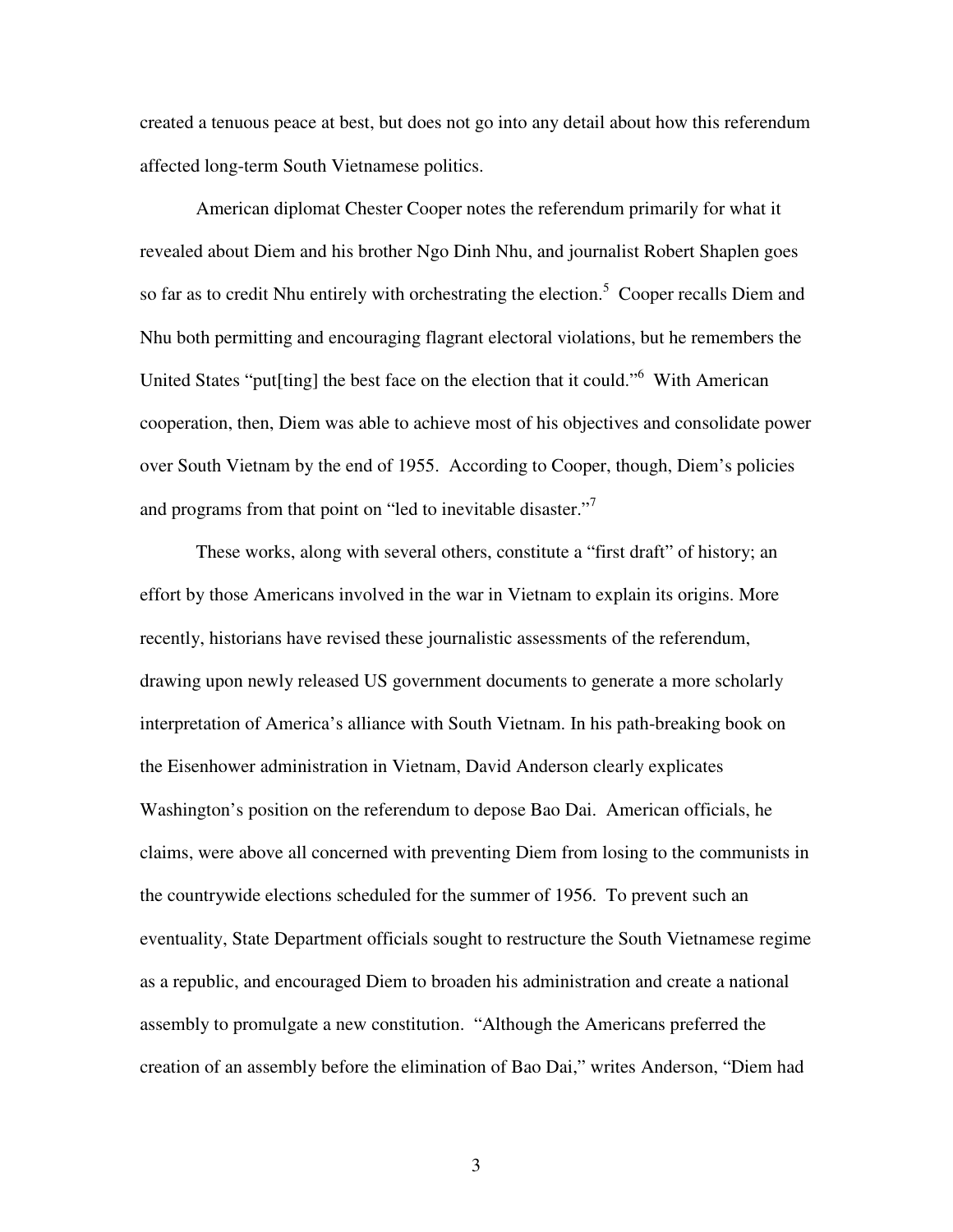his own agenda."<sup>8</sup> American officials wary of provoking a crisis in US relations with Saigon watched passively as Diem organized an ill advised referendum and rejected American advice to avoid tampering with election results. Anderson concludes that the South Vietnamese government's lopsided victory "was not a true representation of Diem's power or popularity. The emperor's weakness, the disarray of the political opposition, and other such factors explain his triumph."9

Historian Seth Jacobs, in his recent monograph on Ngo Dinh Diem, goes one step further to condemn the referendum as an undemocratic farce. He claims that "nothing demonstrated Diem's disinterest in democratic processes more vividly than the plebiscite in October 1955."10 Jacobs mistakenly asserts that Diem would have preferred to bypass the electorate entirely and entrust his future to his American patrons, but that Bao Dai forced his hand by formally dismissing Diem from his position of Prime Minister on 18 October. In fact, Bao Dai's pronouncement came only after Diem's formal announcement of the referendum, and after a prolonged South Vietnamese press campaign against the Emperor. Nonetheless, Jacobs is not off the mark with his claim that the October referendum demonstrated the dictatorial nature of Diem's regime. His dismissal of Diem's campaign as "absurd," however, minimizes the political significance of the referendum within South Vietnam and reveals the overwhelming reliance on English language sources that marks the existing scholarly literature on America's involvement in Vietnam.<sup>11</sup>

Edward Miller's dissertation on Ngo Dinh Diem's nation-building efforts offers a slight reassessment of the referendum based on work in Vietnamese sources. Diem, in his view, did adhere to a particular brand of illiberal democratic ideals on this occasion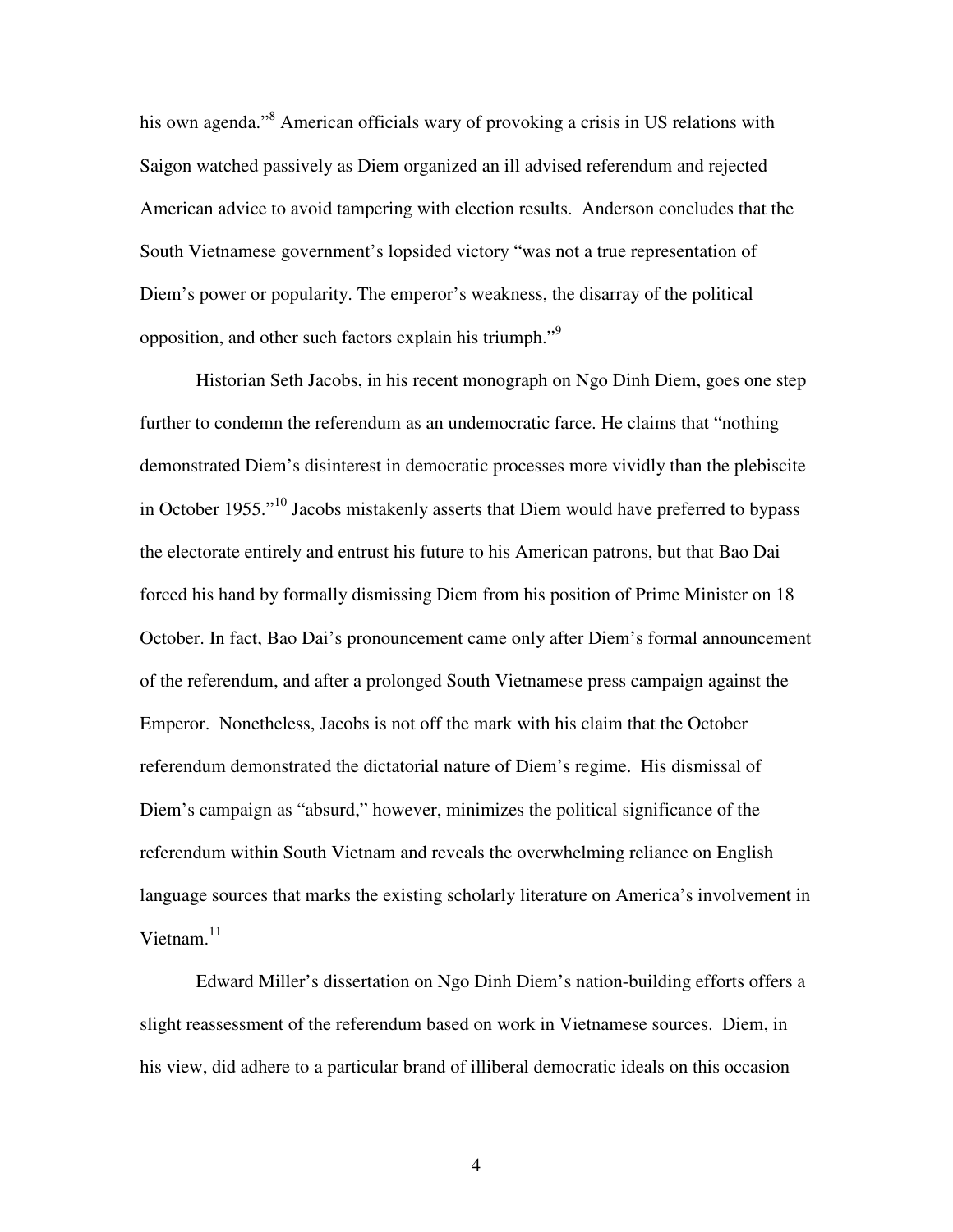and throughout his tenure in office. Miller therefore argues that the referendum was not as undemocratic as scholars have previously assumed. "By structuring the plebiscite as a choice for or against a deeply unpopular absentee king," he writes, "and by linking that choice to the almost universally popular concept of republicanism, Diem cast the question in such a way that an overwhelmingly favorable response was assured."<sup>12</sup> Though he introduces little new evidence about Diem's campaign, Miller effectively challenges prior interpretations by assessing the referendum within the context of South Vietnamese politics.

All three of these authors have set the stage for a more thorough study of the referendum to depose Bao Dai. Anderson's interpretation of the US side of this story has paved the way for our understanding of America's relationship with Vietnam in the 1950s, and Jacobs and Miller have contributed valuable additional insights into the nature of Diem's regime and its incompatibility with the American ideals of democracy and self-determination.<sup>13</sup> Anderson and Jacobs' sole reliance on American documents, though, limits their ability to assess the veracity of United States officials' perceptions and conclusions about South Vietnamese political events in general and the October referendum in particular. Moreover, none of the historians discussed here devote considerable attention to how the election was executed and experienced within South Vietnam.

In recent years, a handful of scholars have begun to utilize Vietnamese-language materials to revise existing impressions of the Vietnam Wars.<sup>14</sup> This article is another effort to get past American perspectives and promote a fuller understanding of America's alliance with South Vietnam by introducing original research from newly released South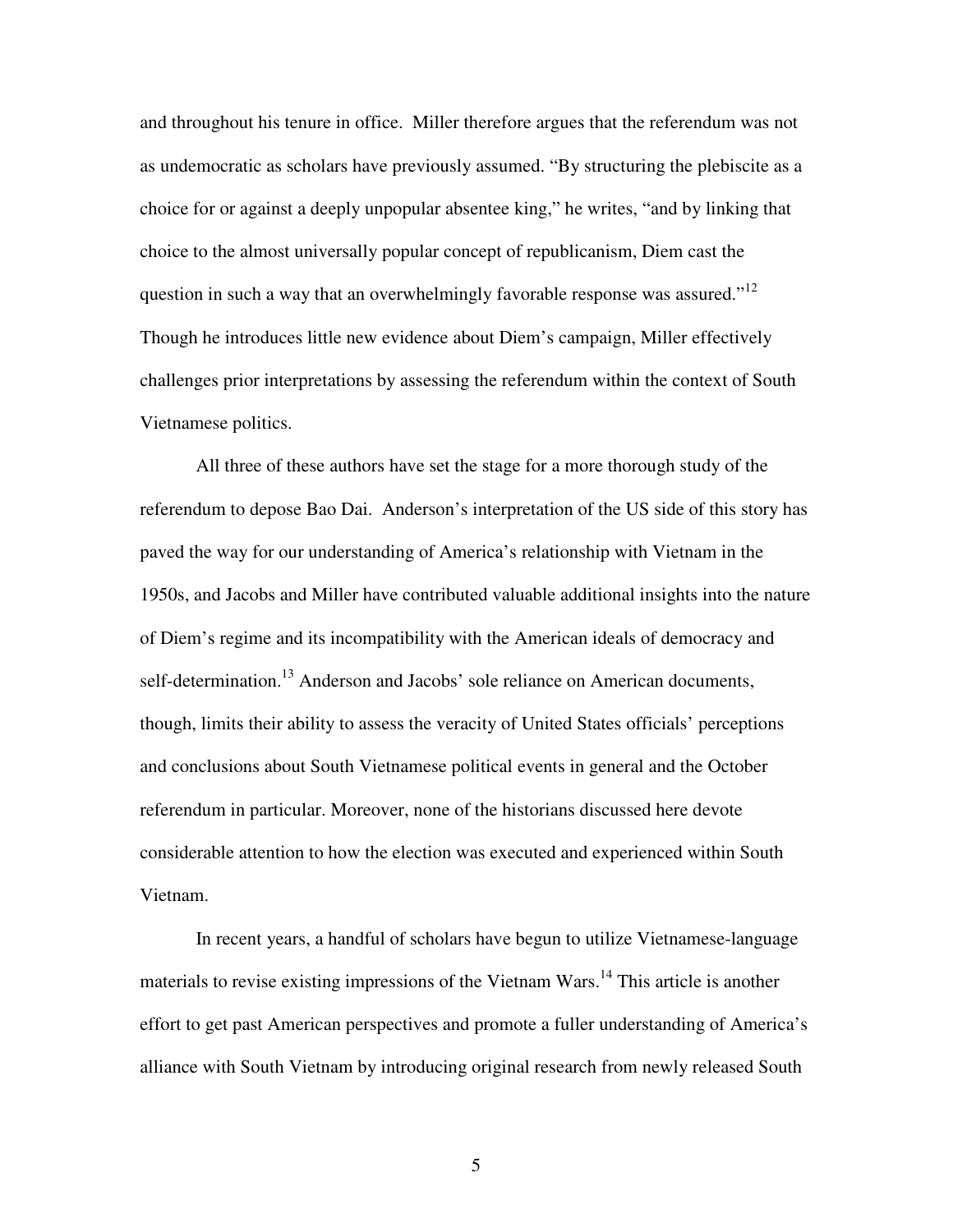Vietnamese archival holdings and from newspapers published in Saigon during the months leading up to the referendum. It employs French and Vietnamese language documents to explore the October referendum as an important cultural and political event in South Vietnam's history and a pivotal moment in the US-South Vietnamese alliance. This approach exemplifies the trend amongst historians of US Foreign Relations to diversify their focus to include cultural elements of foreign relations and to internationalize the study of diplomacy to transcend the artificial limits imposed by narratives of "state" or "nation."<sup>15</sup> One noted historian of Vietnam, Fredrik Logevall, has recently identified a particular need for significant "ethnocentric" research on Ngo Dinh Diem's consolidation of control in South Vietnam from 1954-1956 as a means of understanding America's role in Vietnam.<sup>16</sup> This article seeks to answer this call by illuminating the complexity of this formative South Vietnamese political event.

Research in Vietnamese archives reveals several significant aspects of the 23 October 1955 referendum to depose Bao Dai that American sources obscure. Examined from within the South Vietnamese political context, the plebiscite represents far more than the simple removal of an unpopular emperor by authoritarian means. A close look at Diem's campaign rhetoric illuminates the changing nature of South Vietnam's political culture as Diem attempted to navigate the country's transition from its traditional past to a modernized future<sup>17</sup> in direct competition with the communist regime in the North.<sup>18</sup> Diem combined conventional Confucian notions of moral leadership with Western ideas about democracy and liberty to justify removing the Emperor and replacing the 1956 countrywide elections stipulated by the Geneva Accords with his own National Assembly elections to be held in early 1956. Although Diem is traditionally represented as an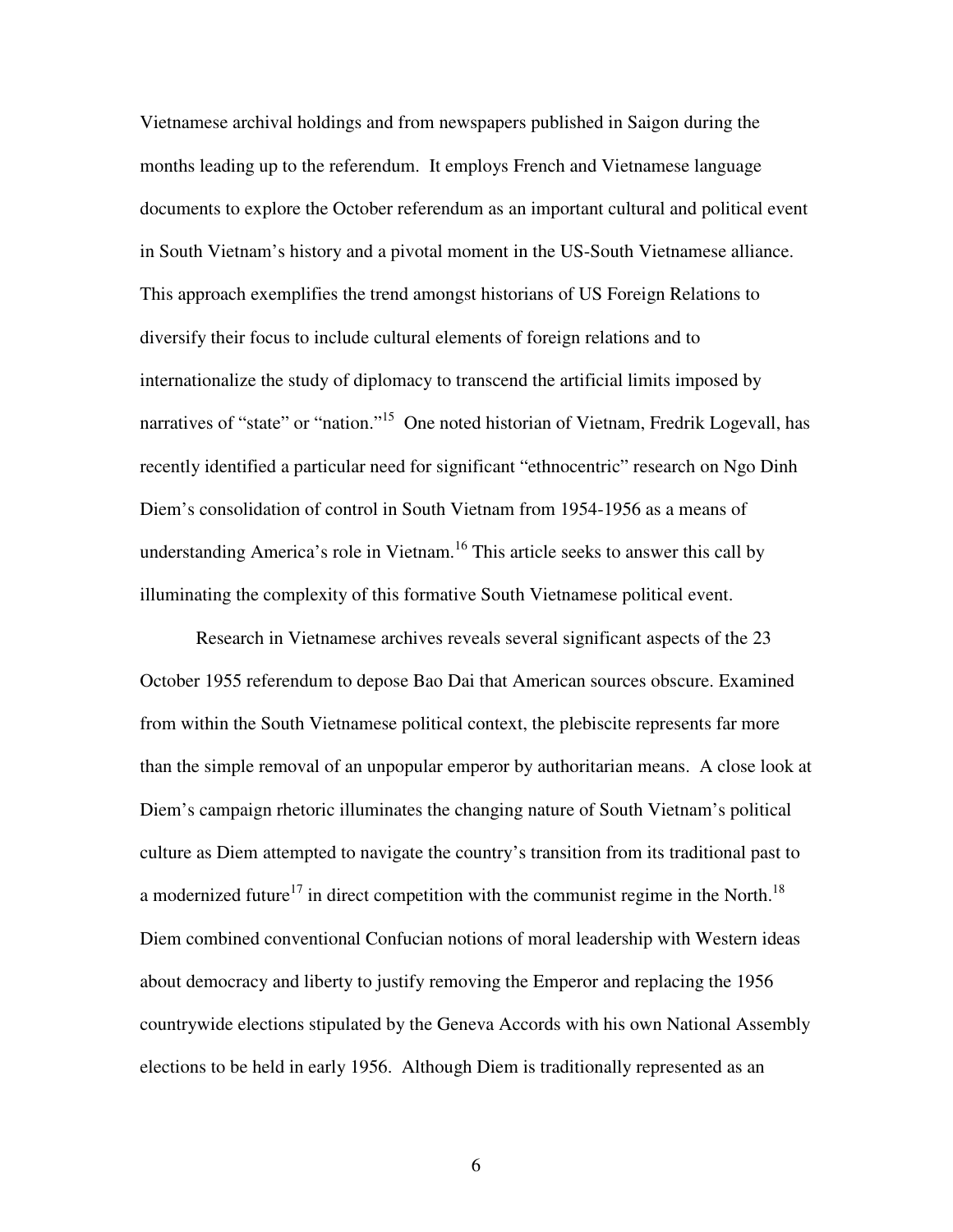authoritarian leader with no real interest in democracy, he issued wide promises of democratic rights and self-determination in this campaign that would inform South Vietnam's future political conflicts. The Prime Minister's opponents would henceforth respond to his lofty promises of equal rights and self-rule by criticizing his regime for failing to live up to the democratic ideals that it espoused.

The referendum was, moreover, a significant event in the early days of the US-South Vietnamese relationship. In keeping with the diplomatic trend Tony Smith refers to as "liberal democratic capitalism," the United States supported the election as a means of spreading democracy to Southeast Asia.<sup>19</sup> American officials from Secretary of State John Foster Dulles to Ambassador to Saigon Frederick Reinhardt, however, were more concerned with how the referendum would be perceived internationally than they were with how it would be experienced within South Vietnam By turning a blind eye to the contradictions between Diem's democratic rhetoric and his undemocratic practices, and by discounting the breadth and endurance of his political opposition, the United States helped generate the popular discontent that would plague Diem's administration until his assassination in November 1963. Since Bao Dai's removal from power dealt the final blow to France's already diminished influence in Vietnam, the US would reap these future consequences without support from European allies.<sup>20</sup> In short, the October referendum shaped the South Vietnamese political climate and the US-South Vietnamese relationship in enduring ways. It thus merits scholarly attention as a formative event in the early history of the Republic of Vietnam and as an important moment in American foreign relations.

#### **The Path to South Vietnam's First Election**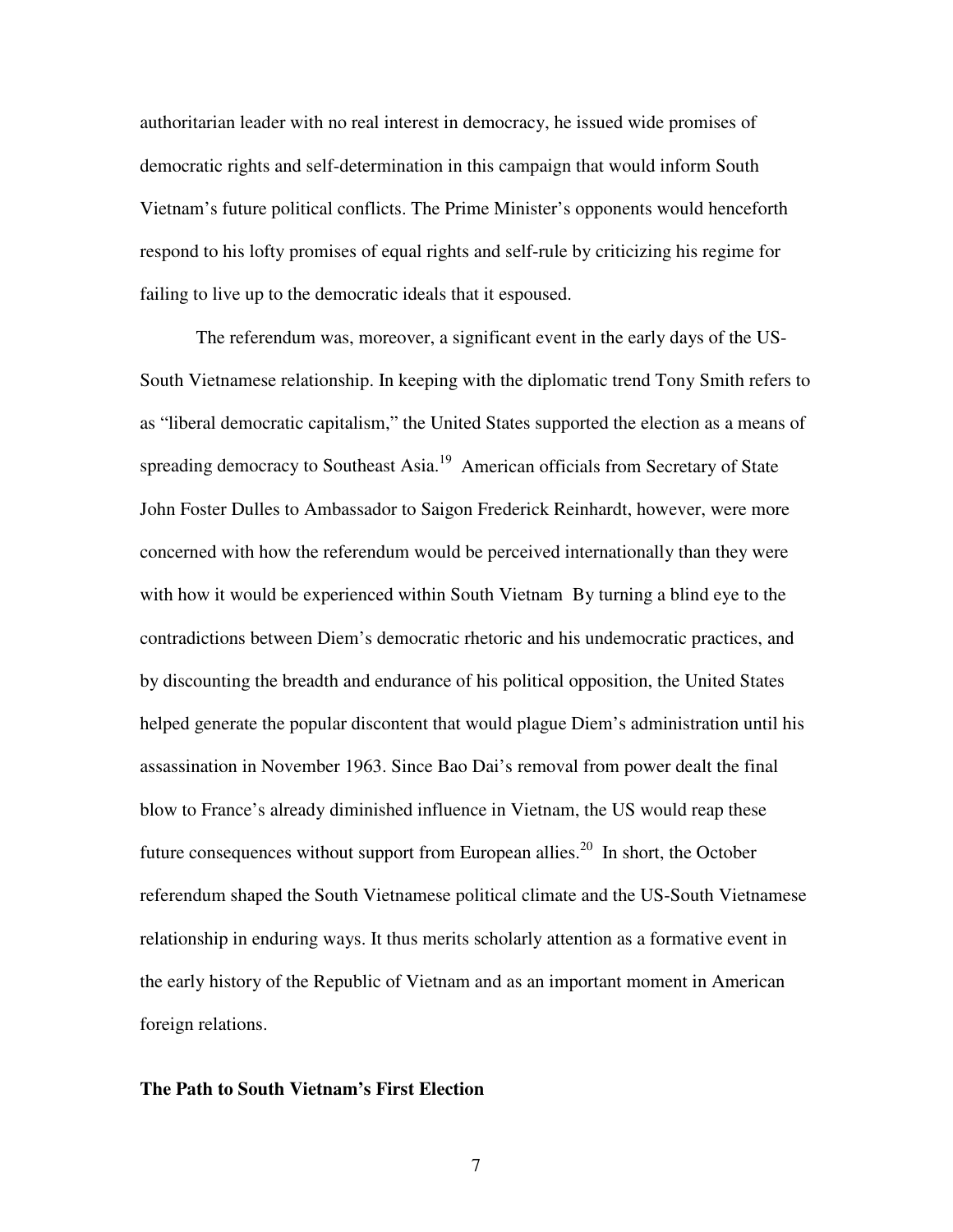Diem had been angling to liberate himself from Bao Dai's oversight since the Emperor first appointed him to lead South Vietnam in June 1954. His excuse for doing so finally arrived with the "sect crisis" of March and April 1955. Diem's primary noncommunist political and military competitors, the Hoa Hao, Cao Dai, and Binh Xuyen sects, had presented him with an ultimatum in early March demanding representation in the South Vietnamese government. Diem refused these requests, and eventually provoked the Binh Xuyen into armed conflict with his government forces. With no guarantee of loyalty from South Vietnam's National Army, the Prime Minister briefly tottered on the brink of defeat at the hands of the Vietnamese "mafia." But Diem pulled out an eleventh hour victory against the sects which surprised even his staunchest admirers and earned him a firm commitment of future support from the United States.

This incident reinforced Diem's hatred and suspicion of the French, and cemented his resolve to depose Bao Dai, whom Diem accused of colluding with French colonialist agents and rebellious sect leaders to incite the crisis. Indeed, Bao Dai had been conspiring with the French government to replace the Prime Minister with an alternative nationalist regime in the throes of the standoff.<sup>21</sup> This act of subversion guaranteed that Diem would seek to depose the Emperor upon regaining a modicum of control over South Vietnamese politics. Diem was by no means alone in renouncing Bao Dai, as evidenced by a 30 April 1955 demand issued by the newly formed Revolutionary Council that the Saigon government should immediately remove the Emperor from power. The Council, however, was only an ostensibly pro-Diem body that was in fact dominated by Cao Dai elements and angling to seize control of the government by making the Prime Minister dependent upon its support.<sup>22</sup> Diem therefore resisted the Council's immediate pressures,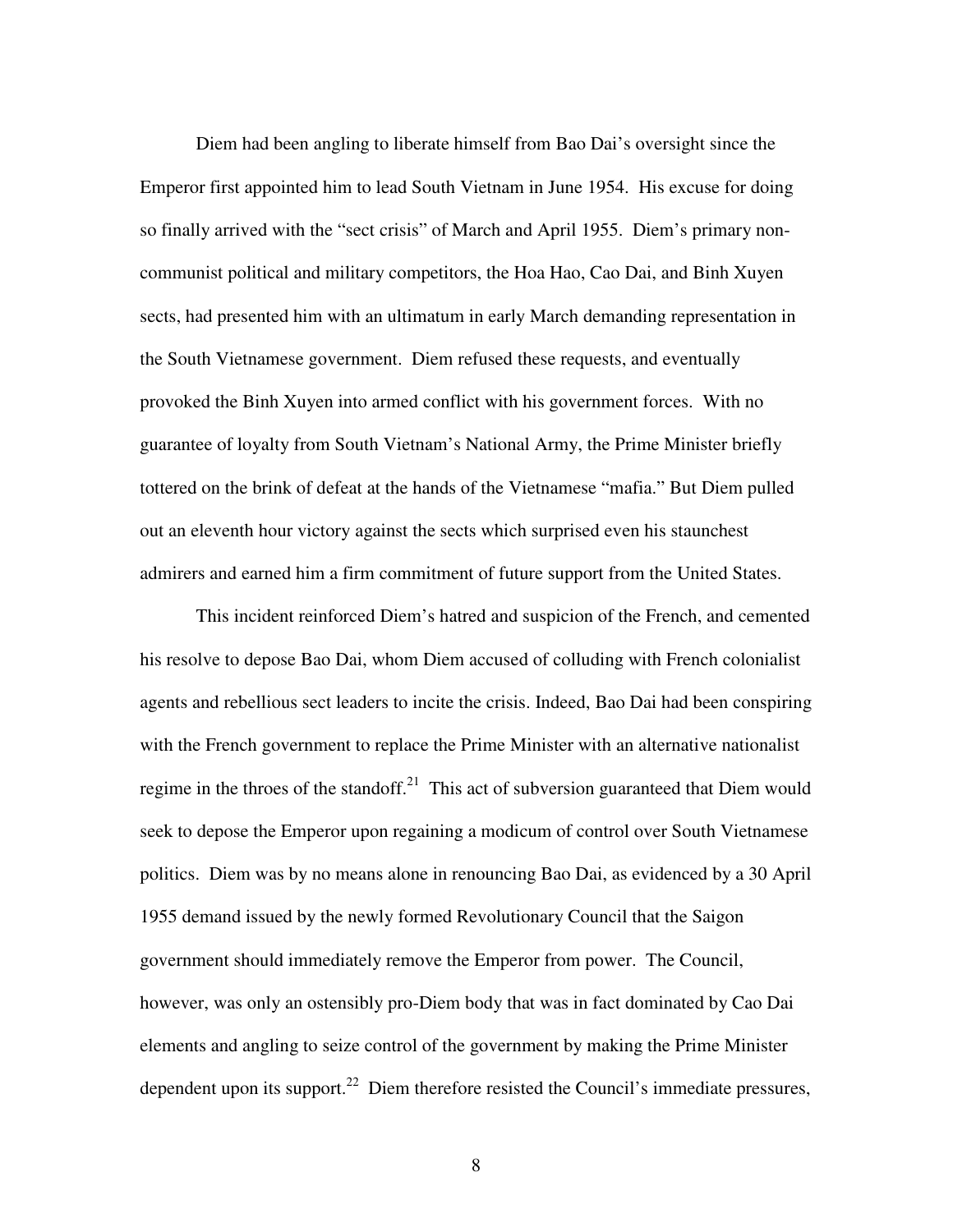but went on to unseat Bao Dai and ratify his own authority by means of a popular referendum eight months later.

Historians have offered several explanations for Diem's refusal to go along with the Revolutionary Council's plan to depose Bao Dai immediately in the spring of 1955. Some have claimed that the Prime Minister was making good on his pledge not to use his grant of full powers to oust the Emperor arbitrarily, but to submit Bao Dai's fate to the will of the people.<sup>23</sup> Edward Miller further argues that Diem, had he bowed to the Council's demands and proclaimed Bao Dai's overthrow, would have been accused by his constituents of committing an illegal *coup d'etat*, which would have undermined his already fragile authority.<sup>24</sup> Beyond these considerations, though, Diem wanted not only to be rid of Bao Dai, but to assert himself as the one true liberator of Vietnam. He sought to validate his right to preside over the formation of a new government for the South, and could only do this by resisting the political pressure applied by the Revolutionary Council. He was determined to invest the demise of the monarchy and his own rise to power with an air of legality and legitimacy, and a popular referendum seemed the perfect means of accomplishing this. $^{25}$ 

To regain control of South Vietnamese political momentum, Diem waited for the chaos of the sect crisis to abate before acting on the Revolutionary Council's demands for a new government. The Prime Minster then sought to legitimate his mission to depose the Emperor by seeking a repudiation of Bao Dai and his heirs by the imperial Nguyen Phuoc family. Probably to shield itself from further defamation and to protect the sanctity of royal properties, the royal family eagerly complied on 15 June 1955.<sup>26</sup> The supreme body of the Nguyen Phuoc family denounced Bao Dai on the grounds that his decision to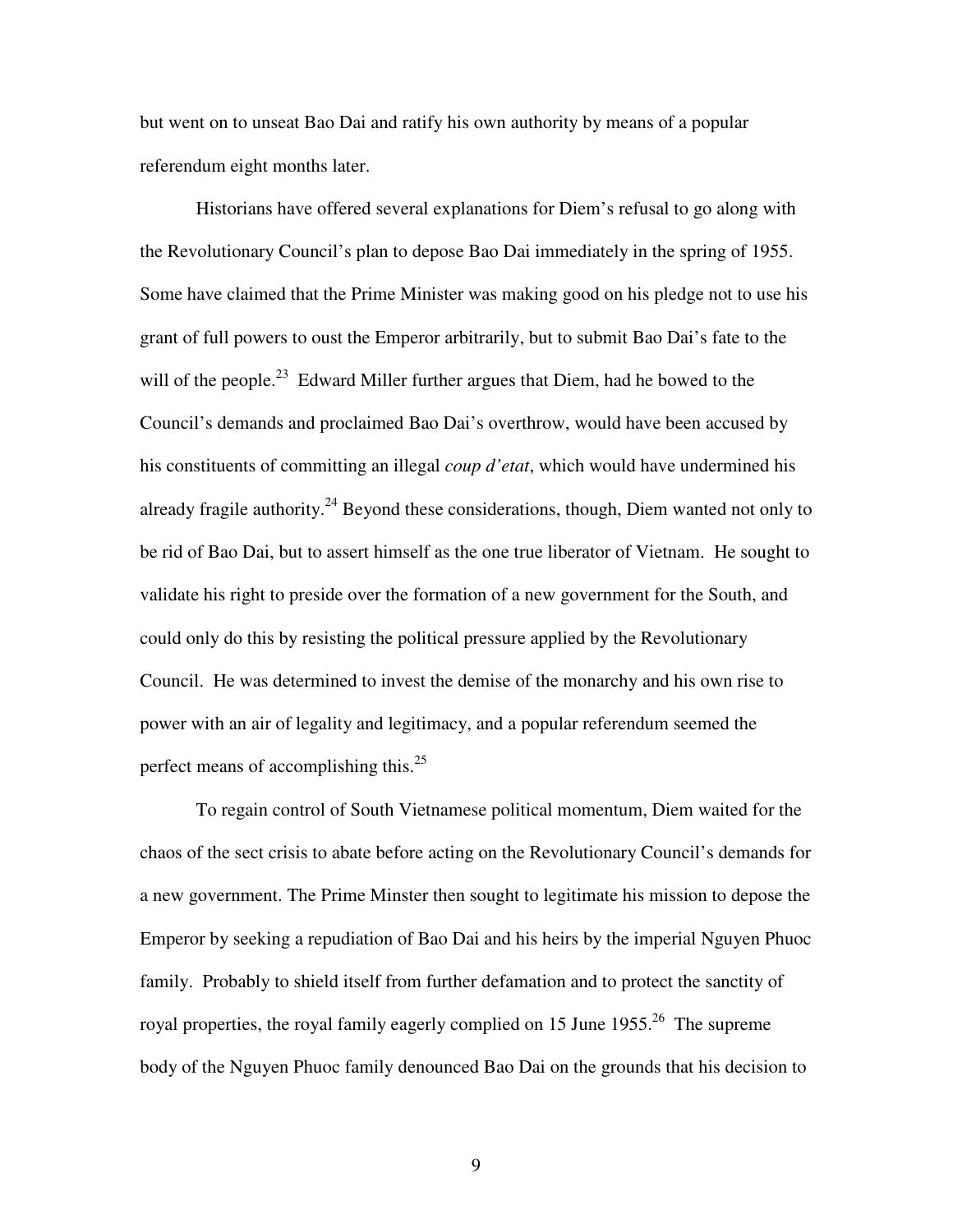cede the throne to the Viet Minh in 1945 was a crime against Vietnam's citizens, and that he had plotted with French colonialists, the Binh Xuyen, and Hoa Hao generals Ba Cut and Nam Lua (Tran Van Soai) to threaten the nation's independence. The royal family thus pledged that it would no longer recognize Bao Dai's claims to rule, and formally solicited Diem to become Vietnam's provisional president. It asked him to lead the "national revolution" through the difficult upcoming phase. In return, the Nguyen Phuocs requested that Diem cease his campaign against Bao Dai's private life and continue to protect the royal mausoleums, tombs, and shrines.

Even after this royal endorsement of Diem, the Revolutionary Council hoped to use Bao Dai's ouster as an opportunity to move against the current administration. By late June, observers in the United States Embassy noted, "Recent trends within [the] 'Revolutionary Council' indicate [a] serious cleavage between Diem and Cao Dai elements." To be sure, the two groups were united in their desire for Bao Dai's deposal, but their remaining objectives were almost diametrically opposed. Diem, on one hand, envisioned only minor post-election cabinet changes to bring in additional pro-Diem figures. And he sought to ensure his own victory in the elections by arresting pro-Bao Dai elements and keeping extremists in line through force. United States Ambassador Reinhardt noted that Cao Dai representatives, on the other hand, "wished to see drastic reorganization [of the] cabinet resulting in replacement [of] many if not most incumbents by 'revolutionary' elements."27 According to Reinhardt, Cao Dai members of the Revolutionary Council continued to go along with Diem's programs in hopes of preventing him from moving against them, and as part of a larger plot eventually to seize control of the government.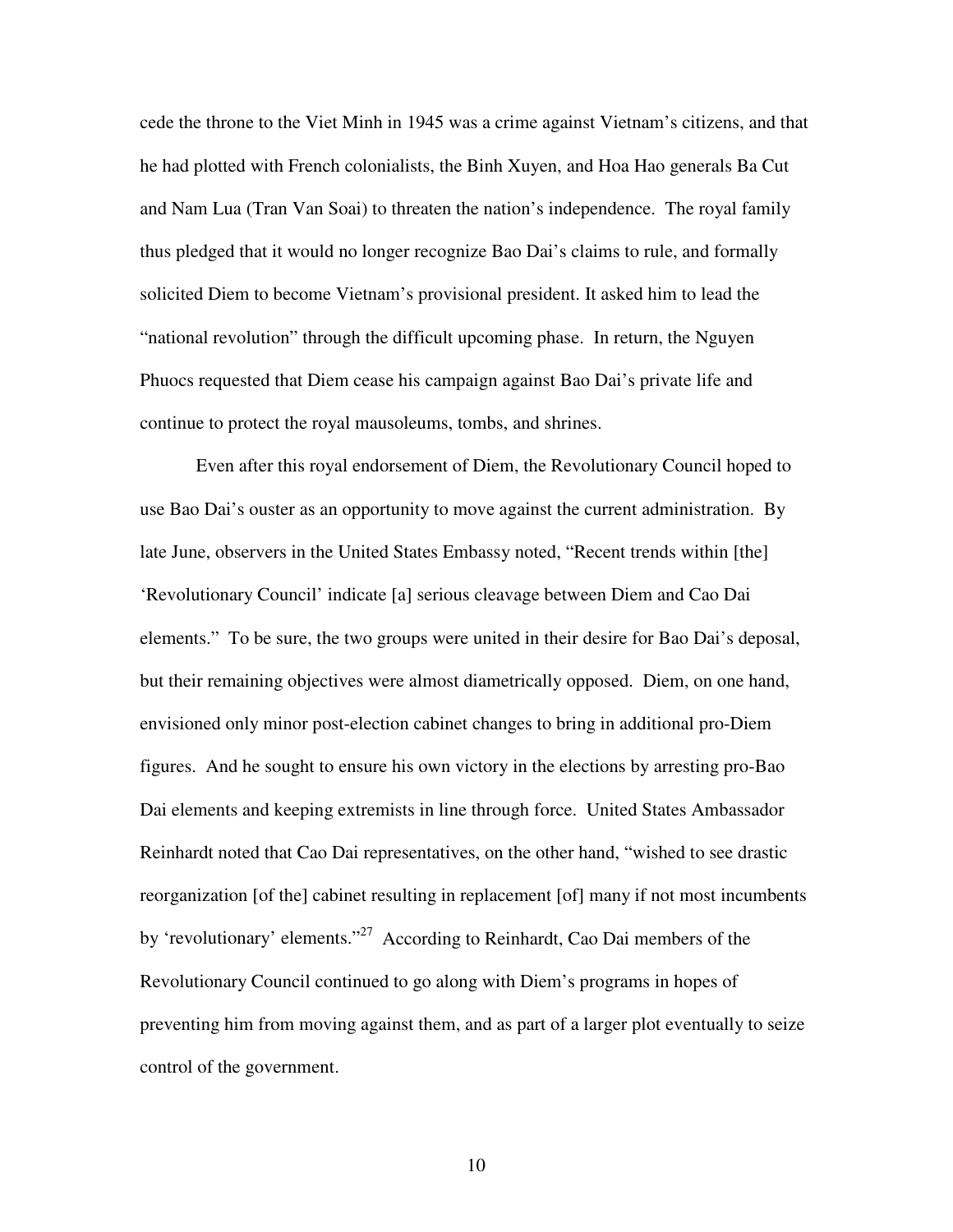On 7 July, Diem captured the initiative from the Cao Dai by announcing plans for a referendum that would remove the Emperor from power and authorize Diem to found a new republic in the southern half of Vietnam. He made this announcement at least partly in response to messages from the United States that continued American support for his regime would depend upon his ability to depose Bao Dai by legal, popular means. American diplomats considered this to be an essential move to forestall future challenges from the Viet Minh and the sects.<sup>28</sup> It was not until 6 October, following what American diplomats in Saigon identified as a "three-week long government inspired press campaign against Bao Dai," that Diem set the referendum date for 23 October 1955.<sup>29</sup> This left little time for the Revolutionary Council, overall lacking in significant media channels,  $30$ to commandeer Diem's move for total authority over South Vietnam's political future. Bao Dai, living in luxury on the French Riviera, also had little time to formulate a response and initiate a campaign to defend his throne. At any rate, by this time he had minimal claim to political effectiveness or moral authority and stood virtually no chance of defeating Diem at the polls, even if given a fair chance to campaign.

The Emperor responded to the referendum announcement from his home in Cannes on 13 October, accusing Diem of impeding peaceful reunification of South and North Vietnam. He implored his people not to support or encourage "a governmental activity which conforms neither to the profound sentiment of the Vietnamese people nor to the common cause of peace.<sup>"31</sup> He issued his plea not to Vietnamese voters, but to French, British, and American leaders, since he had no outlet for propaganda in Saigon's tightly censored media.<sup>32</sup> Finally recognizing the inevitability of electoral defeat, Bao Dai made one last-ditch effort to salvage his authority on 18 October 1955. Accusing Diem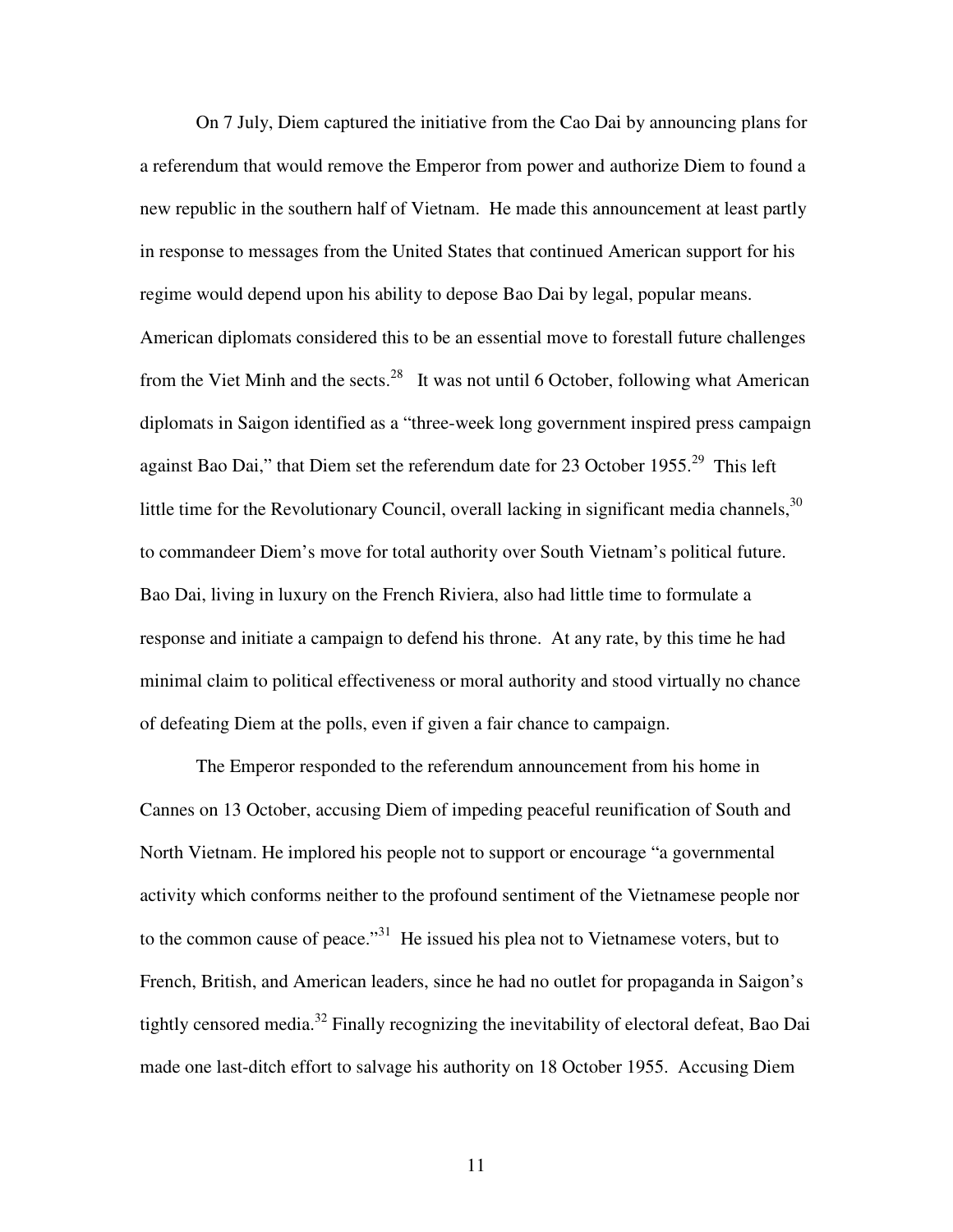of using the referendum to re-establish his personal dictatorship and to encourage renewed conflict between France and the United States, Bao Dai revoked his appointment as Prime Minister.<sup>33</sup>

Though American diplomats feared that Bao Dai's messages were designed to promote national reunification under communist leadership, his efforts to undermine the referendum registered hardly a ripple in South Vietnam's political arena.<sup>34</sup> Diem continued with a vigorous campaign against the Emperor during the week prior to the vote. His tenacity, combined with more than a little bit of rancor, was rewarded with just more than a 98% margin of victory.<sup>35</sup> On 26 October, just moments after officially declaring triumph over Bao Dai, Diem announced the establishment of the Republic of Vietnam. "The October 23<sup>rd</sup> plebiscite," he exhorted, "in which [the people of South Vietnam] took such as enthusiastic part, constitutes an approval of the policies pursued thus far and at the same time augurs a whole new era for the future of our country."<sup>36</sup> Though this was a vast overstatement of the level of public support the Prime Minister enjoyed, the referendum and Diem's ensuing proclamation of the RVN did usher in a new era for the country. It was at this moment that South Vietnam was transformed from a temporary regroupment zone into a distinct, semi-permanent political entity under Diem's control.

#### **Campaigning Through Tradition and Modernity**

As existing literature indicates, the public campaign leading up to the 23 October vote was almost completely one-sided, and the outcome of the referendum was hardly in doubt. It nevertheless reveals a great deal about Diem's efforts to establish a sense of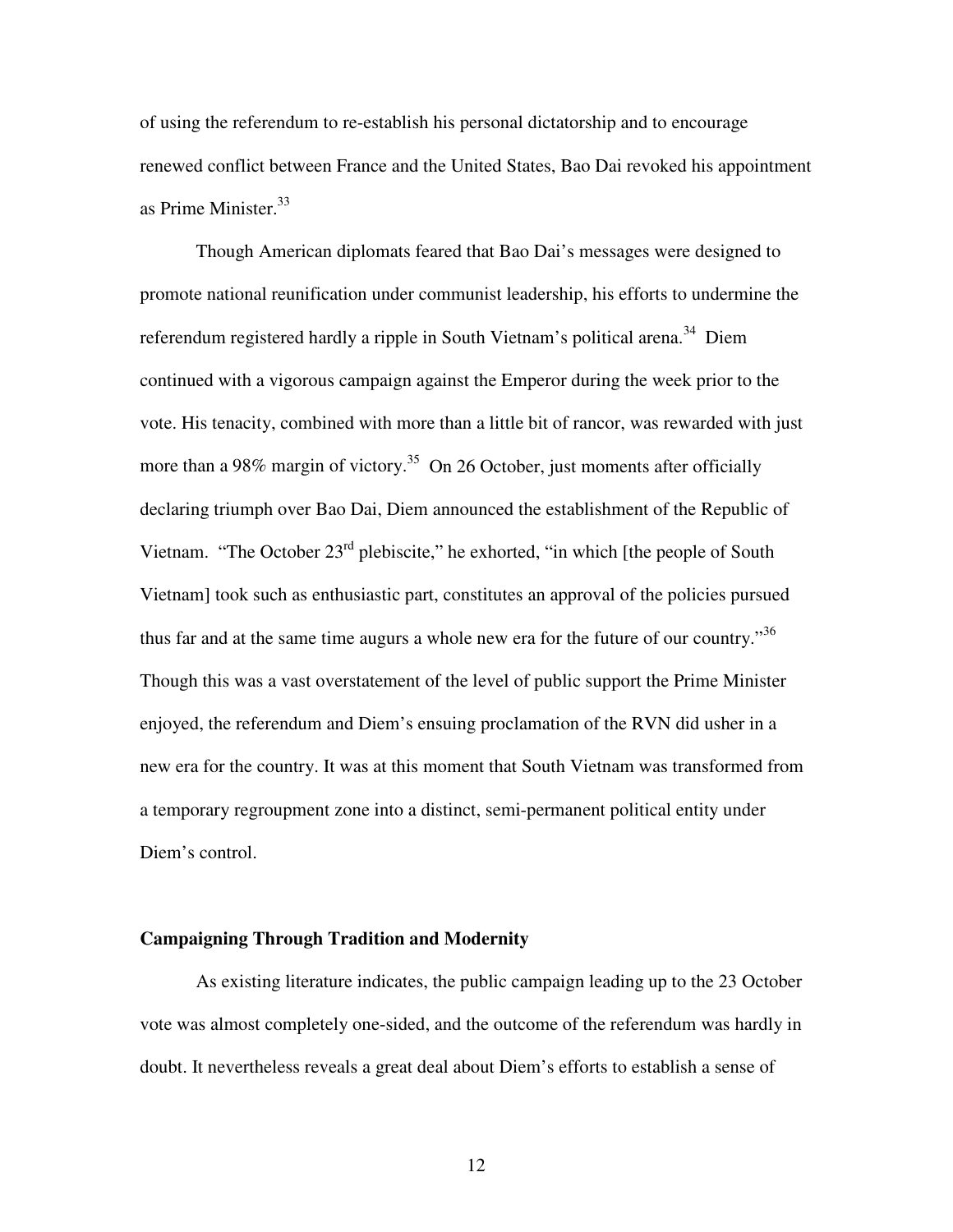nationhood in South Vietnam to rival the communist ideal. The Prime Minister's campaign rhetoric in fall 1955 sheds light on the political culture of South Vietnam as Diem navigated the country's transition from its traditional past and colonial administration to independence in the midst of an ongoing quest for modernization and national reunification. Western scholars since the 1950s have identified the "mandate of heaven" (*thien menh*) as the driving force behind traditional Vietnamese political behavior. Diem and many of his opponents adhered to this concept even while attempting to modernize Vietnamese politics through an emphasis on democracy and popular participation. These latter ideas were clearly borrowed from Europe and the United States by Vietnamese reformers throughout the twentieth century in a selfconscious process of civilization best described by historian Mark Bradley.<sup>37</sup>

Recent historical scholarship rooted in Vietnamese source material has illuminated Diem's melding of traditional and modern political elements to shape a distinct South Vietnamese polity. Philip Catton, in his monograph on South Vietnam's Strategic Hamlet program, claims that "Diem's thinking certainly drew deeply on older ideas and customs, but he set out in 1954 to build a version of a modern nation rather than create a copy of the precolonial past."38 Likewise, Edward Miller argues that Diem was neither "a sage-like national hero who was thwarted by fickle allies," nor was he "an inflexible autocrat who was doomed by his adherence to outdated ideas about rulership."<sup>39</sup>

Catton and Miller both demonstrate that it was during the years surrounding the October referendum that Diem and his brother Nhu refined the abstract, often impenetrable, philosophy of Personalism, which they borrowed from the Frenchman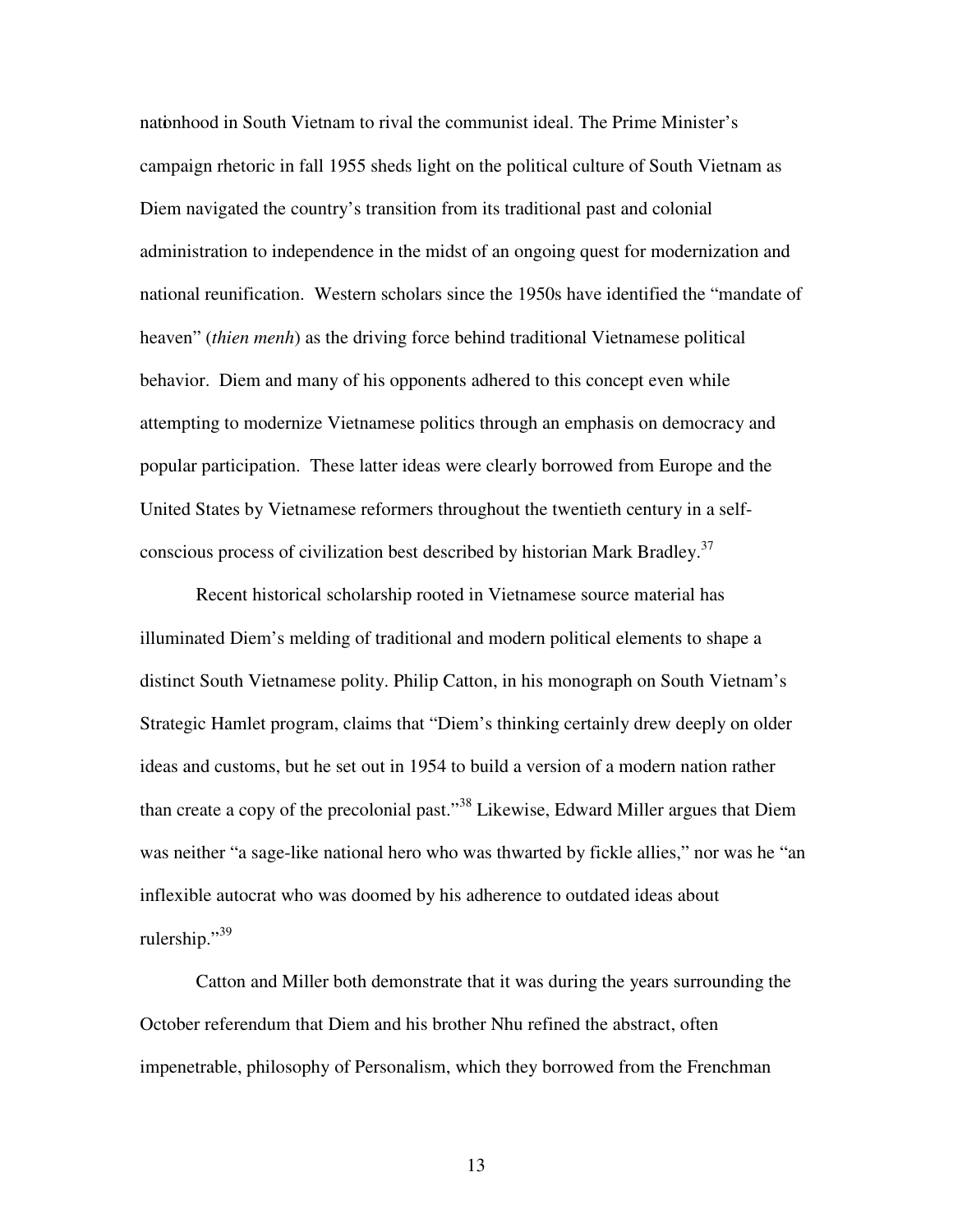Emmanuel Mournier and adapted to fit the Vietnamese context. Miller points out that by 1957 Diem's regime had embraced Personalism as the official state ideology through which it sought to revolutionize South Vietnamese society. Diem and Nhu, in Catton's view, employed Personalism to "develop a cultural synthesis for Vietnam," by encouraging "critical attention to Asian philosophies and religions" while seeking a governmental "middle-way that would secure the common good as well as the rights of the person."40 Cao Van Luan, one of Diem's former cabinet members, recalls this effort as a failure. He claims that the Ngos' brand of Personalism was insufficiently grounded in traditional Vietnamese political thought, and that it therefore undermined Diem's claims of populist leadership.<sup>41</sup> But while attempting to lay the groundwork for a popular, modern government through the referendum to depose Bao Dai, Diem exemplified his simultaneous adherence to time-honored ideas by appealing to one of the fundamental tenets of traditional Vietnamese politics.

The mandate of heaven, a Confucian notion inherited from the Chinese intellectual tradition, has multiple practical applications when translated from theory into politics. It emphasizes a ruler's need to serve the people morally and ethically, but can also be used by a conqueror to validate his conquest and by a revolutionary to justify his subversion.<sup>42</sup> Stephen Young, claiming that the mandate was the "central concept in Vietnamese life," explains that Vietnamese believed immoral conduct in either the personal or public realms to be the primary reason for a ruler to lose his heavenly mandate.<sup>43</sup> Once a leader had abandoned the "rigorous standards of right conduct," Young claims, the entire society was likely to suffer heaven's wrath in the form of lost crops, wars, corruption, and a general blight upon mankind.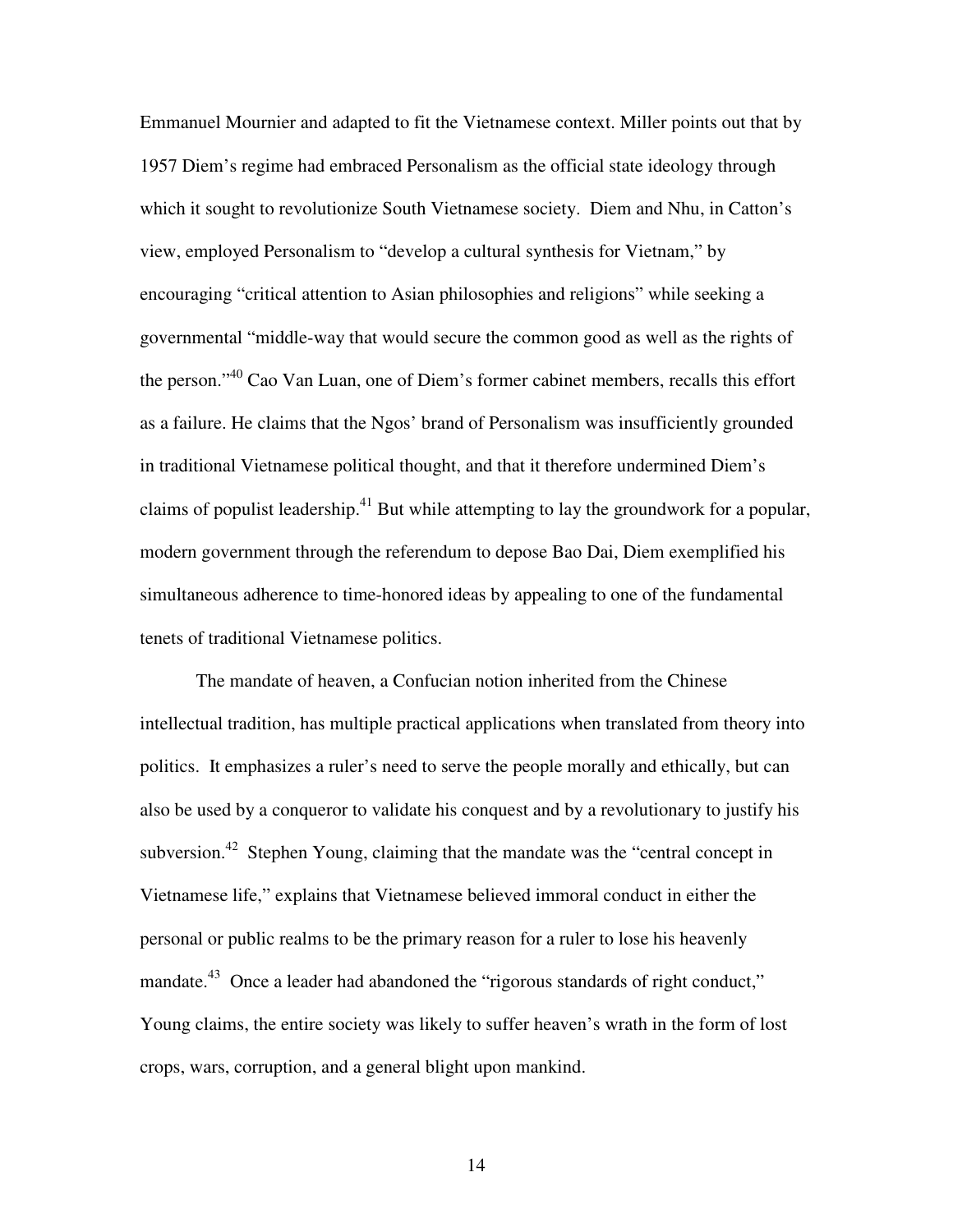French sociologist Paul Mus, however, points out that Vietnamese people would not shift their allegiance lightly. On the contrary, they would wait for an unmistakable sign that heaven had either conferred or withdrawn its mandate before supporting a new leader or rebelling against an existing emperor.<sup>44</sup> Owing to their Confucian mores and cyclical view of history, Vietnamese citizens would wait patiently for proof that a revolutionary regime had the mandate of heaven; a fact that, in Mus's view, could be demonstrated only by "the emergence of a new political system that is a complete replacement of the preceding doctrines, institutions, and men in power and that shows itself to be in complete command of society."45 Until such time, Vietnamese were likely to avoid taking sides in internal struggles, for fear of endorsing the wrong candidate and incurring heaven's wrath.

One scholar of Confucianism claims, "The belief that life and destiny are ordained by Heaven resulted in a tendency towards fatalism."<sup>46</sup> The requirement for an overwhelming heavenly mandate not only encouraged fence-sitting, but, according to some, obviated the possibility of compromise among political rivals in their efforts to establish authority and restore order to the world. Indeed, according to Peter J. Moody, "No country in the Confucian cultural area has shown great tolerance for competitive politics."<sup>47</sup> Until heaven manifested its choice beyond all doubt, Confucian countries were condemned to chaos and bereft of peace.<sup>48</sup>

Although surely a powerful ideal in Vietnamese society, and one explanatory factor in the unanimous outcome of this election, the mandate of heaven is too reductionistic to explain all Vietnamese political behavior. Gerald Hickey, a member of the Michigan State University Advisory Group, notes that Vietnamese often acted in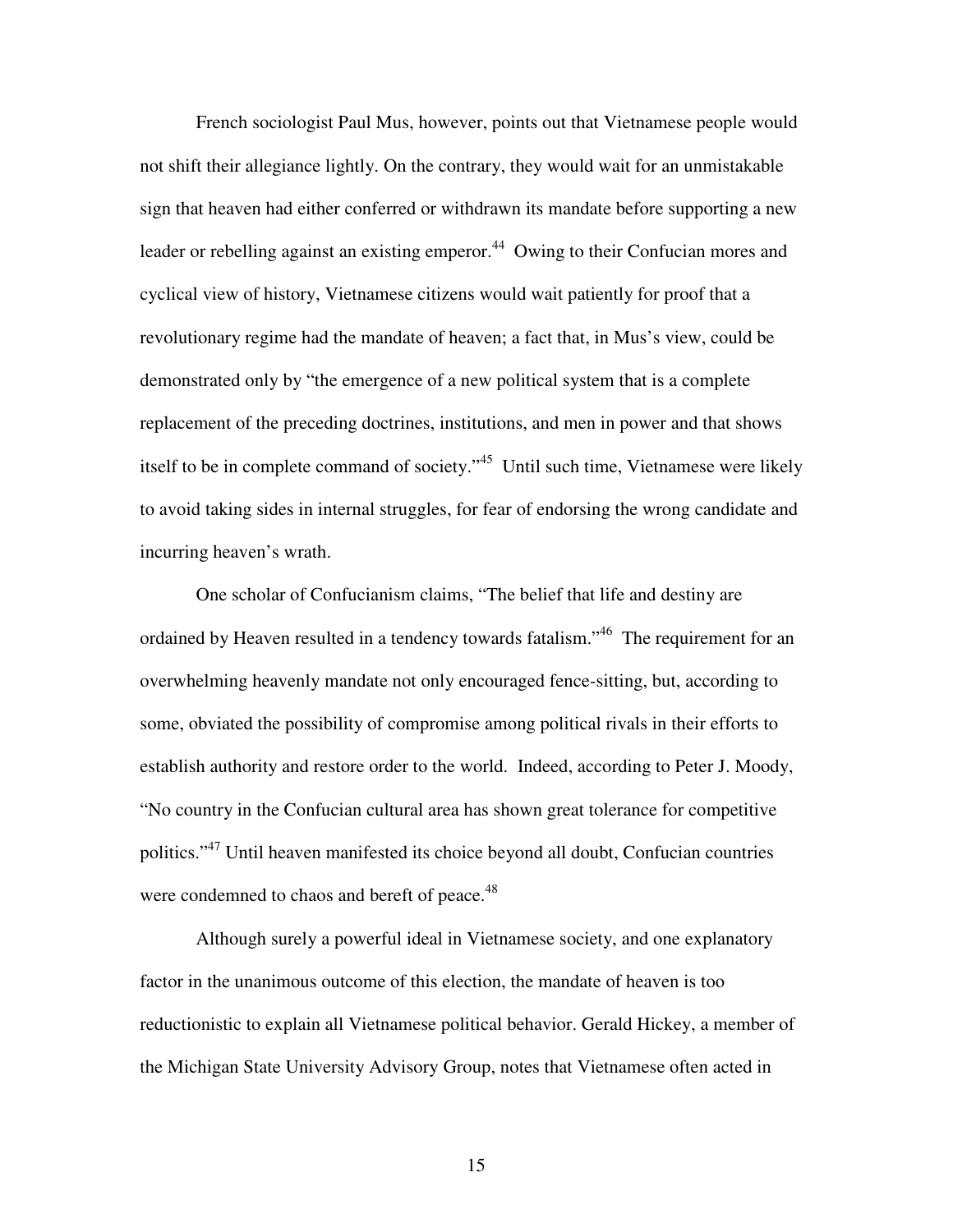response to more practical concerns. In his view, fear of official reprisal, not divine wrath, has historically compelled Vietnamese to answer questions with an eye towards pleasing authority figures rather than providing a candid response.<sup>49</sup> This is not necessarily incompatible with Vietnam's Confucian past, as Keith Taylor claims that Vietnamese Confucianism was intentionally "put together as a form of pressure against the threat of insubordination."<sup>50</sup> Even so, according to historian R.B. Smith, the South "was never so deeply imbued with Confucian tradition as the Centre and the North."<sup>51</sup>

Additional conceptual and logistical problems complicate the mandate of heaven as a political force. It assumes that people, at least commoners if not their leaders, always act according to perceived moral imperatives rather than personal interests. And it further assumes that all Vietnamese interpret signs of morality in similar ways. Moreover, when applied to events in the post-1945 era, it supposes a uniform and concurrent awareness of national political events by all citizens throughout the country. Nonetheless, scholars persistently assert that the traditional concept of heavenly mandate motivated even the most urbanized, Western-educated Vietnamese through the 1970s and beyond.52 They are correct to an extent. Vietnam's Confucian heritage surely did factor into its citizens' political behaviors, even if it cannot completely explain them.

The best way to understand the complex set of factors that motivated the Vietnamese electorate at this moment of rapid social and political change is to examine the printed records available to us. How did politicians, namely Diem in this case, utilize the concept of mandate to persuade voters to jettison the Emperor and throw their support behind Diem and his new democratic form of government? Two strains of persuasion, one traditional and the other clearly inspired by the West, permeated Diem's October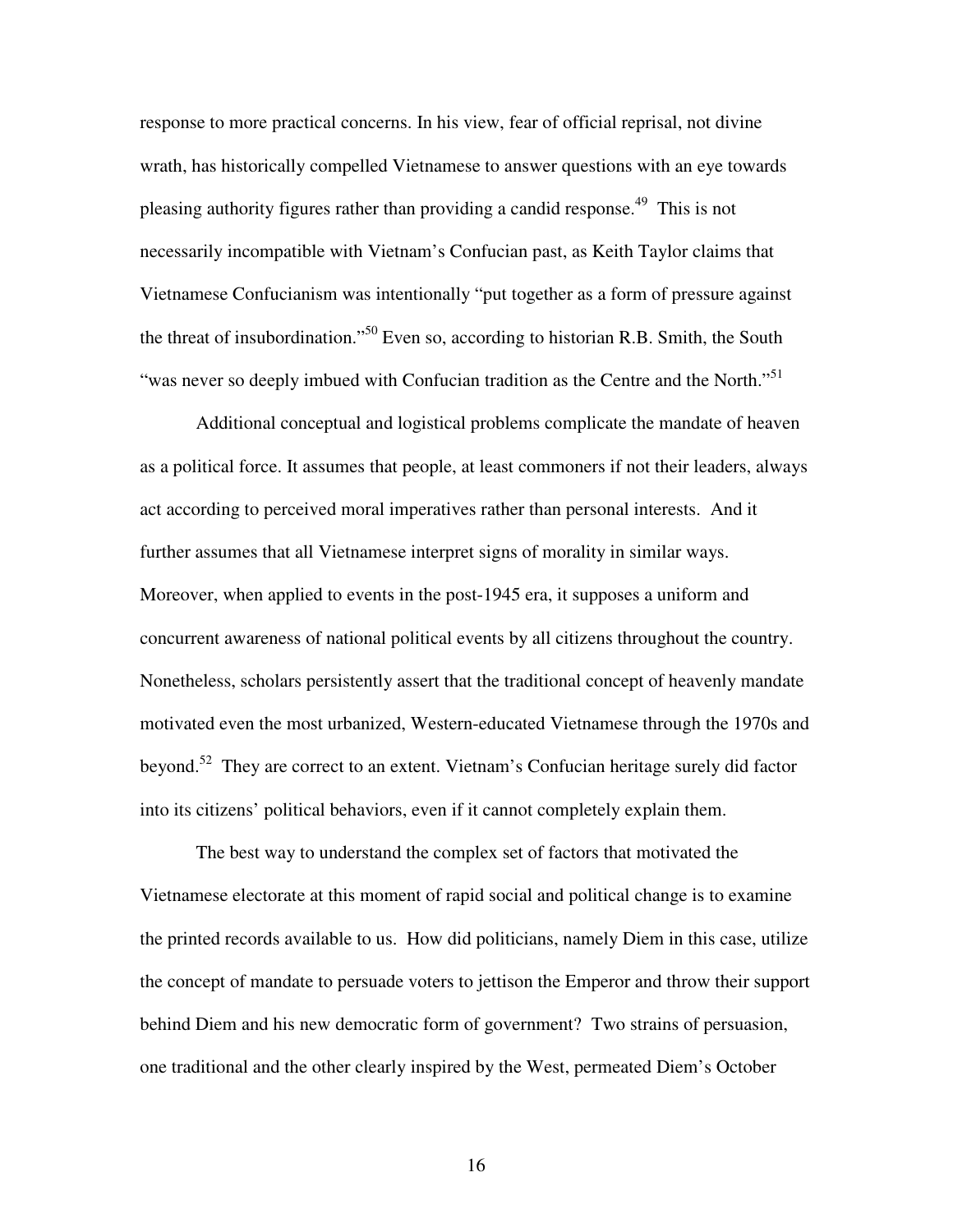1955 crusade against Bao Dai. First, the South Vietnamese government and the Saigon press went to great lengths to discredit Bao Dai's morality, presumably to make clear that heaven had stripped him and the royal family of the mandate and conferred it upon Diem, a leader of great moral fortitude.<sup>53</sup> Second, newspaper articles and government statements extolled the merits of democratic government and self-determination. Conversely, they renounced Vietnam's old system of rule as feudalistic, authoritarian, and generally harmful to the nation's spirit.

### **"The Debauched Emperor"**

In the first strain of this campaign, Diem and his supporters depicted Bao Dai as a debauched emperor in both the personal and political arenas. Though Bao Dai was actually a savvy politician with nationalist convictions of his own, the South Vietnamese regime reduced him to a caricature of evil and incompetence. He was, according to most accounts, a womanizer, a drunk, a glutton, and a slob. Observers viewed these attributes as contributing directly to his acquiescence with France's plots to re-colonize Vietnam, his collusion with the communists, and his support for the "degenerate," "feudalistic" sect warlords. Diem's agents and the Saigon media spared the Emperor no fury in communicating these failures, and left no room for doubt that he had been stripped of heaven's mandate.

During the weeks preceding the referendum, the streets of Saigon and other provinces were littered with posters, streamers, effigies of Bao Dai, and a creative variety of other tools to denounce the Emperor and encourage citizens to cast their lot with Diem (see figures 1 and 2). Some typical campaign slogans included "Bao Dai, puppet king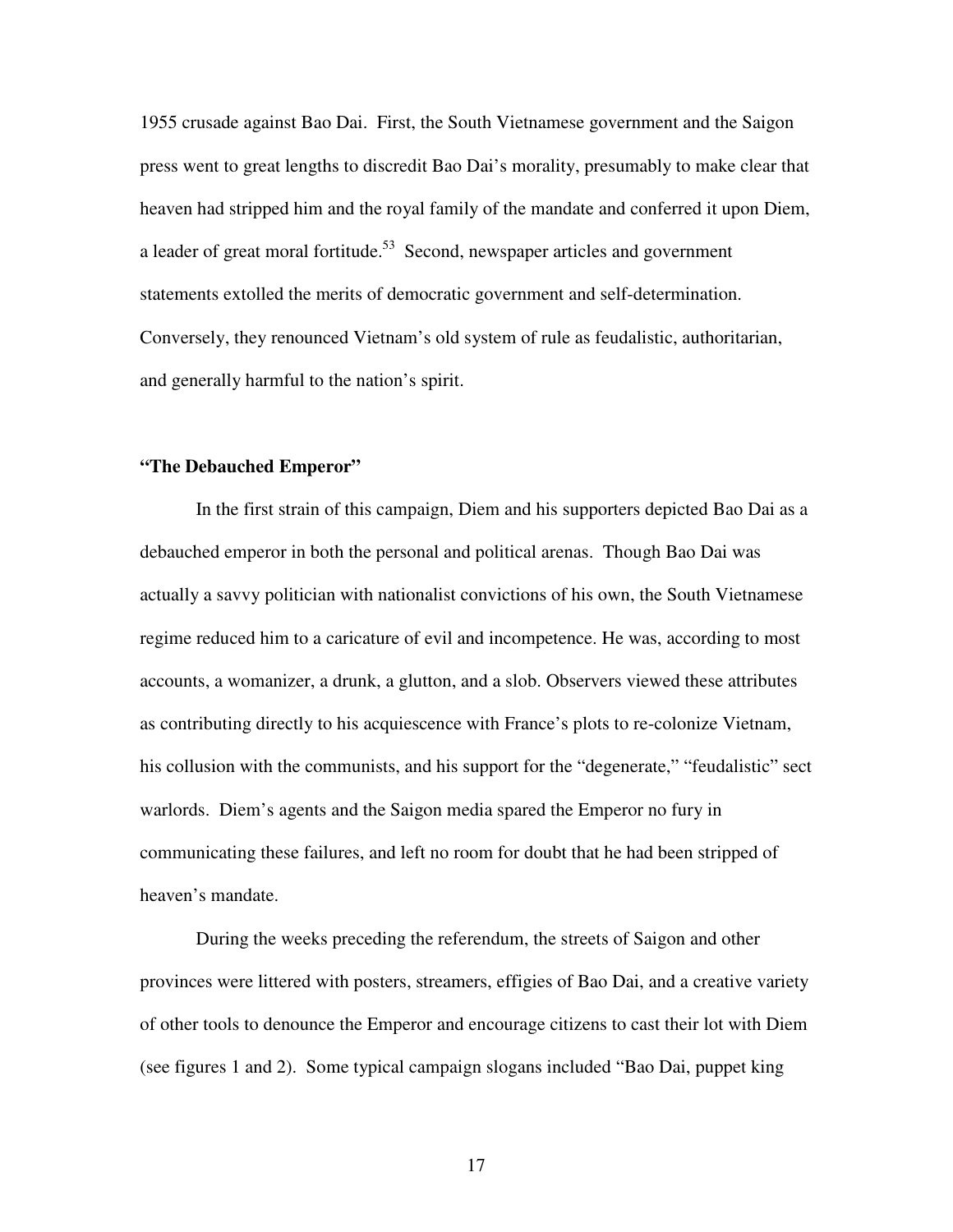selling his country," "Bao Dai, master keeper of gambling dens and brothels," "Being aware of vicious Bao Dai's preference for gambling, girls, wine, milk, and butter, those who vote for him will betray their country and despoil their people." On the other hand, "To vote for the revolutionary man Ngo Dinh Diem is to build a society of welfare and justice," and "Welcome Ngo Dinh Diem, the savior of the people. To kill communists, depose the king, [and] struggle against colonialists is a citizen's duty in Free Vietnam."<sup>54</sup>

Newspapers provided an opportunity for Diem supporters to develop their condemnations of the Emperor more thoroughly than they could on the aforementioned campaign posters. In August 1955 the daily paper *Thoi Dai* attacked Bao Dai's moral authority with a scathing three-week series on the Emperor's sensational love life by editorialist Hong Van. He started out by condemning Bao Dai's devious attempts to depict himself as a national hero when he was in fact "a dung beetle who sold his country for personal glory."<sup>55</sup> According to this author, Bao Dai, born with the name Vinh Thuy, was not actually the legitimate son of King Khai Dinh.<sup>56</sup> Instead, he came into the royal family through a stroke of sheer luck. Khai Dinh was apparently known by many to be infertile, a fact which gravely affected his birthright to assume the throne as two others vied for control of the royal court at Hue. The author vaguely claims that the royal court might have issued an edict declaring that no childless man would be accepted as king. At any rate, Khai Dinh took a maidservant by the name of Cuc (later Hue Phi) as his imperial concubine and Bao Dai was born a prince soon after on 22 October 1913. Though Hong Van claimed that there was some evidence to prove Bao Dai's illegitimacy, including Khai Dinh's reputed scheme to bribe the boy's real father to keep quiet, it was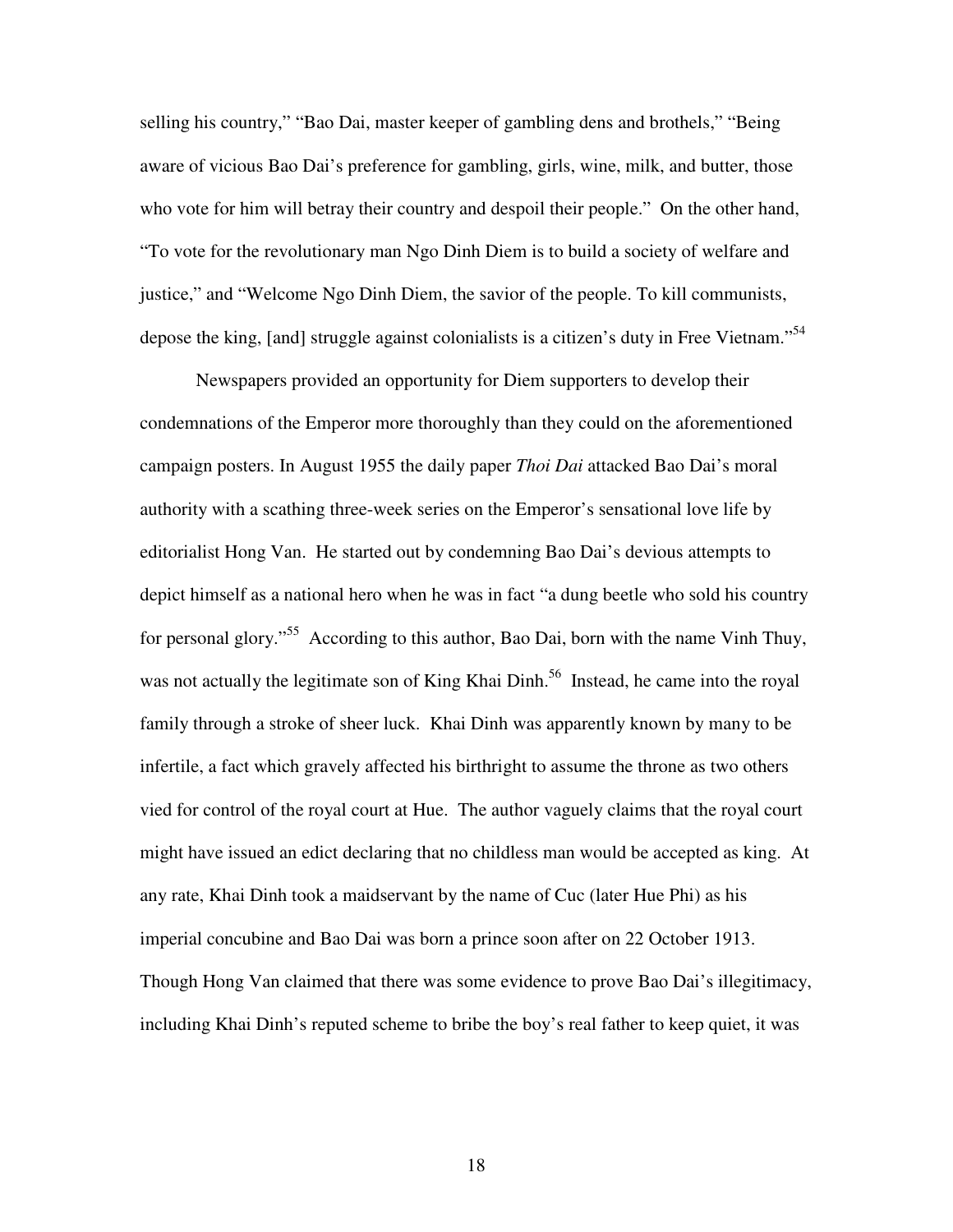not enough to negate the king's own testimony and Bao Dai's claims of legitimacy went officially unchallenged.

Hong Van described Khai Dinh and his brother Dong Khanh as feeble, thin, childless, and generally disinterested in women. Bao Dai, on the contrary, was "big like a lubber, had many children, and was very fond of women."57 On one hand, the author invoked this comparison to highlight the differences between Bao Dai and Khai Dinh that could have stemmed from their lack of a shared lineage. On the other, it implied that Bao Dai's lascivious behavior was not becoming of royalty, and that he would better have served the country as a weakling like his father rather than as the playboy he turned out to be.

Consistent with the anti-French feeling that quickly blossomed in South Vietnam under Diem's authority,<sup>58</sup> Hong Van blamed Bao Dai's French upbringing for his loose morality in the realm of love. He was essentially raised in Paris by the former Governor General of Vietnam and his wife, and stayed there even after he ascended the Vietnamese throne on 8 January 1926 at the age of 13. By the time Bao Dai reached his late-teens, his mother began to hear rumors that he was learning the ways of love in France, a prospect that filled her with horror. According to these articles, she fretted over who would continue to worship and leave offerings for the former kings of Vietnam if her son should marry a French woman and bear a flock of mixed-race children.<sup>59</sup> She allegedly wrote immediately to Bao Dai's guardians informing them of her wish to marry him to a Vietnamese woman, and to guard him from corrupting experiences during his stay in France. To her dismay, however, her son had apparently fallen in love with a French national by the name of Marie Jeanne Henriette Nguyen Huu Hao, who Hong Van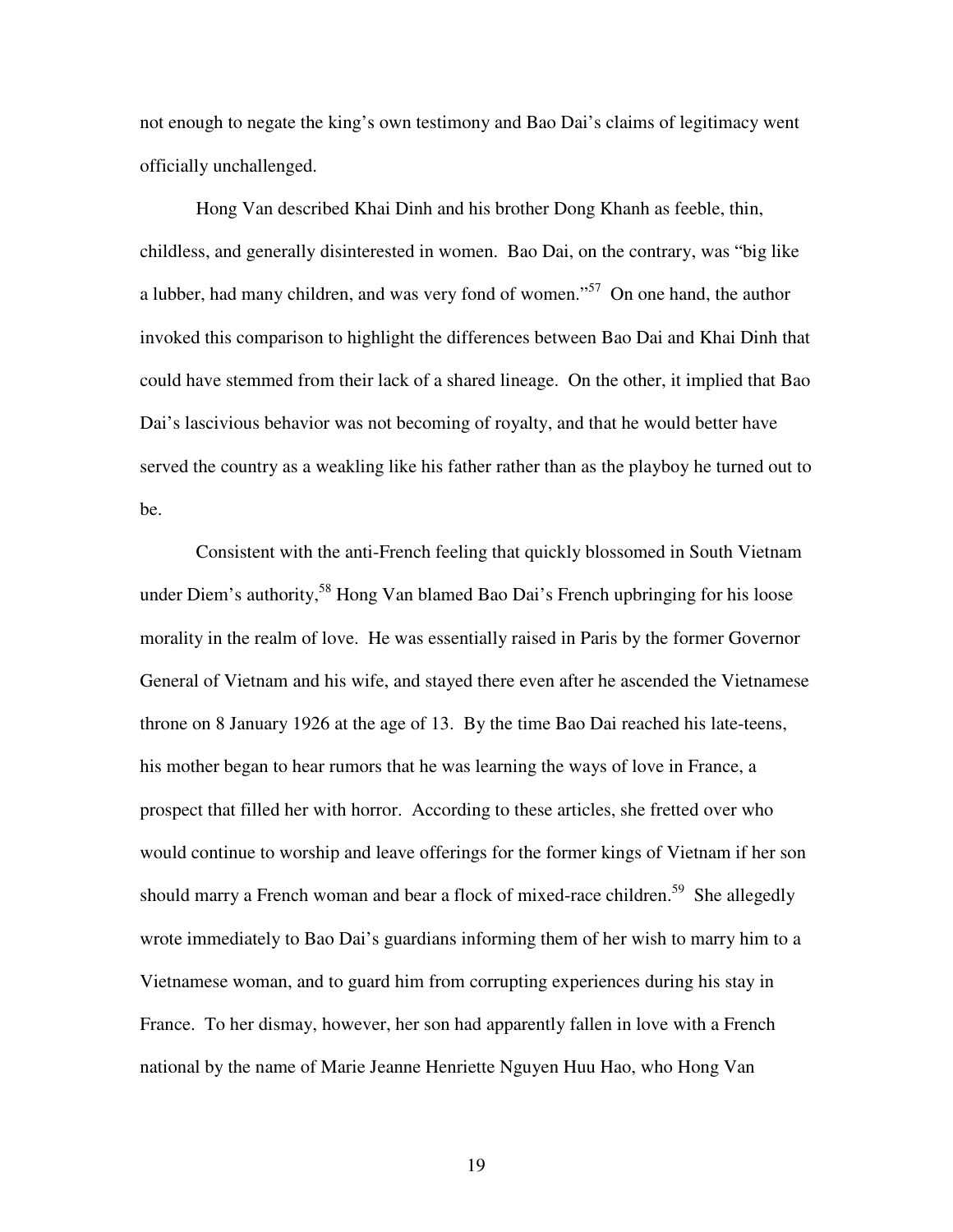described as "a Vietnamese girl, but like a French girl and loyal to France."<sup>60</sup> That she was a Christian made the union all the more deplorable to Bao Dai's elders in the royal court at Hue, as they were certain that he and his family would turn their attentions away from Buddhist tradition and towards the Christian church, thus shirking their duties to attend to their ancestors' needs in the afterlife.<sup>61</sup>

Despite family concerns, the two were married on 24 March 1934, and Henriette took the name Nam Phuong. She proved to be an even less filial daughter-in-law than the Queen Mother expected, but revenge was quick in coming. After she bore Bao Dai three sons and two daughters in quick succession, Hong Van claims that Nam Phuong's slender figure became wide and her luster dimmed considerably in her husband's eyes. After a few years, the Emperor forgot his vows of everlasting love for Nam Phuong and took off to France to debauch and fulfill his lust for beautiful women, particularly French women.<sup>62</sup> He took up next with a French bar girl by the name of Evelyn Riva, after which he floated from one woman to another, taking some as mistresses and some as concubines, all the while neglecting his one legitimate wife.

Hong Van invoked the memory of former Vietnamese monarchs Le Thanh Ton and Mong Miep to assess the propriety of Bao Dai's behavior. Le Thanh Ton took a total of 6 concubines during his life, one of whom was Chinese. And Mong Miep had a whopping 78 sons and 46 daughters with several different women. According to Vietnamese tradition and rule of law, then, Bao Dai could not be faulted for taking multiple brides, even foreign ones. His real crime, according to Hong Van, was the mean, fickle way in which he used women and tossed them aside with no attention to his responsibilities as Vietnam's moral and political leader. Unlike Le Thanh Ton and Mong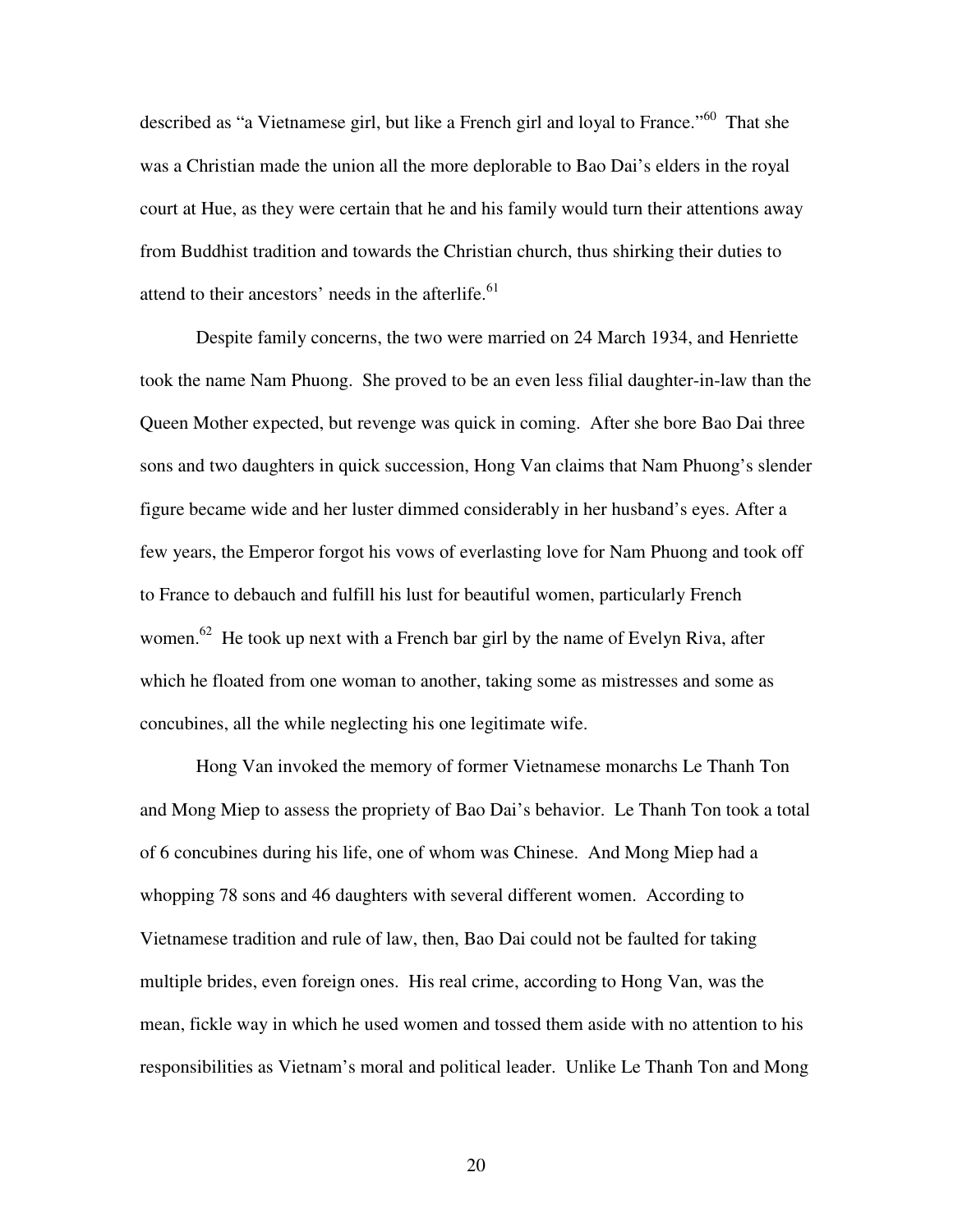Miep, the author alleged that "Bao Dai was a depraved gambler, alcoholic, and womanizer who had a succession of fleeting love affairs that greatly damaged Vietnam's national honor."<sup>63</sup> Moreover, his penchant for French women, coupled with his lack of political acuity, made him vulnerable to manipulation by cunning French colonial officials. "You must agree with us on this point," wrote Hong Van, "Bao Dai is a playing card of the French—or more accurately—of a number of French colonists."<sup>64</sup>

Just four days prior to the referendum, the editors of *Thoi Dai* reminded their readers of Bao Dai's debauched upbringing, as it was exposed by Hong Van in August, with a cartoon rendition of his vapid youth and his consequent life of lewd and avaricious behavior (See image 3). Anyone who saw the cartoon would be hard-pressed to forget the vivid images of the Emperor gorging himself on sex, food, alcohol, and gambling. And they would certainly understand the meaning of the last panel of the cartoon which depicted a photograph of Bao Dai with a sword through his eye printed next to "23-10," the date of the referendum.

As persuasive as this assault was, painting Bao Dai as depraved was only part of Diem's programmatic campaign to defame the Emperor. He was also a traitor. Above all, as Hong Van implied by calling Bao Dai a French playing card, Diem insisted that he was guilty of falling into the role of France's lackey and of enabling French colonialists to reassert their authority in Vietnam after the Second World War.<sup>65</sup> The Committee for the Popular Referendum published an announcement claiming, "Bao Dai, the puppet emperor, the chief of state who divided the people, divided the country, and sold the entire nation to France and Japan is now plotting to join hands with the colonialists and the communists to sell the country once again."<sup>66</sup> Bao Dai, in turn, blamed the Chinese,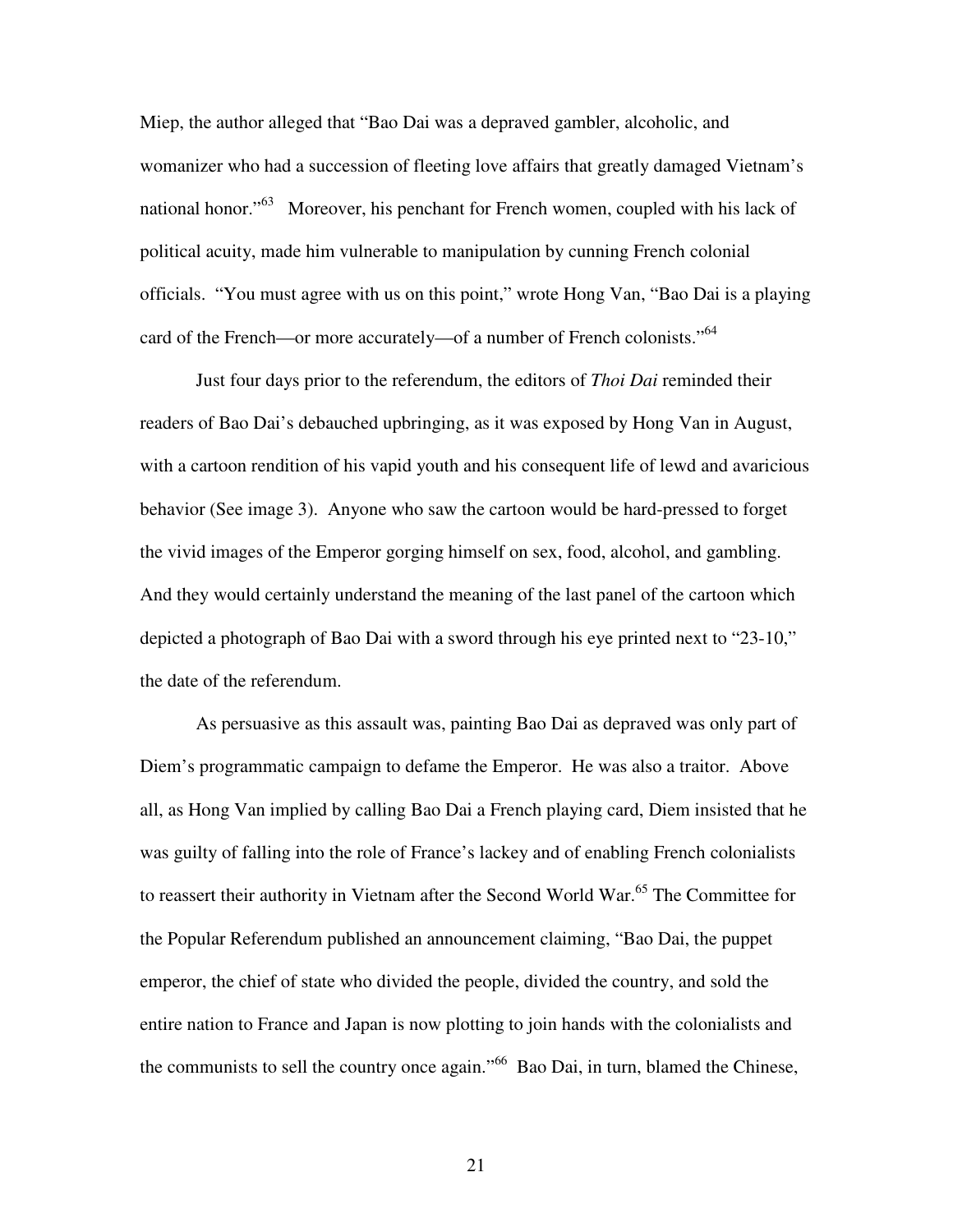the Russians, and the general outcome of the Geneva conference for "selling" the northern half of the country into slavery. But his critics simply used this as evidence that he was not only an inept leader, but a leader unwilling and incapable of taking responsibility for his failures.<sup>67</sup>

As the above indictment indicates, Bao Dai's alleged transgressions against Vietnam did not cease with the Geneva Accords. Individuals, soldiers, governmental agencies, and a variety of South Vietnamese political groups submitted piles of petitions imploring Diem to remove Bao Dai as chief-of-state of Vietnam.<sup>68</sup> Though these petitions were likely coerced, rather than spontaneous expressions of outrage, they called for Bao Dai's removal on the basis of his connection with various anti-governmental activities that had taken place throughout the preceding year. Petitioners accused him of conspiring with rogue Vietnam National Army General Nguyen Van Hinh to overthrow Diem in late 1954.<sup>69</sup> Moreover, they charged Bao Dai with supporting the Hoa Hao, Cao Dai, and Binh Xuyen sects in their efforts to sabotage Diem's administration in March and April 1955.<sup>70</sup> Some claimed that Bao Dai joined this group of traitors simply because he did not posses the wisdom to use his power to appoint men of virtue.<sup>71</sup> Instead, he ended up filling the ranks of government with political scoundrels interested only in stuffing their pockets with money. At any rate, charges of pro-French, anti-Diem activities required little imagination, since the Emperor had in fact cooperated with the French attempt to replace Diem with an alternative nationalist government in the midst of the spring sect crisis.<sup>72</sup> But it did take some revisionist thinking to represent this as treacherous behavior, and not just astute politics in the face of Diem's faltering regime.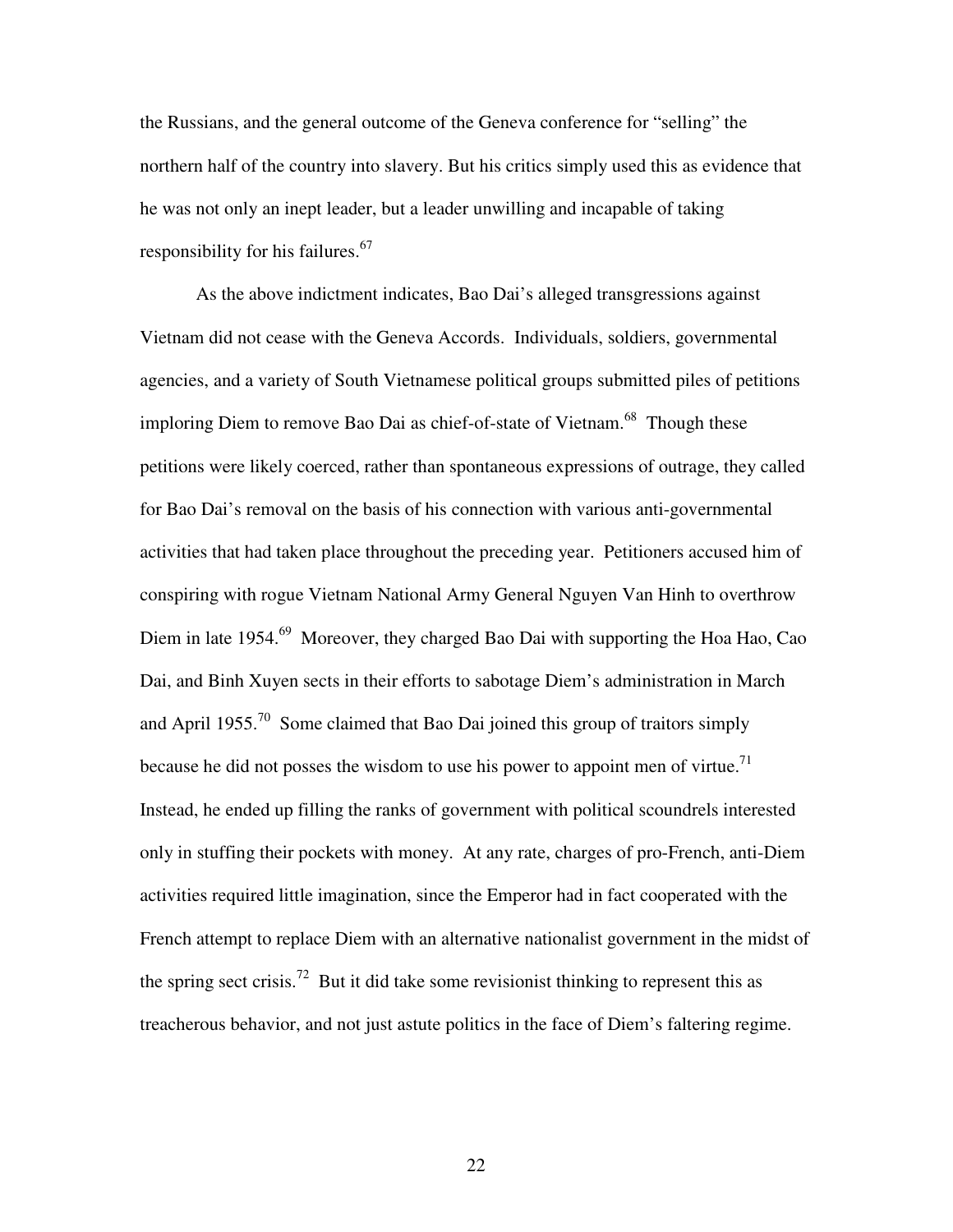Diem's supporters deemed Bao Dai's most unforgivable act of treason to be neither his collaboration with French colonialists nor his conspiring with sect leaders, but his collusion with Northern communists. In September 1955 he admitted in an interview with *Collier's* magazine to ongoing contact with the Viet Cong. This was widely interpreted within pro-Diem political circles as a sign of Bao Dai's impending plans to enslave the entire country once again.<sup>73</sup> The Emperor had often found himself on the wrong side of South Vietnamese political conflicts, but his conspiracy with communists was too nefarious to bear. Diem therefore insisted that he must be divested of his authority immediately.

#### **Heralding Democracy**

Without a doubt, Diem's assault on Bao Dai's character described above followed the model established by Confucian political thought. Bao Dai was accused of being profoundly immoral and unethical, a fact which contributed to Vietnam's weakness and enslavement. While his constituents certainly would have interpreted these assertions within the familiar Confucian framework, it appears that Diem and his allies never claimed overtly that Bao Dai had lost the mandate of heaven. As post-colonial theorist Partha Chatterjee has written, "Even the most undemocratic of modern regimes must claim its legitimacy not from divine right or dynastic succession or the right of conquest but from the will of the people."<sup>74</sup> In fact, Diem was out to prove that the responsibility for choosing a leader fell above all to the people.

Indeed, if Bao Dai as an individual had lost the mandate of heaven, then one could conclude from Diem's campaign that the institution of the monarchy had also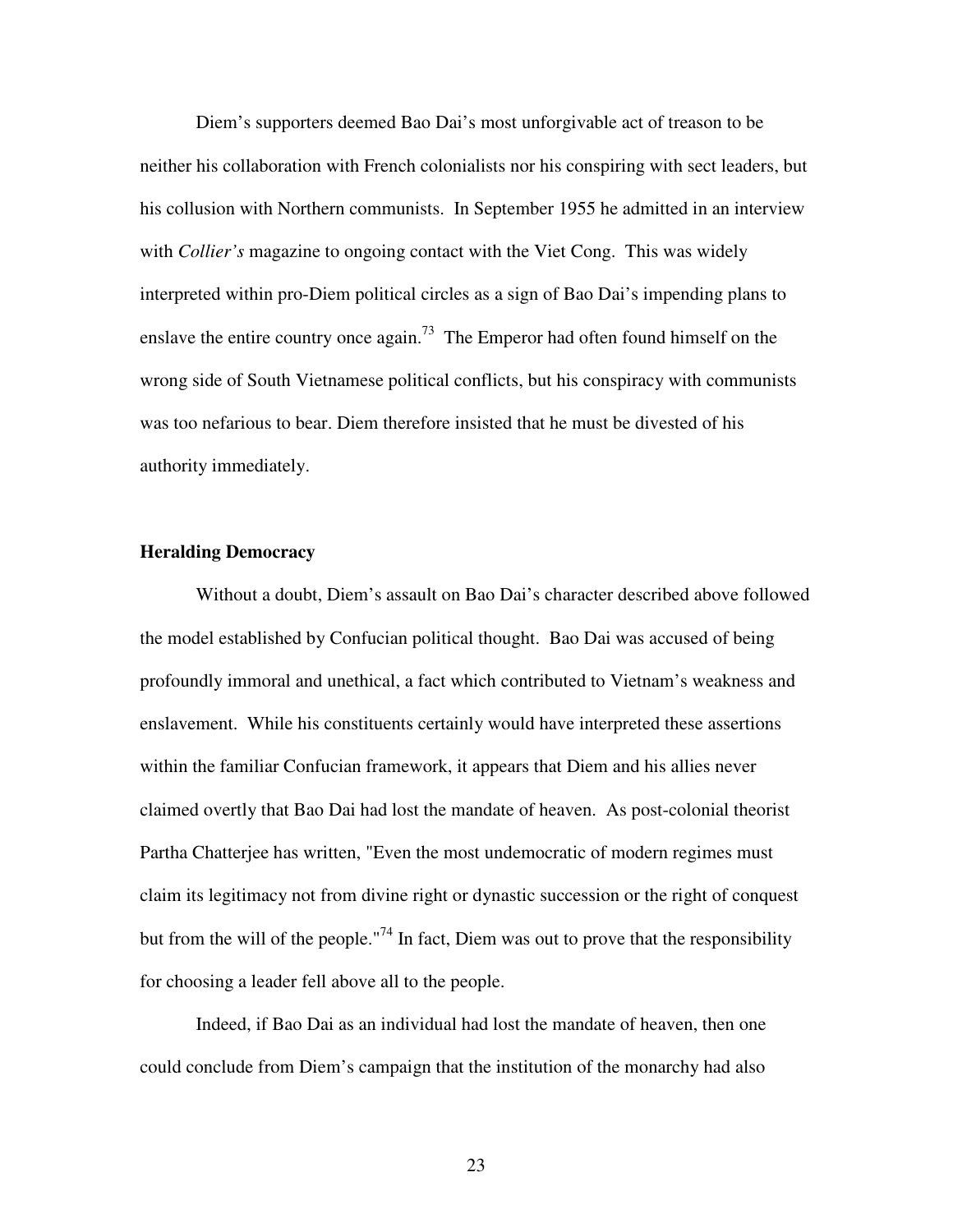fallen out of favor. Diem and his allies represented democracy, with himself at the helm, as the antithesis of the disgraced imperial system. While historians have traditionally claimed that Diem's democratic rhetoric was primarily directed at the United States, Vietnamese sources demonstrate that he disseminated these ideas broadly amongst the population below the  $17<sup>th</sup>$  parallel.<sup>75</sup> The Prime Minister used the referendum as an opportunity to initiate a widespread drive to educate South Vietnamese citizens about the virtues of democracy and the malignancy of the old feudalistic imperial system.

On 6 October, when Diem announced formal plans for the referendum, he portrayed it as a response to popular outcry against Bao Dai. He referred to countless motions submitted to the government by all manner of political, religious, and popular groups imploring him to organize a referendum to depose the Emperor and to stabilize South Vietnam's political situation. The Prime Minister therefore billed the 23 October referendum as a response to these "legitimate and democratic" motions.<sup>76</sup>

Diem, however, envisioned the referendum as much more than a simple formality. It would be the country's inauguration into the free world. "This shall be but the first step," he claimed, "made by our people in the free use of our political rights."<sup>77</sup> A government declaration issued on 19 October 1955 passionately rallied citizens to seize these new democratic rights: "Dear compatriots, proclaim your will forcefully! Go forward firmly in the path of Freedom, Independence and Democracy!"78 And on the eve of the election Diem announced over the radio, "This 23 October, for the first time in our country's history, our men and women will exercise one of many basic civil rights of a democracy, the right to vote."<sup>79</sup>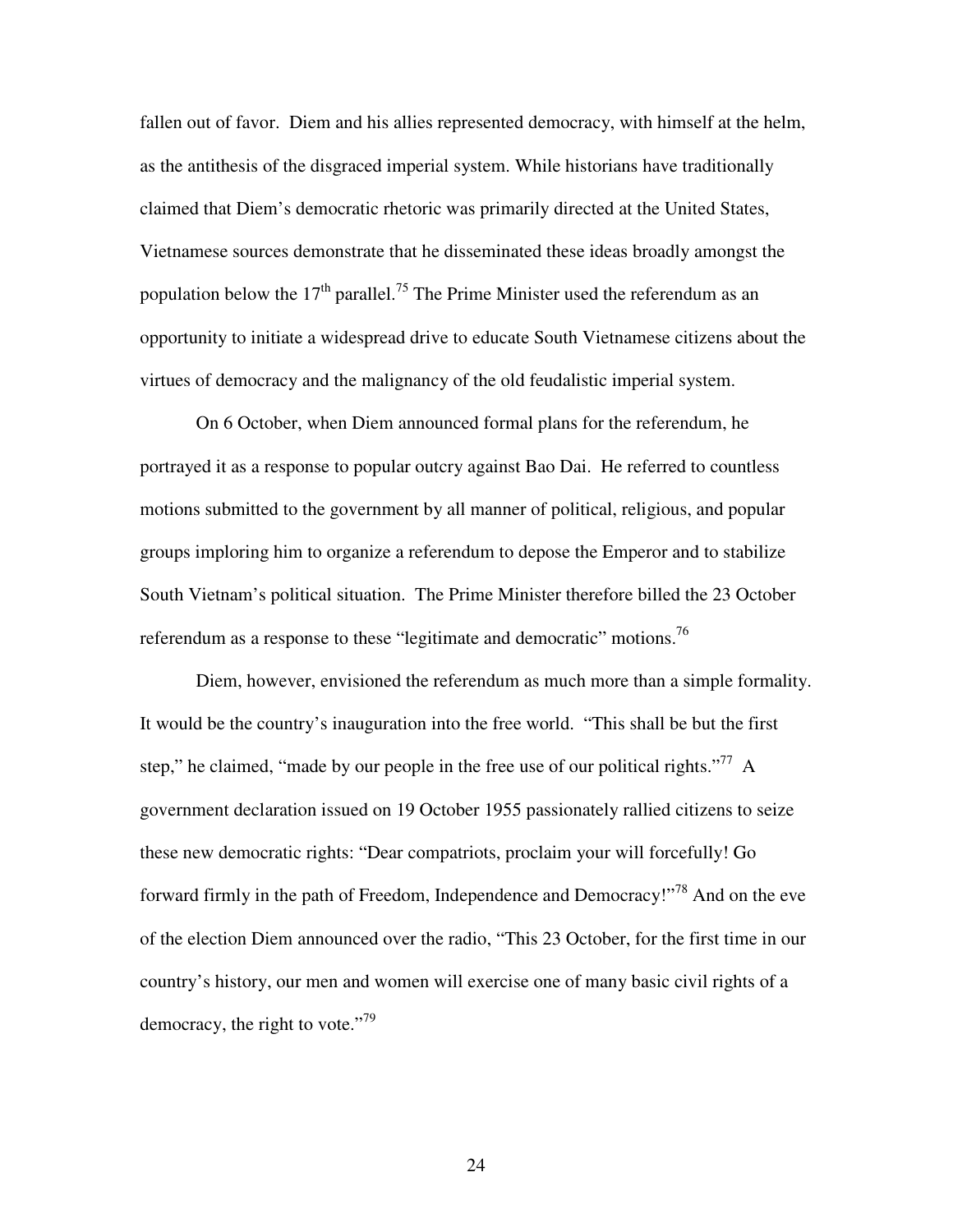Since Vietnam had no real tradition of electoral politics, the South Vietnamese Ministry of Information had its work cut out for it if Diem truly expected citizens to exercise their right to vote. The administration initiated its campaign with extremely basic descriptions of a democratic government and its component parts. An educational pamphlet issued by the government addressed the question of why it was necessary to organize a popular referendum to depose Bao Dai even though the people and their political parties had already demanded his abdication in April and May. "Deposing a chief-of-state is a vital act," it explained, "and must follow a democratic procedure and send a clear order to the opponent that he cannot deny."<sup>80</sup>

The rest of this pamphlet revealed just how little some Vietnamese must have understood about the democratic process and even the role of central government. "A popular referendum," it explained, "is an extremely democratic method whereby citizens can directly reveal their ideas by voting to determine the fate of many important national issues like choosing the political regime, choosing the chief-of-state, etc…" It went on to describe the important stabilizing role of a chief-of-state, especially in Vietnam where half-the country was enslaved by communism, and the free half had not yet devised a constitution or elected a National Assembly. Bao Dai, hated by his people and scorned abroad, could not possibly meet Vietnam's needs for a strong and able chief-of-state.<sup>81</sup> For that reason, according to Diem's agents, the people should take it upon themselves to remove him from power on 23 October.

In the months prior to the election, Saigon newspapers joined the Ministry of Information in broadcasting the appeal of a democratic system. "Under a dictatorial regime, communism or fascism, people don't speak of loyalty to the king or filial piety to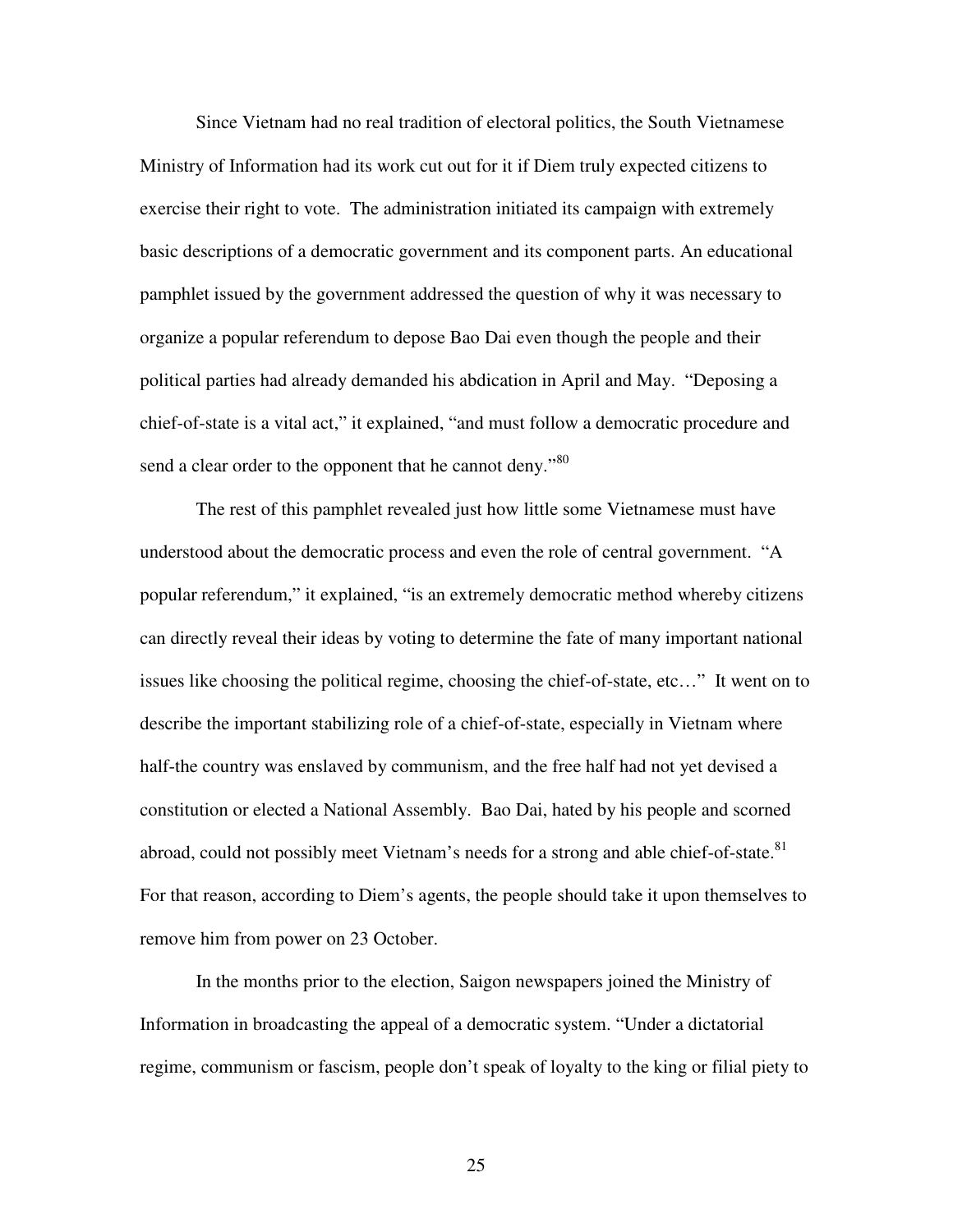their parents but of fidelity to the party," expounded one *Thoi Luan* editorial. "The citizens are merely the property of the party. Therefore, the people cannot speak of individual rights or demand that their basic needs be met."<sup>82</sup> The author went on to explain that, in a democracy, individual rights are exalted above all else. Democracies enjoy free elections, encourage criticism, and demand sacrifice only when it benefits the citizens. Democracy, then, represented a step forward from the old imperial system, whereas communism signaled a huge step back.

Diem and his supporters always spoke of this democratic revolution as a nationwide movement. Both the Democratic Republic of Vietnam and Diem's regime each claimed to be the legitimate government of all Vietnam, both above and below the  $17<sup>th</sup>$  parallel. According to Northern communists, the Southern government was nothing more than a neocolonial entity controlled by the United States.<sup>83</sup> Diem countered this argument with similar logic: Communism was inherently totalitarian and unresponsive to the popular will. And to make matters worse, North Vietnam clearly rested under the thumb of Chinese and Soviet colonialists. Saigon newspapers published horror stories about communist atrocities in the North, as told by refugees living in resettlement camps, to demonstrate the tyrannical nature of the DRV. Diem's administration, then, asserted the right to establish a government for all of Vietnam while waiting for a chance to emancipate the North and reunify the country.

Indeed, an article in the Saigon daily *Lua Song* maintained that communism posed the primary obstacle to establishing a real democratic government; one that would serve and protect the rights of the people.<sup>84</sup> Anyone, especially Bao Dai in this case, who willfully cooperated with communists, colonialists, or feudalists, was acting contrary to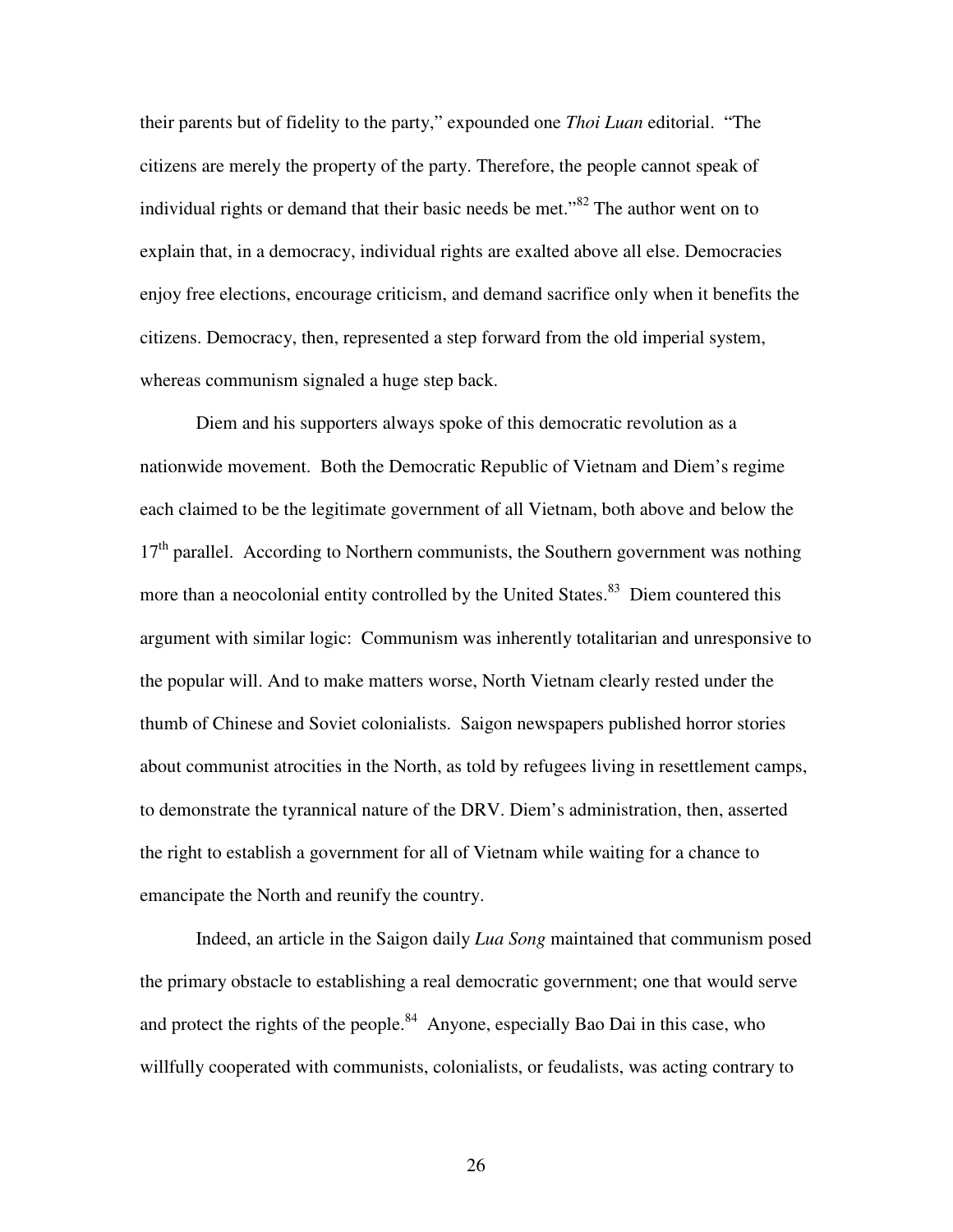the interests of the nation and endangering Vietnam's future stability and happiness. The only way to rid Vietnam of its backward, corrupt regime, then, was to vote in favor of elevating the proven anti-communist Diem to chief-of-state on 23 October.

Diem's rhetoric of democracy and his condemnation of communism served a purpose in the context of the referendum far greater than discrediting Bao Dai. Aside from ridding South Vietnam of French influence via the Emperor, Diem envisioned the referendum as a means of legitimating his refusal to hold the 1956 countrywide elections stipulated by the Geneva Accords.<sup>85</sup> By depicting the Southern regime as a democracy, and condemning the Northern government for its authoritarianism, Diem hoped to gain domestic and international support for his unwillingness to negotiate with the communists.

As far back as late June, South Vietnamese Foreign Minister Vu Van Mau communicated to the United States that his government sought to unify the country through free, democratic elections. He insisted, however, that the South Vietnamese government was the "sole legal government in the country," and that it would pursue unification through its own National Assembly elections rather than by participating in the countrywide elections promoted by the International Control Council.<sup>86</sup> While the United States quietly supported South Vietnamese efforts to avoid reunification elections, it urged Diem to begin consultations with the North to create at least the appearance of complying with the Geneva agreements.

On 16 July 1955, though, just ten days after publicizing plans for the referendum to depose Bao Dai, Diem personally announced his refusal to negotiate with the DRV over countrywide elections.<sup>87</sup> "We will not be tied down," he declared, "by the [Geneva]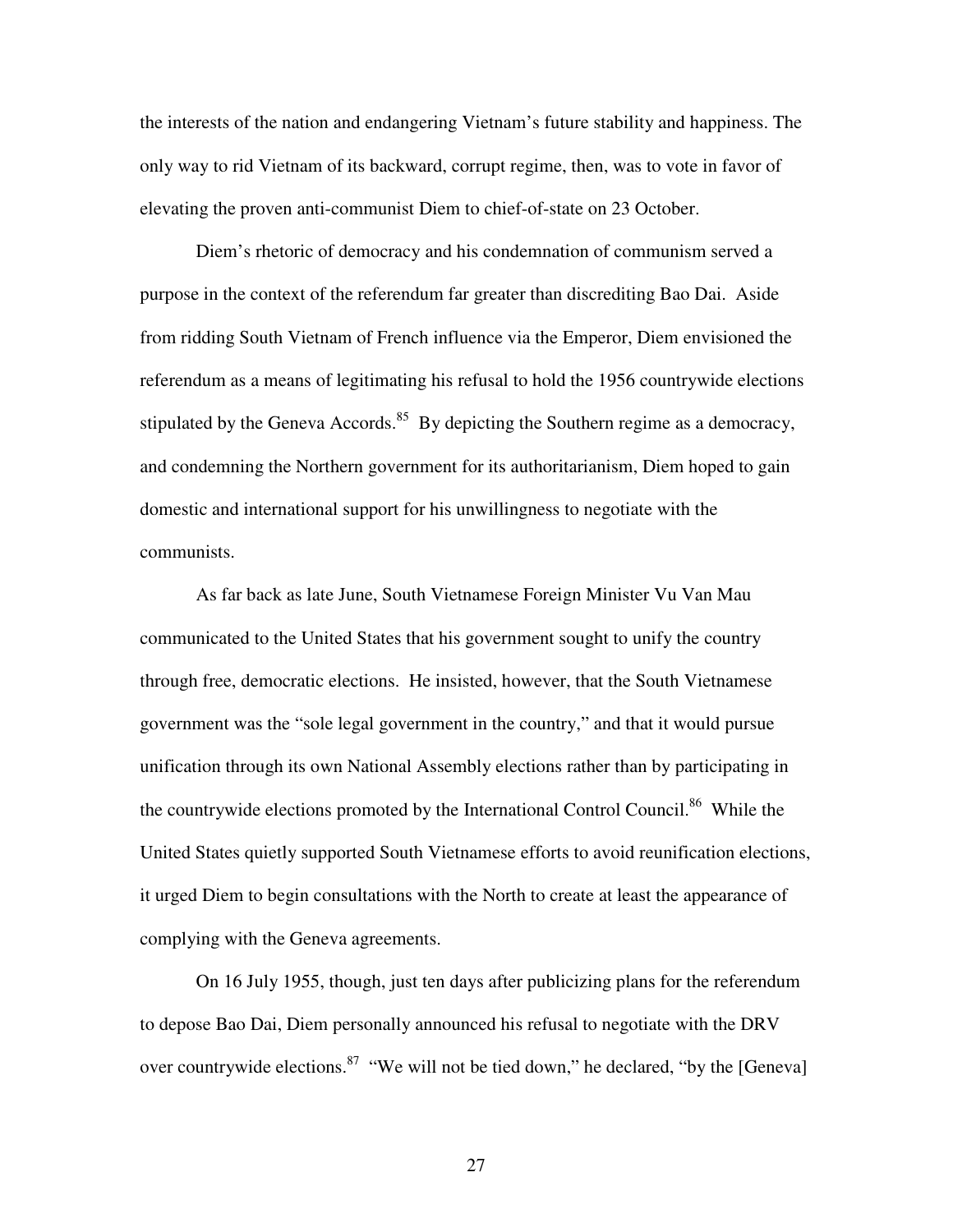treaty that was signed against the wishes of the Vietnamese people." He thus called for all citizens below the  $17<sup>th</sup>$  parallel to support his mission to establish a free, independent, democratic government to rival Ho Chi Minh's regime.<sup>88</sup> The tightly controlled Saigon press consistently supported his position, referring to the accords as "the Geneva treaty to sell the country," and insisting that South Vietnam's forced participation in the scheduled elections would be a huge step backwards, tantamount to national enslavement.<sup>89</sup>

According to Southern anti-communists, the very basis of communism was inherently anti-democratic, and it logically followed that the Northern government was incapable of hosting a truly free election. On 15 August 1955 Nghiem Thi Xuan, the staunchly anti-communist, pro-Diem editor of Saigon's largest weekly, *Thoi Luan,*<sup>90</sup> defended this argument in an article entitled "How to hold a free election in Vietnam." He charged that communist soldiers had visited voters' homes prior to the 1946 Viet Minh election and ordered them to cast their ballots for pre-selected communist candidates. On the day of the election, these soldiers allegedly followed people to the polls and watched closely to make sure they followed instructions. Nghiem insisted that "no national government, nor any free citizen, can accept another such meaningless election."<sup>91</sup>

During his October campaign, then, Diem attempted to shift the focus away from reunification elections and towards both the National Assembly elections scheduled for early 1956 and the Constitution that newly elected representatives would be appointed to draft. Diem repeatedly billed the 23 October referendum as merely the first of several steps necessary to form a democratic polity. The process would only be complete only once the Constitution was ratified. $92$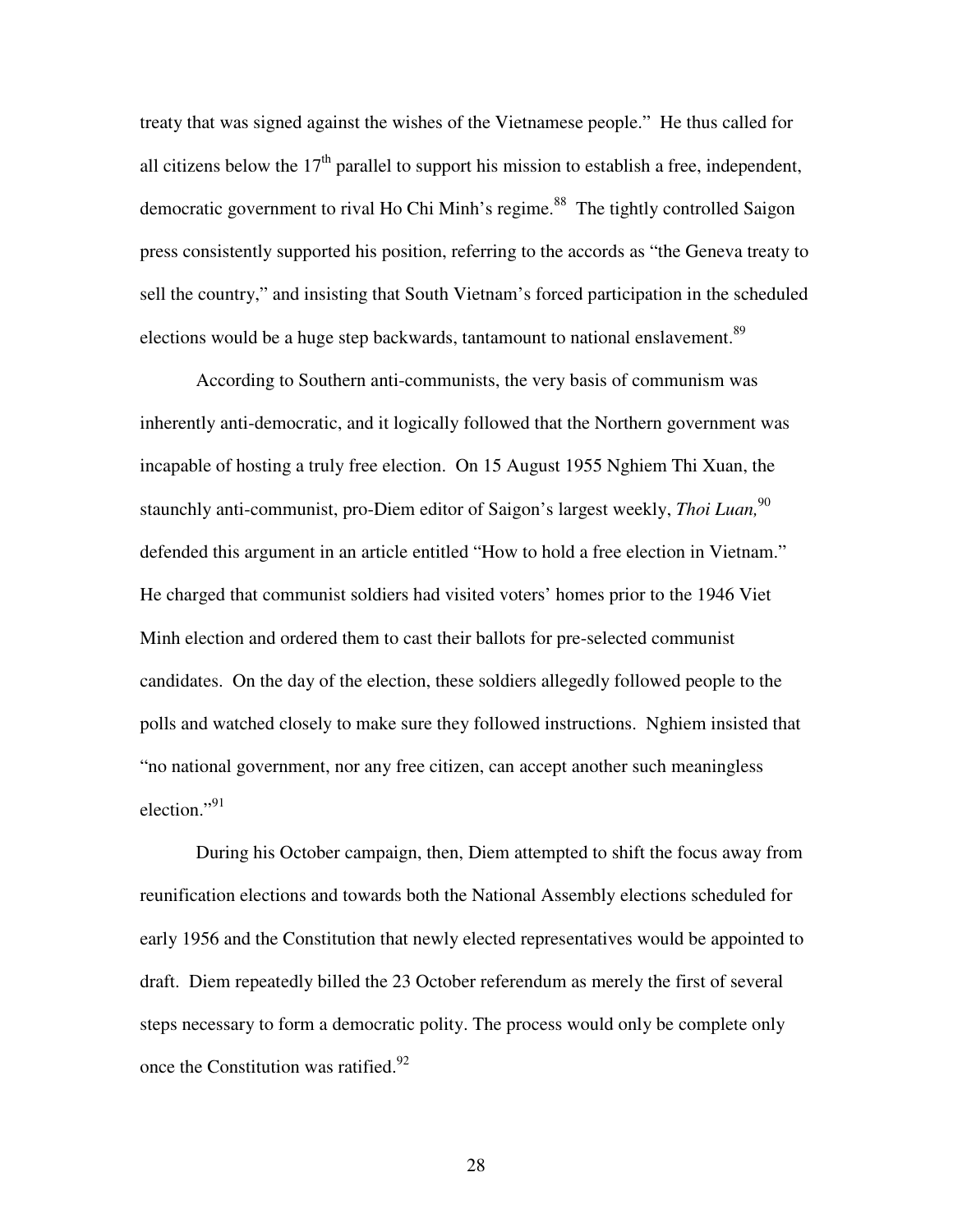American officials fully supported Diem's efforts to avoid reunification elections by establishing a popularly elected National Assembly in the South, but held some reservations about the procedures Diem set in place.<sup>93</sup> State Department official Kenneth Young claimed, "A national assembly in Free Viet-Nam is a prerequisite to any Vietnamese consideration of consultations and all-Vietnamese elections." But he was concerned about the unpredictability of democratic elections in newly independent states and the potential for undermining Diem's fragile regime. Young therefore warned, "I am reluctant for the United States and its friends to start pressing the Vietnamese down this path from which there is no return."<sup>94</sup>

Ambassador Reinhardt, moreover, expressed reservations about the public relations problem that could result from Diem's plans to remove Bao Dai and to ratify a South Vietnamese constitution by a popular vote. "[The] referendum procedure," he claimed, was "clearly less democratic than having [an] elected assembly decide on questions of Bao Dai and [the] new constitution."95 Reinhardt's concerns reflected the broader American preoccupation with the negative publicity the White House anticipated in response to Diem's blatantly undemocratic referendum. "Government control of [the] referendum," warned the Ambassador, "and [the] absence [of] opportunity [for] opposition elements [to] obtain hearing as well as other undemocratic elements of this exercise have not been lost upon representatives [of the] foreign press [in Saigon]."<sup>96</sup> He insisted that it would be unwise for US officials to imply publicly that the referendum was a free and democratic expression of the Vietnamese popular will. Reinhardt advised instead that they maintain simply that the future government of Vietnam was an internal matter that should be left to its citizens to decide. The State Department agreed and on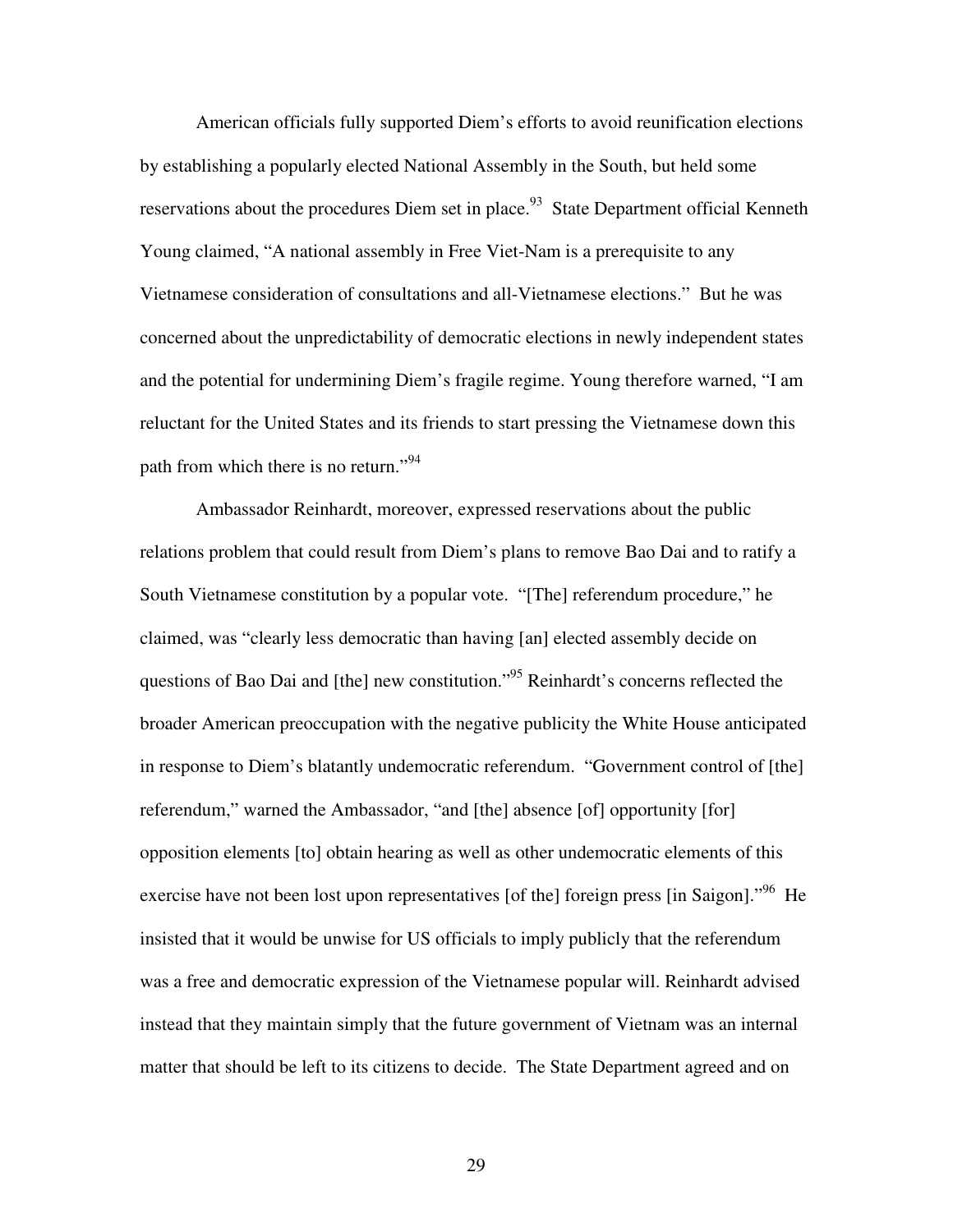20 October Dulles's press spokesman issued a public statement along these very lines.  $97$ The United States, it seems, opted to downplay the democratic nature of the referendum to avoid political embarrassment when it became clear to international observers that Diem's veil of democracy was wearing thin.

#### **23 October**

By the time the South Vietnamese electorate arrived at the polls on 23 October, Diem's administration had devised a very specific mechanism by which to conduct and record the vote. Shortly after the Prime Minister officially announced the date of the referendum on 6 October, his government publicized important logistical information for the election. Though some of these provisions may appear mundane to twenty-first century Western eyes, they were novel and important to Vietnamese voters in 1955.

In an effort to guarantee universal suffrage, or at least to create that appearance, all men and women over the age of 18 who had registered in the recent census would have the right to cast a secret ballot. According to the final government count, registered voters tallied  $5,335,688$ <sup>98</sup> To ensure accuracy and prevent fraud, government regulations required provincial officials to organize a separate polling station for every 1000 voters.<sup>99</sup>

Upon entering the polls, voters would be asked to present their identity cards before receiving a ballot and an envelope. They were instructed to tear off the half representing their candidate of choice, place it in the envelope, and present it to the commission chief for inspection before inserting it into the ballot box. Voters would then discard the rejected half onto the floor or some other receptacle. Despite the appearance of impartiality generated by these electoral regulations, the ballot sent an unmistakable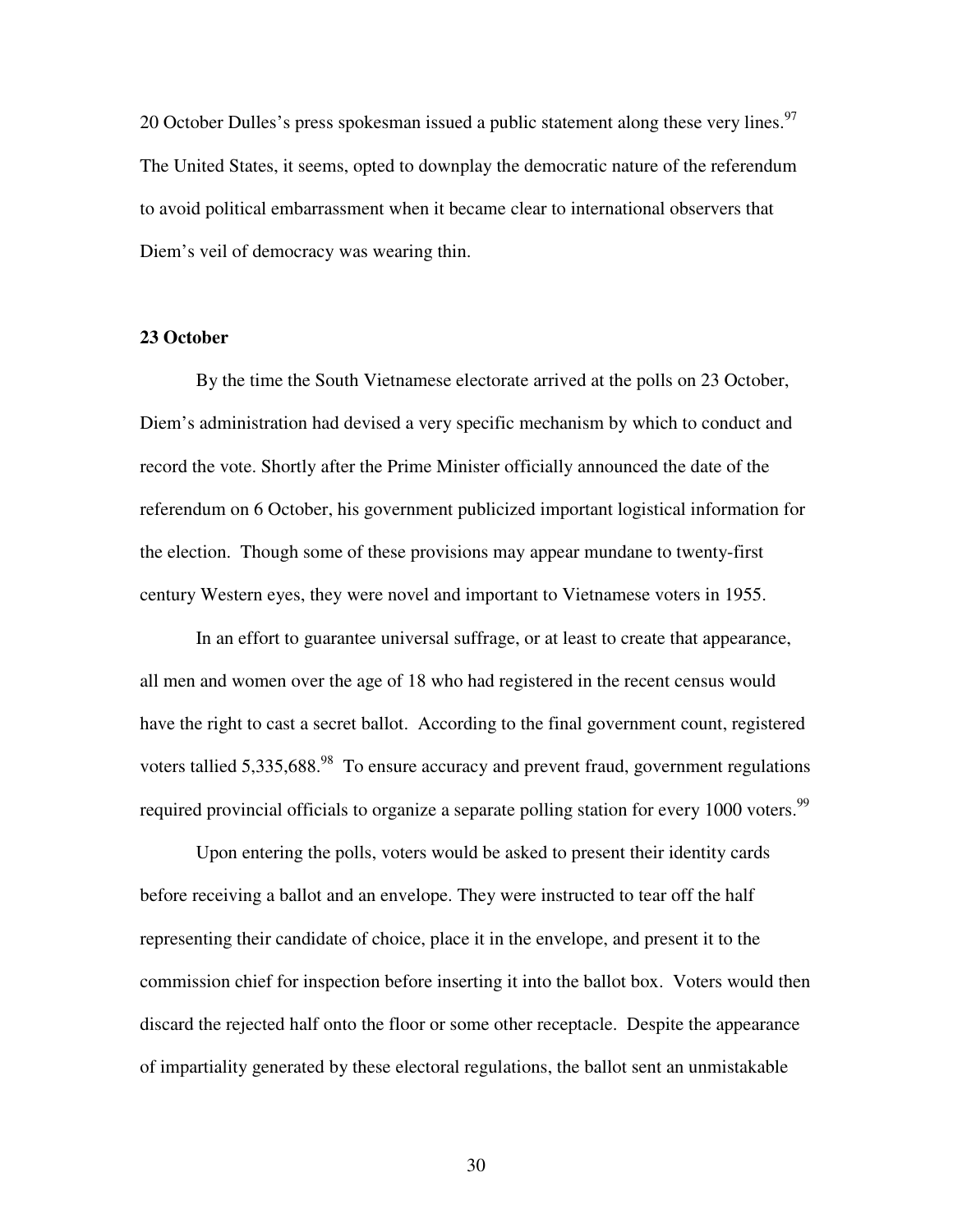signal that Diem was the only real choice (see figure 4). The left side, with an inauspicious green border, showed a bloated, somber, traditionally clad Bao Dai above the text, "I do not depose Bao Dai and do not recognize Ngo Dinh Diem as the Chief of State of Vietnam with the duty to organize a democratic government." The right side, bordered by the lucky color red, showed a smiling, vibrant, modern clad Diem making his way through an adoring throng, above the text, "I depose Bao Dai and recognize Ngo Dinh Diem as Chief of State of Vietnam with the duty to organize a democratic government."<sup>100</sup> CIA officer and Diem confidant Edward Lansdale recalls advising Diem to use color on the ballot to send a subliminal message to voters without appealing directly to superstition or custom. He claims, however, that he urged Diem to use a good photograph of Bao Dai to confirm the validity of the vote.<sup>101</sup> Beyond this, there is little evidence that the United States took significant interest in Diem's polling procedures prior to the referendum.

In any case, despite the suggestive nature of the ballot, Diem's administration represented the process of recording the vote to be impartial. Once all votes were cast, poll workers had specific instructions for counting and reporting the returns. Government regulations dictated exactly how to determine whether or not a ballot was valid, and detailed to whom returns should be reported and when. Extensive steps had been taken, at least on paper, to prevent electoral fraud. In truth, however, no amount of unilateral campaigning, anti-Bao Dai sentiment, or Confucian political restraint could explain Diem's 98% margin of victory in a politically heterogeneous South Vietnam. Corruption and intimidation must have played a significant role.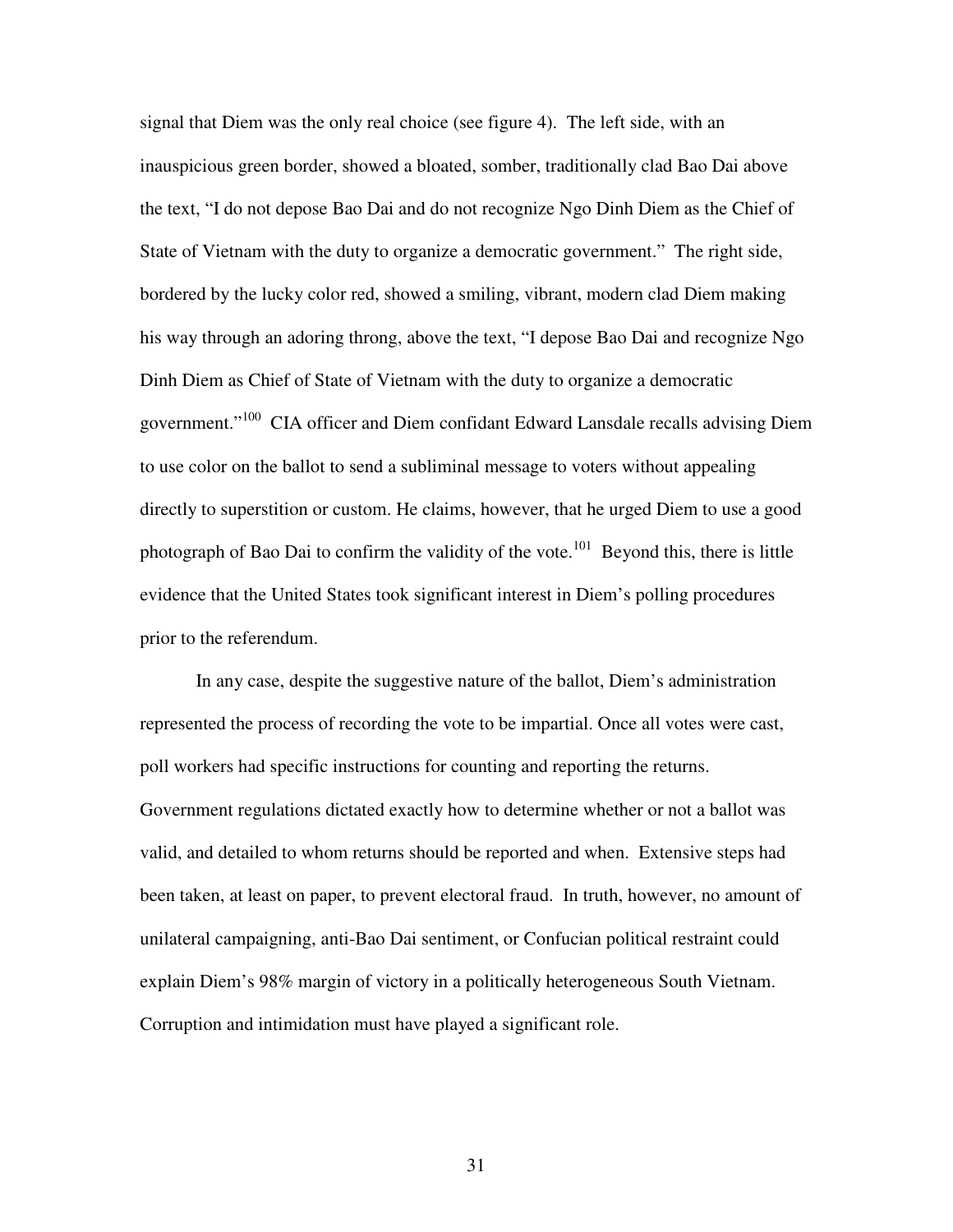#### **Assessing the Results**

A 1966 CIA review of election processes in South Vietnam concluded that the October 1955 referendum was the most heavily predetermined of the six elections held in the South since the Geneva Accords. "Both the voting procedures," it claimed, "and the atmosphere in advance of the balloting, were calculated to produce the desired results."<sup>102</sup> Diem, it claimed, used the Ministry of Information's voter education campaign to publicize the government's candidates, "while seldom going so far as to explain to the people the meaning of elections or the power of the ballot." This is perhaps an unfair critique, as Diem's regime did go to some effort to illuminate the process of democracy. Granted, however, these educational efforts were always slanted heavily in favor of the Prime Minister. Beyond these manipulations, the CIA noted that military pressure, ballot tampering, and a lack of genuine secrecy may have contributed to Diem's overwhelming victoy. The United States government concluded in 1955, though, that propaganda was of greater consequence than voter irregularities in determining the outcome of the referendum. "With Bao Dai in Paris and unable to plead his case," noted US intelligence analysts, "the government-controlled press and radio had a monopoly on all campaigning."<sup>103</sup>

Despite this skewed campaign that had worried American officials in the days leading up to the vote, Washington welcomed Diem's victory. After the Prime Minister announced his triumph on 26 October, Reinhardt edged away from his earlier concerns and concluded that the "referendum proved [a] resounding success for [the] Diem government." The results, he claimed, did not prove that Diem commanded majority support in South Vietnam, but that the government was able to carry out a nearly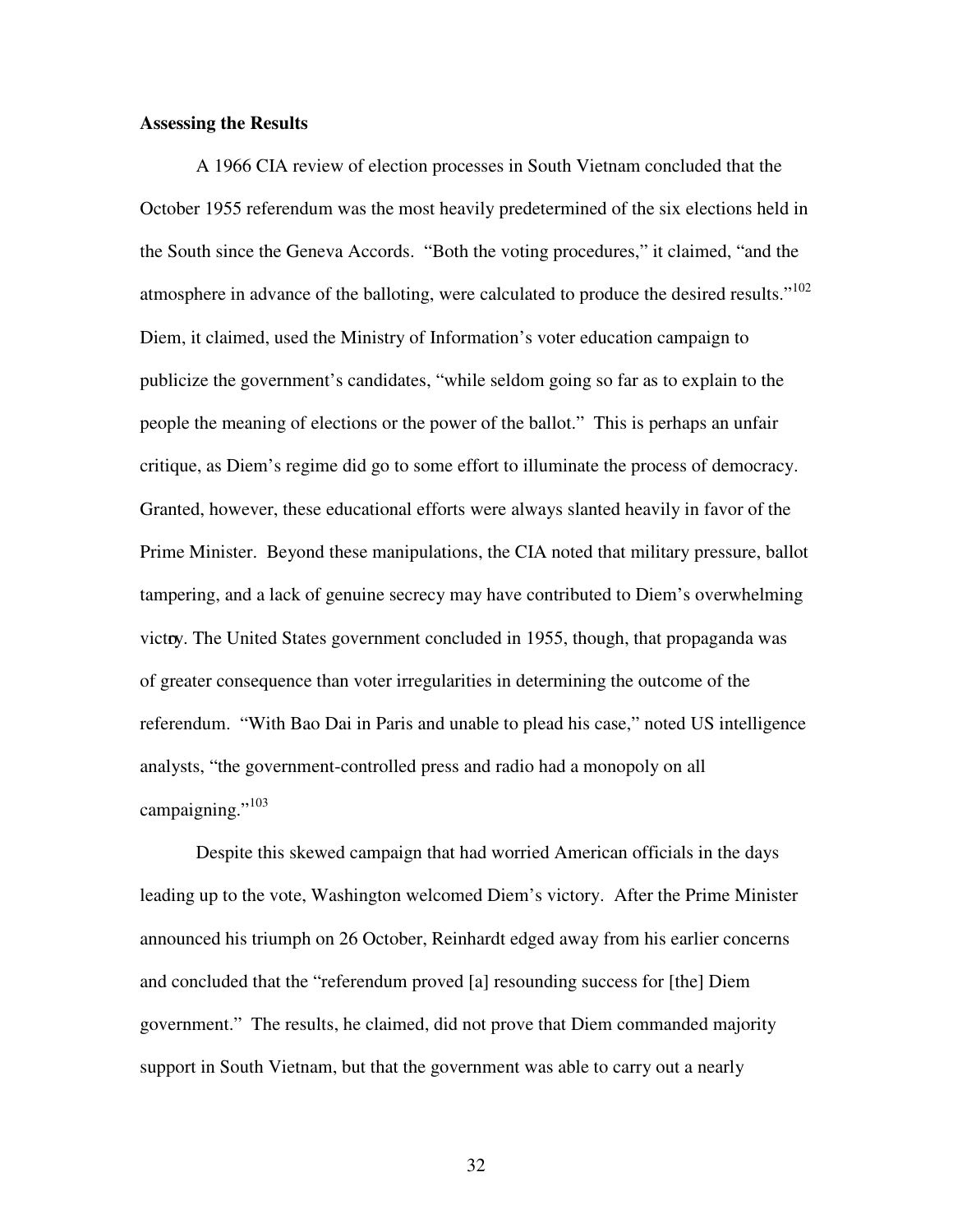unchallenged popular referendum.<sup>104</sup> Aside from scattered attacks on Can Tho polling places by Hoa Hao soldiers, visible resistance to Diem's controlled election was nil.<sup>105</sup> In absence of a true show of democracy, American officials enthusiastically greeted Diem's ability to suppress dissent from the sects, communists, and Bao Dai sympathizers.

Moreover, in spite of Reinhardt's pre-election concerns, much of the American press hailed the vote in Vietnam as a great victory for democracy and a blow to communism worldwide. Onlookers in the Midwest interpreted the results as "an overwhelming vote of confidence" for Diem and "wholehearted backing for the democratic principles for which he is known to stand."106 According to one Ohio paper, "A people most inexperienced in the ways of democracy went to the polls Sunday and returned a verdict loaded with sound philosophical instincts."<sup>107</sup> Commentators in major urban centers, however, remained more skeptical. "The heavy referendum vote throughout South Vietnam," wrote Henry Lieberman of the *New York Times*, "makes Diem's administrative control look more pervasive than is thought to be the case by a number of observers here."<sup>108</sup>

Both pessimists and optimists noted that Diem's victory in the referendum would likely preclude national reunification elections scheduled for the following spring, just as he intended. The *Los Angeles Times* pointed out on 24 October, "The overwhelming Diem victory virtually eliminated any possibility there will be a Viet-Nam unification election next July as provided by the Geneva armistice accords."109 Diem verified this suspicion on 25 October when he announced that he would not proceed with negotiations in preparation for countrywide elections until "true liberty" was established in the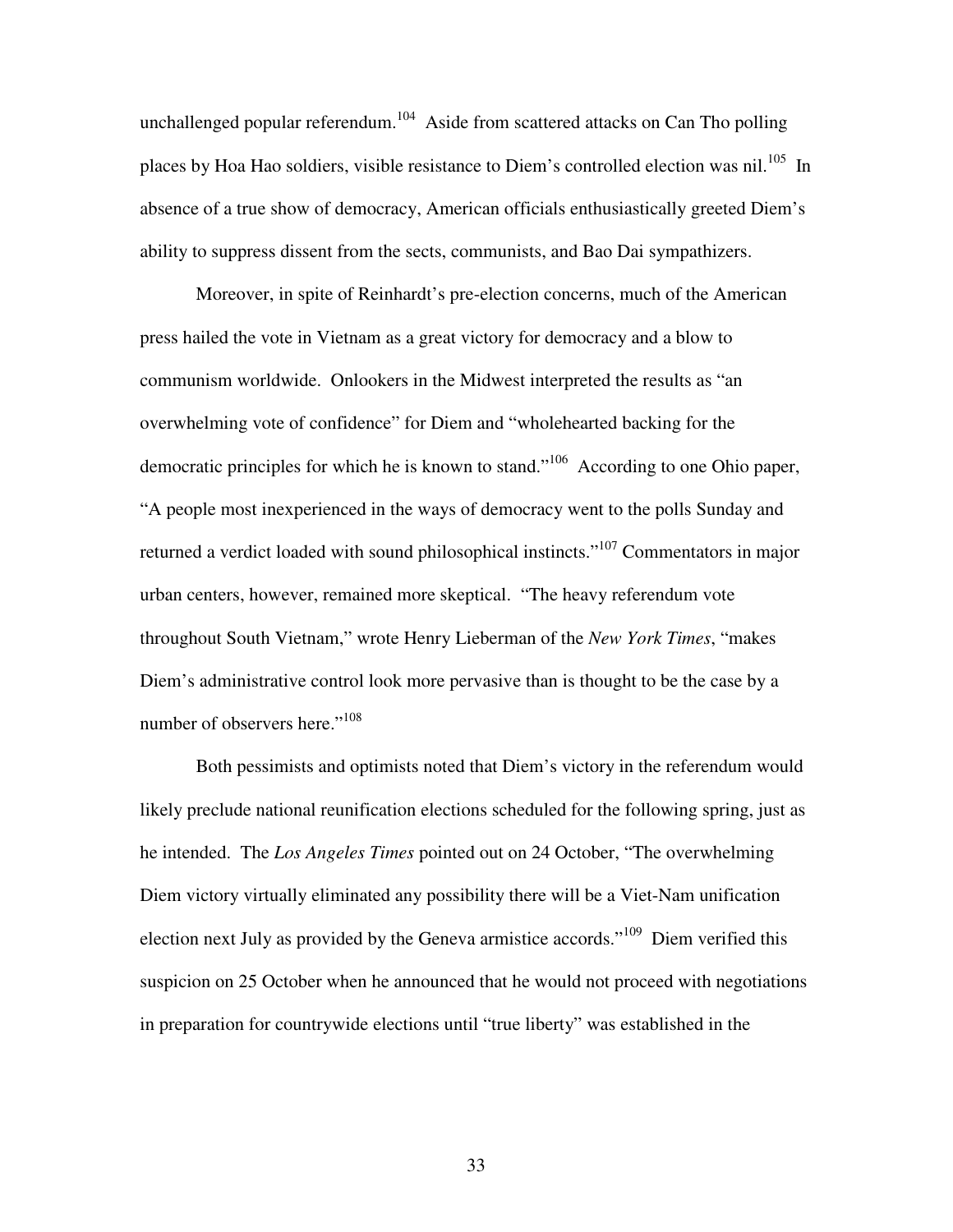communist North.<sup>110</sup> This result came as a relief to Americans who, by and large, feared the cascade of red dominoes throughout Southeast Asia.

For many American journalists, though, the referendum was notable foremost for its role in solidifying South Vietnam's political move away from France and towards the United States.<sup>111</sup> Americans saw the October vote as a slap in the face and yet another deep humiliation for France. Since France had gambled on opposing Diem and promoting Bao Dai as the supreme leader of South Vietnam, the Emperor's final ouster signaled the end of any lingering French efforts to assert authority in Saigon.<sup>112</sup> Though many Americans heralded this as a positive development, one which would enable the competent Diem to carry on an effective government once and for all, others were wary of the future implications.113 They recognized that France's expulsion isolated the United States as the sole Western power in South Vietnam, a fact which could haunt Washington in years to come.

French diplomats and journalists naturally interpreted the referendum as more than a simple slap in the face. Though France officially recognized Diem's RVN almost immediately, the French media betrayed the nation's unease with Diem's victory. In the days leading up to the vote, French officials in Saigon feared that Diem's administration would take the referendum as evidence that it was no longer bound to previous international agreements, thus enabling it to call for the immediate dissolution of the French High Command. Such a move, France feared, would make it impossible to implement the Geneva Agreements below the  $17<sup>th</sup>$  parallel.<sup>114</sup> Some journalists claimed that the plot to depose Bao Dai was a part of the American plan to undermine the Geneva elections by sponsoring a separate vote in the South.<sup>115</sup> They described the referendum as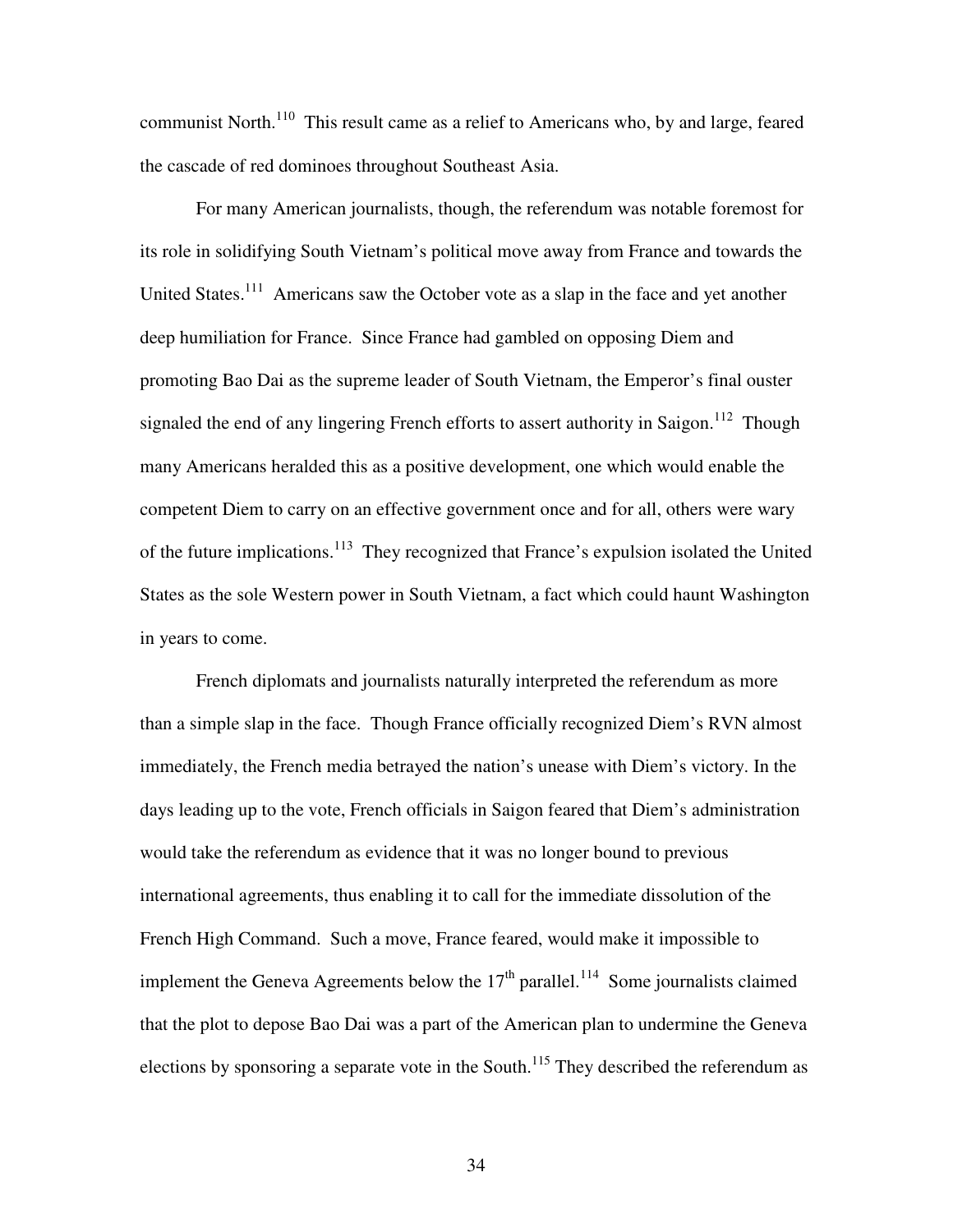the first of two stages in Diem's strategy to sabotage the peaceful reestablishment of national unity, and to eliminate opposition in general and French influence in particular. The election of a National Assembly for Vietnam would complete Diem's devious plan. Such a move, many French observers feared, would severely damage Franco-American relations and obviate any possibility for rapprochement between North and South Vietnam.<sup>116</sup>

Though *Le Monde* remained cautiously hopeful about the democratic potential of Diem's regime, several other French newspapers insisted that the election procedures were fundamentally undemocratic and called the election results into question. Some claimed that the lack of vocal opposition in Saigon provided evidence of oppression rather than unanimity.<sup>117</sup> Approximately 50% of voters abstained, according to the Paris press, thus explaining Diem's overwhelming victory. He garnered all the votes simply because none of his detractors bothered to show up at the polls.<sup>118</sup>

#### **Seeds of Dissent**

Even more important than French and American responses to Diem's campaign were the reactions of Vietnamese opposition leaders.<sup>119</sup> Because Diem promoted the referendum as the great democratic moment in Vietnam's history, his opponents attacked him on the grounds that his commitment to democratic ideals was largely rhetorical. In fact, the election was, by design, anything but democratic. Diem's former cabinet member Cao Van Luan recalls a 1955 conversation during which Diem complained that too many seedling parties threatened to generate chaos in the South. The country, he insisted, should have but one national revolutionary movement (*Phong Trao Cach Mang*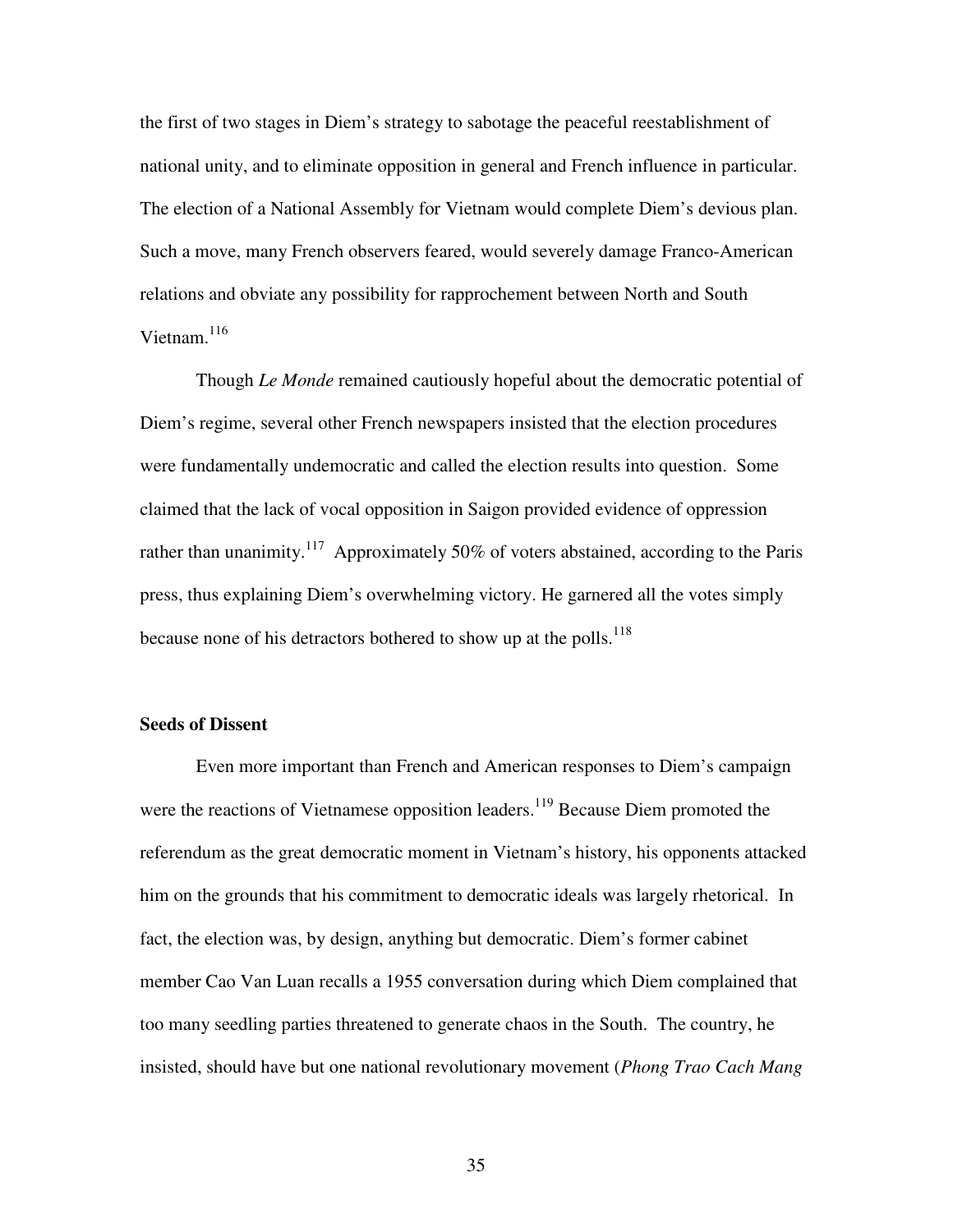*Quoc Gia*) and one political party, the Personalist Labor Party (*Can Lao Nhan Vi*) controlled by Ngo Dinh Nhu.<sup>120</sup> The government thus liquidated opposing parties by force and eliminated any real prospect for open political competition. According to a Northern historian's statistics the *My-Diem*, or American sponsored Diem regime, killed or imprisoned 93,362 opposition soldiers, party members, and patriots between July 1955 and February 1956 during a violent campaign to eradicate rivals.<sup>121</sup> This figure is likely exaggerated, but certainly denotes a culture of fear that would have impeded the democratic process.

There was, indeed, little public opposition to Diem prior to the referendum, especially since several powerful Cao Dai and Hoa Hao leaders were still working within the Revolutionary Council to wrest power from the government.<sup>122</sup> But disgruntled sect leaders outside this body did pose some resistance, limited by their lack of access to the press. On 22 October Hoa Hao General Tran Van Soai announced his preference for a truly democratic regime and declared the referendum illegal, and its results null and void. He invited "friendly countries and the people of Vietnam to distrust this political maneuver."<sup>123</sup> Ba Cut's Hoa Hao forces, still engaged in battle with the National Army in the western region of South Vietnam, raised similar criticisms against Diem's intrigues. In a pamphlet dated 3 October 1955, Ba Cut charged that the referendum was a time "for Diem to gather the people from all towns and force them to demonstrate one goal: to depose Bao Dai and proclaim the puppet Diem as the chief-of-state of Vietnam."124 This, he claimed, was proof of the American plot to "Catholicize" Vietnam, as Diem reportedly used not only \$2 million dollars of American aid, but also \$2 million in aid from American Catholic organizations to support the referendum. According to the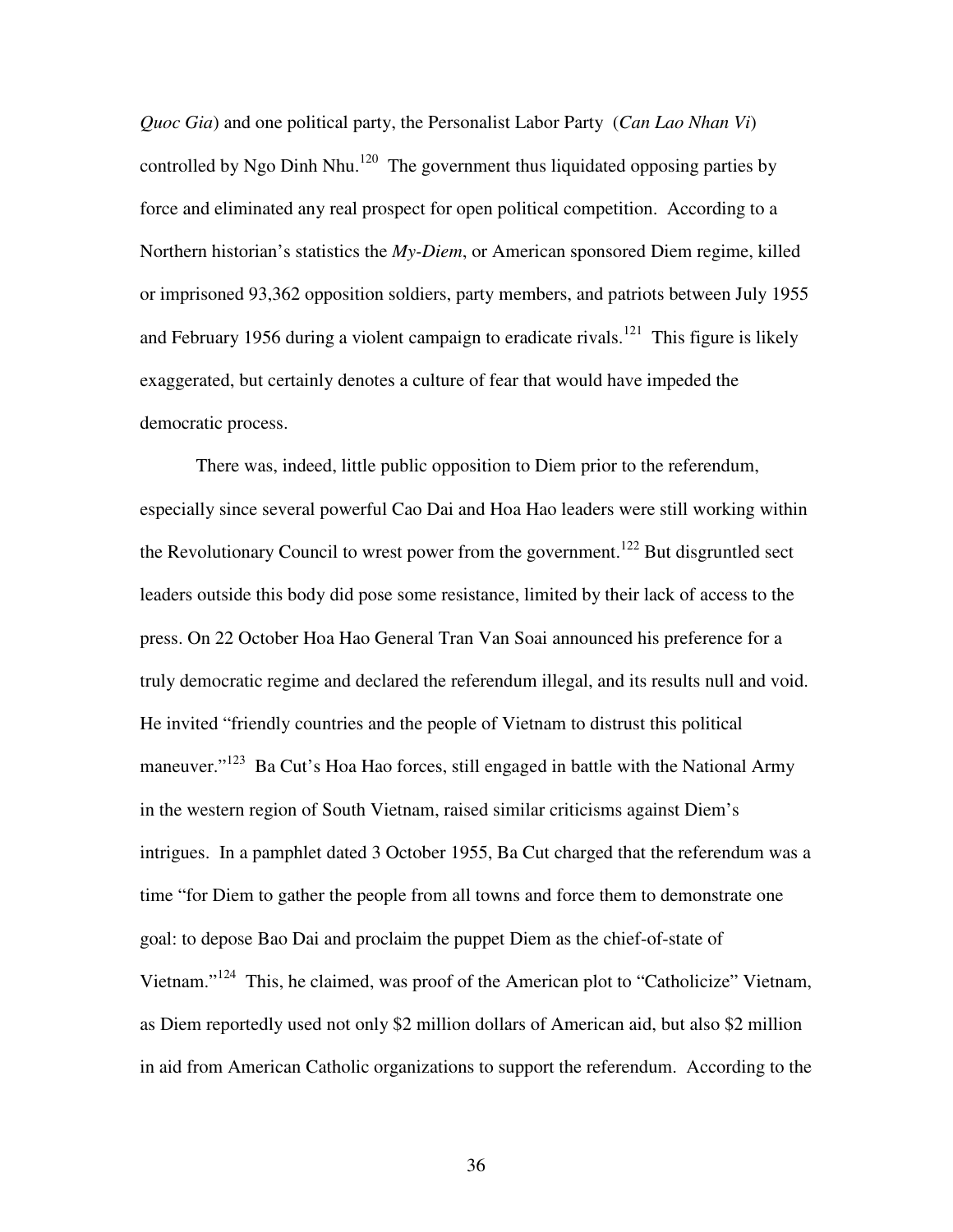Vietnamese Socialist Party (also a Hoa Hao organ), Diem put this American aid money to less than honorable use. Its spokesmen claimed that he "bribed the world of laborers and young students to petition in support of Diem's rise to chief-of-state and to petition in favor of deposing Bao Dai."<sup>125</sup>

By the time the National Assembly elections rolled around in March 1956, these scattered criticisms would blossom into full-fledged opposition. This was due, at least in part, to Diem's dissolution of the Revolutionary Council on 15 January 1956 by a series of police raids that forced most of its members into exile or back into the militarized jungles of southwest Vietnam.<sup>126</sup> These leaders understandably felt double-crossed and responded by joining other disenfranchised Vietnamese nationalists in vigorously denouncing Diem's pseudo-democratic means of securing his authority. Come March, they would mimic the communists in labeling his government *My -Diem* (America-Diem), and would add some new and enduring slurs to the political dialogue, including *Ton Giao Tri* (Religious Government) and *Gia Dinh Tri* (Family Government).

#### **Conclusion**

This reinterpretation of the 23 October referendum in light of Vietnameselanguage sources reveals that Diem made sweeping promises of democracy and selfdetermination to his constituents throughout South Vietnam. To date, historians have overwhelmingly concluded that Diem merely paid lip service to democratic ideals in the international arena to please his American sponsors, but the campaign rhetoric discussed here demonstrates that the Prime Minister himself believed in the virtues of democracy, at least on an abstract level. Promoting his version of democracy, while eliminating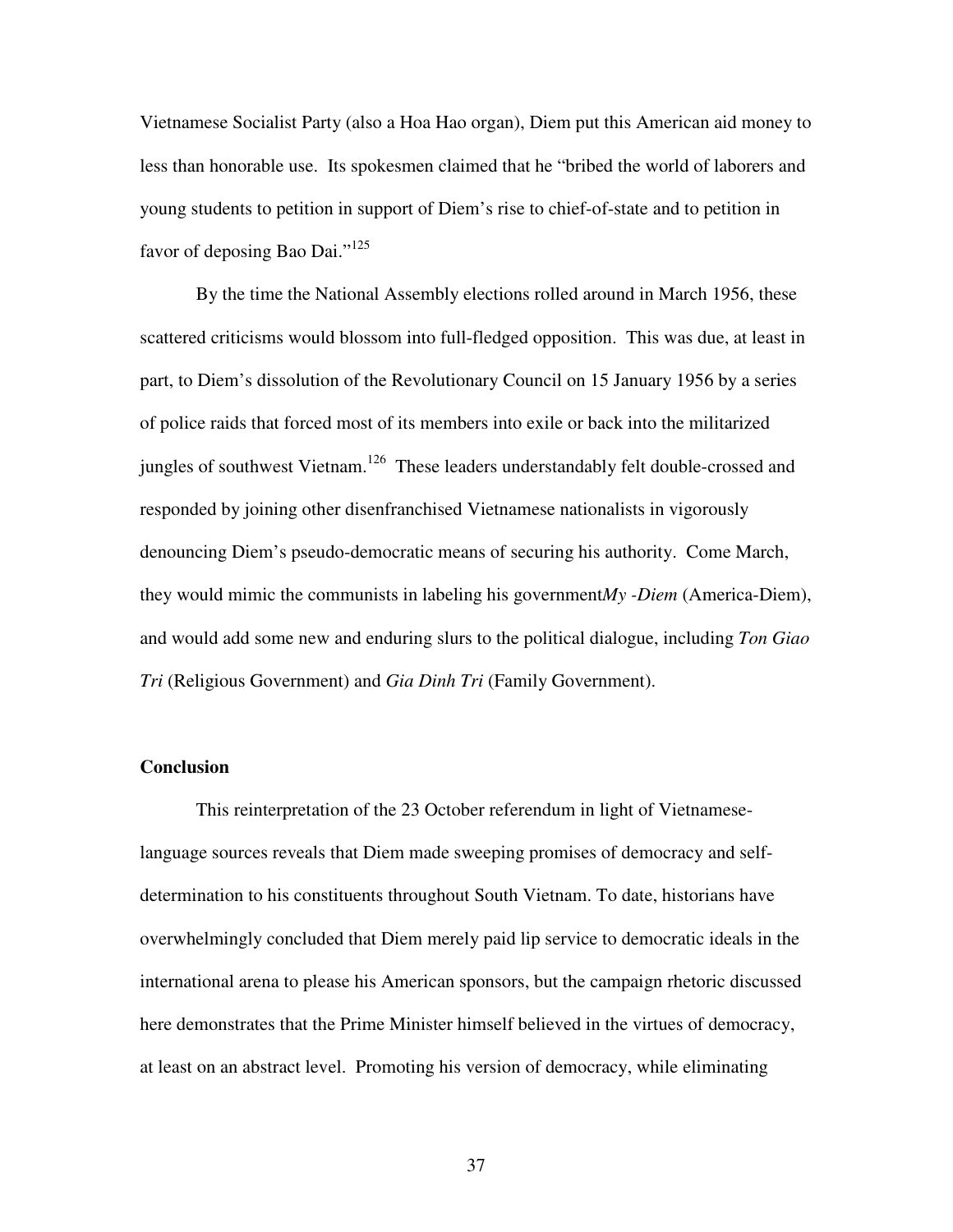opposition, was all a part of the Ngo brothers' "Personalist Revolution" that Edward Miller describes as "a grand vision of how Vietnam might be transformed and modernized."<sup>127</sup>

Moreover, the unfulfilled promises of equal rights and individual freedoms issued in this campaign can help to explain the outrage with which South Vietnamese citizens would respond to Diem's oppressive reign in subsequent years. In October 1955 the Prime Minister claimed to revolutionize Vietnamese society by emancipating it from its backwards imperial past and ridding it of an unethical leader. But while he failed to replace the old system with a more popular regime, his rhetoric of democracy provided his opponents with a ready vocabulary to propagandize against him. From October 1955 on, South Vietnamese opposition groups would accuse Diem not only of poor leadership, but of hypocrisy. In the short term Diem succeeded in forestalling the 1956 unification elections and establishing South Vietnam as an autonomous state, but in the process he planted some of the seeds of dissent that would ultimately lead to his downfall and to the failure of the RVN.

On the other side of the coin, American sources reveal that US officials devoted much more attention to international public opinion in this case than they did to internal Vietnamese political affairs. Policy-makers in Washington and Saigon were concerned about the undemocratic nature of this October referendum only to the extent that it would damage Diem's international reputation and tarnish America's image by extension. Dulles, Reinhardt, and their colleagues were not particularly concerned with how the referendum was experienced by South Vietnam's citizens and by the country's competing political factions like the Hoa Hao, Binh Xuyen, and Cao Dai sects. Furthermore,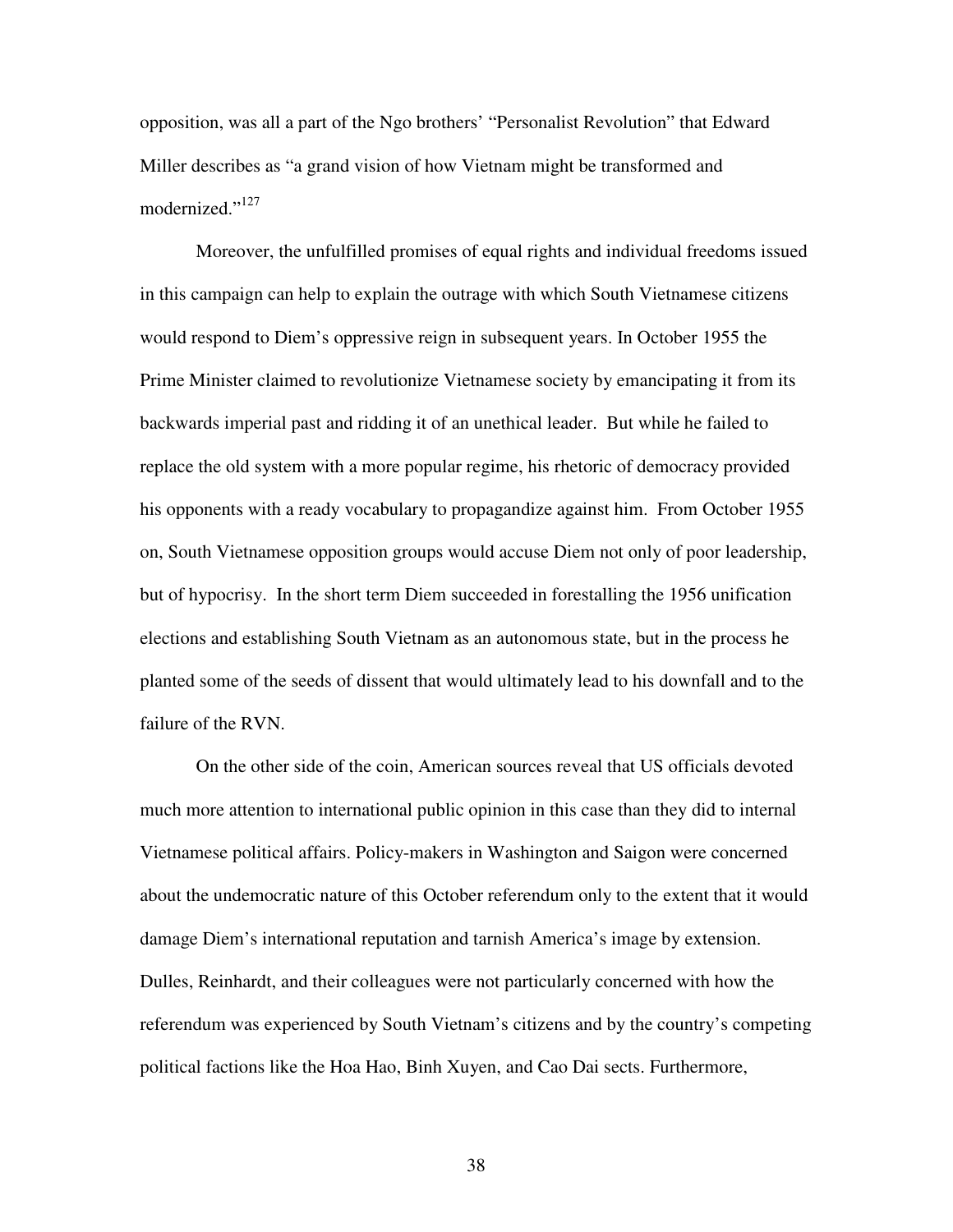American officials' lack of attention to South Vietnam's domestic political environment permitted the United States to stand idly by as Diem undermined his own authority, and left Washington ill- equipped to interpret and respond to the negative fallout that would eventually result from Diem's broken promises and repressive policies.

For decades historians have struggled to understand America's decision to support Diem despite his authoritarian methods of leadership. Michael Latham and others have suggested that the United States drew upon the false wisdom of modernization theory to justify supporting Diem's political hypocrisy.<sup>128</sup> US officials, in this view, hoped that by establishing a republican government in South Vietnam and sponsoring economic development programs below the  $17<sup>th</sup>$  parallel they could lead the South down the path to progress while the North festered under communist oppression. David Anderson too endorses a version of this theory. "Eisenhower and his advisors," writes Anderson, "believed that time was on their side"—that North Vietnamese communism could eventually be defeated if only it could be contained long enough.<sup>129</sup> Others have argued that Diem's independent attitude left the United States with little choice in the matter. Ed Miller claims that since 1954, Diem "was neither beholden to the US nor particularly inclined to follow American advice."<sup>130</sup> Documentary evidence surrounding this referendum, however, demonstrates that American officials did not make a sufficient effort to understand the complexities of South Vietnamese political life. Such an understanding would have been necessary before Washington could effectively design its policies and tailor its advice to fit South Vietnam's political and cultural nuances. The United States, then, to some degree opted for ignorance rather than influence.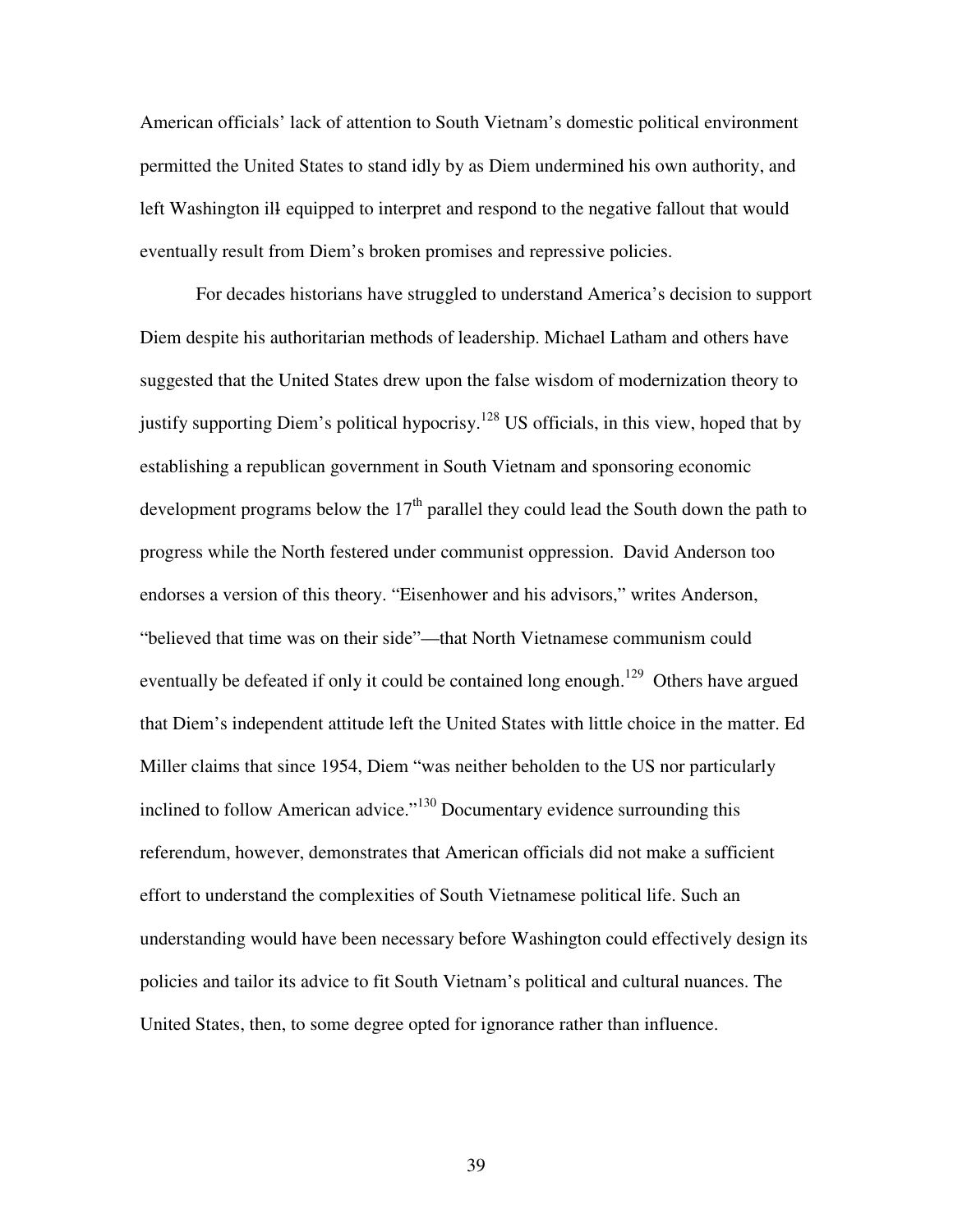The author wishes to thank the following for their advice and support: The Pacific Rim Research Program, the Institute for International Education, the Institute on Global Conflict and Cooperation, Nguyen Van Kim, Mai Thi Tuyet Anh, Fredrik Logevall, Toshi Hasegawa, Robert Brigham, George Herring, Jessica Elkind, James Waite, Maeve Devoy, Carolyn Lewis, Sandra Dawson, Toshi Aono, John Sbardelatti, David Schuster, Mark O'Tool, and the two anonymous readers for *Diplomatic History*. <sup>1</sup> See Joseph Buttinger, *Vietnam: A Dragon Embattled* (Volume II: Vietnam at War) (London, 1967), 889-893; Chester L. Cooper, *The Lost Crusade: America in Vietnam* (New York, 1970), 148-152; Robert Scigliano, *South Vietnam: Nation Under Stress* (Boston, 1964), 23-24; Howard R. Penniman, *Elections in South Vietnam* (Washington, D.C., 1972), 20-21; Denis Warner, *The Last Confucian* (New York, 1963), 86; Bernard B. Fall, *The Two Viet-Nams: A Political and Military Analysis* (Second Revised Edition) (New York, 1963), 256-259; Donald Lancaster, *The Emancipation of French Indochina* (New York, 1961), 398- 399; Robert Shaplen, *The Lost Revolution: the Story of Twenty Years of Neglected Opportunities in Vietnam and of America's Failure to Foster Democracy There* (New York, 1965), 129-130; Anthony Trawick Bouscaren, *The Last of the Mandarins; Diem of Vietnam* (Pittsburgh, 1965), 56-57. Even Bouscaren writes, "There is no doubt that not only was South Vietnam not ready for democracy or able to adopt it, but that Ngo Dinh Diem himself was less attracted to it than he was to a vague mish-mash of ideas called personalism."

 $2$  Buttinger, 889.

 $3$  Buttinger, 891.

4 Lancaster, 398.

<sup>5</sup> Shaplen, 129-130.

 $6$  Cooper, 151-152.

 $7$  Cooper, 152.

8 David L. Anderson, *Trapped by Success: the Eisenhower Administration and Vietnam, 1953-1961* (New York, 1991), 127.

 $<sup>9</sup>$  Anderson, 128.</sup>

<sup>10</sup> Seth Jacobs, *America's Miracle Man in Vietnam: Ngo Dinh Diem, Religion, Race, and U.S. Intervention in Southeast Asia* (Durham, NC, 2004), 224.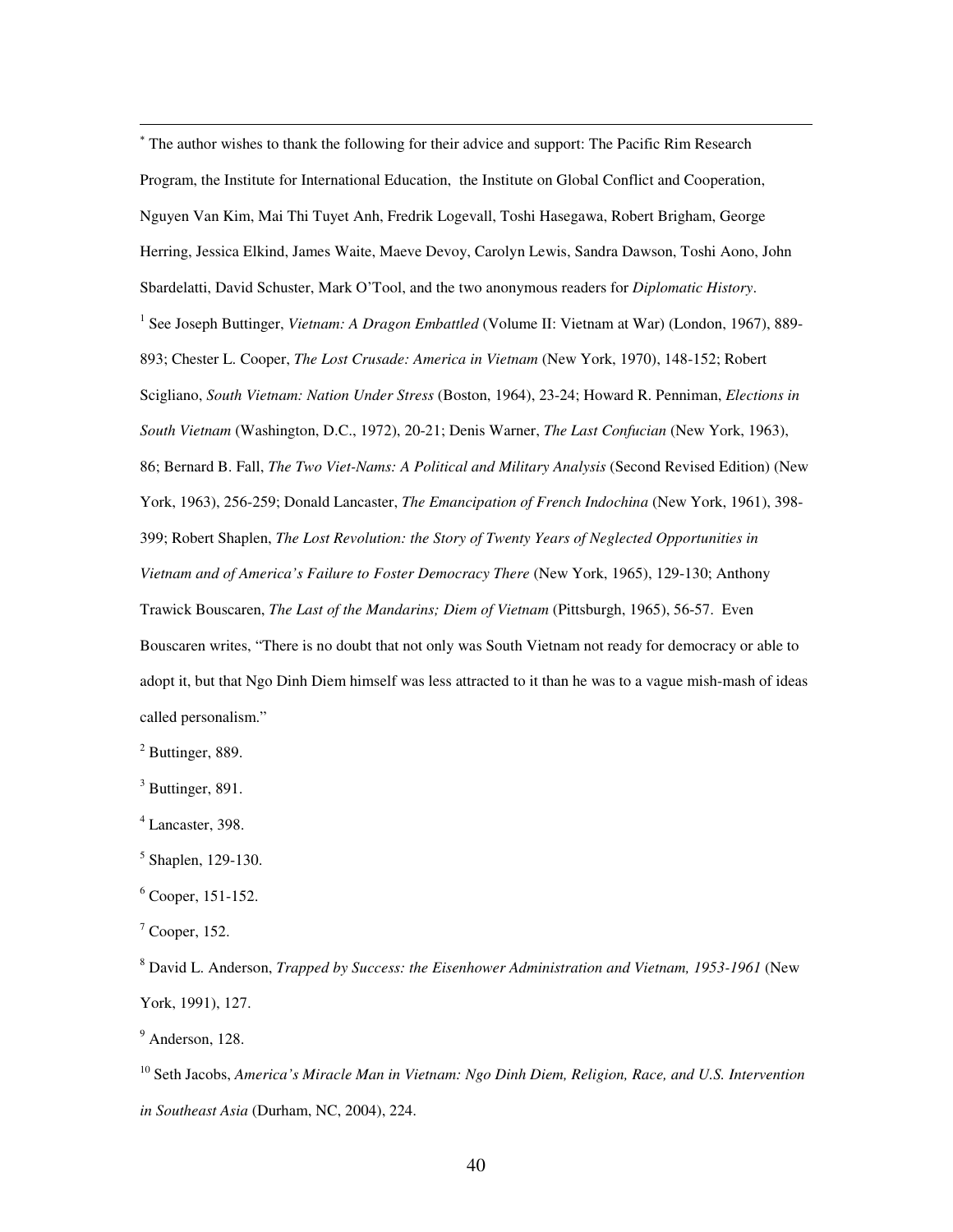$11$  Jacobs, 225.

 $12$  Edward Garvey Miller, "Grand Designs: Vision, Power and Nation Building in America's Alliance with Ngo Dinh Diem, 1954-1960," Ph.D. Dissertation, Harvard University, 2004, 208.

<sup>13</sup> Miller's overall argument is that Diem's vision of nation-building was incompatible with Washington's plans for modernizing South Vietnam. It was not that Diem did not believe in democracy, then, but that his definition of democracy deviated substantially from that of the United States.

14 See David Elliott, *The Vietnamese War: Revolution and Social Change in the Mekong Delta, 1930-1975* (Armonk, NY, 2003); Robert Brigham, *Guerilla Diplomacy: The NLF's Foreign Relations and the Vietnam War* (Ithaca, 1998); Mark Philip Bradley, *Imagining Vietnam and America: The Making of Postcolonial Vietnam, 1919-1950* (Chapel Hill, 2000); Philip E. Catton, *Diem's Final Failure: Prelude to America's War in Vietnam* (Lawrence, KS, 2002); Miller, "Grand Designs."

<sup>15</sup> Michael J. Hogan, "The 'Next Big Thing': The Future of Diplomatic History in a Global Age," *Diplomatic History* 28:1 (January 2004), 1-21; Frank Ninkovitch and Liping Bu, eds., *The Cultural Turn: Essays in the History of U.S. Foreign Relations* (Chicago, 2001).

16 Fredrik Logevall, "Bringing in the 'Other Side': New Scholarship on the Vietnam Wars," *Journal of Cold War Studies* 3 (Fall 2001), 77-93.

 $17$  Since the emergence of modernization theory as an explanation for political and social change emerged in the 1950s, scholars have problematized the concept of tradition versus modernity. Whereas the architects of the theory saw modernization as a progressive, systematic, revolutionary process by which traditional forms would be replaced, revisionists have attacked the reductionistic equation of tradition with backwardness and modernity with economic progress and social virtue. Moreover, they have pointed out that modernity does not simply replace tradition, but combines with it to produce new political and social practices and institutions. For a thorough review of this literature see Samuel P. Huntington, "To Change to Change: Modernization, Development, and Politics," *Comparative Politics* 3:2 (April 1971), 283-322; for more recent assessments see Ronald Inglehart and Wayne E. Baker, "Modernization, Cultural Change, and the Persistence of Traditional Values," *American Sociological Review* 65:1 (February 2000), 19-51; David C. Engerman, Nils Gilman, Mark H. Haefele, Michael E. Latham (eds.), *Staging Growth: Modernization, Development, and the Golbal Cold War* (Boston, 2003); see also Partha Chatterjee, *The*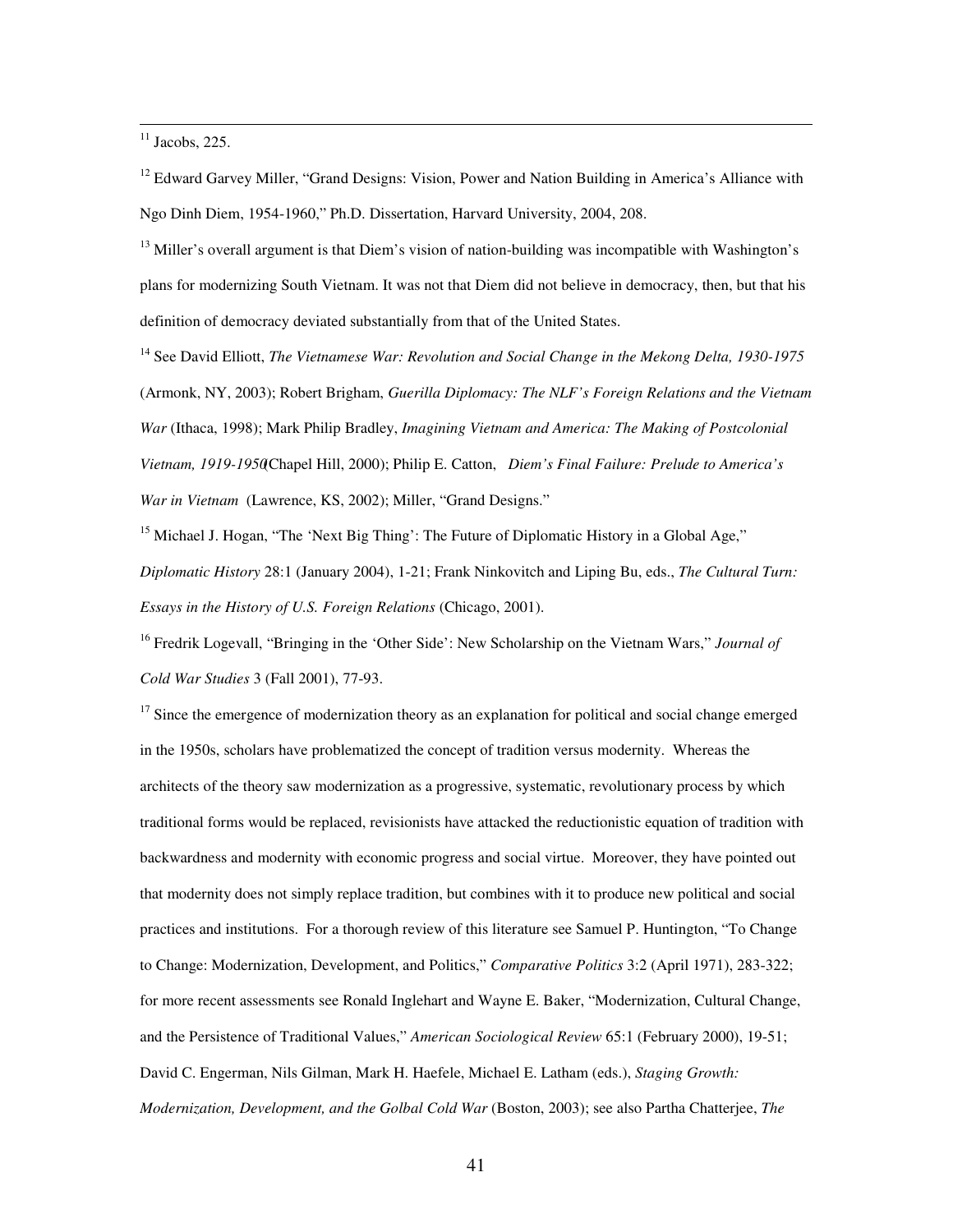#### *Politics of the Governed: Reflections on Popular Politics in Most of the World* (New York, 2004), 6-8.

Partha Chatterjee refers to the coexistence of the traditional and the modern as "dense and heterogeneous time." In the case of South Vietnam at this time, the terms "inherited" and "borrowed" could be used to replace "traditional" and "modern" in order to avoid the impression of value judgments. I have chosen to use the terms modern and traditional because they appeared prevalently in the twentieth-century Vietnamese anti-colonial vocabulary, and are thus the terms that Vietnamese politicians would have used to understand their nation's ongoing process of social and political change.

<sup>18</sup> Struggles over modernization versus the return to traditional values and practices marked the Vietnamese anti-colonial movement throughout the twentieth century. One of the most relevant examples for this study is the debate between traditionalist Phan Boi Chau and modernizer Phan Chau Trinh over the relative merits of monarchy versus democracy. See William J. Duiker, "Phan Boi Chau: Asian Revolutionary in a Changing World," *Journal of Asian Studies* 31:1 (November 1971), 77-88. Duiker demonstrates that even Phan Boi Chau, the most conservative of these two anti-colonial leaders, was torn between his longing for a return to traditional forms and his understanding of the need to modernize to ensure national survival and independence in a changing world.

19 Tony Smith, *America's Mission: The United States and the Worldwide Struggle for Democracy in the Twentieth Century* (Princeton, 1994), 4. Smith identifies the greatest ambition of United States foreign policy since the Spanish-American war as follows: "to promote democracy abroad as a way of enhancing the national security."

<sup>20</sup> Kathryn Statler, "The Diem Experiment and Franco-American conflict over South Vietnam, July 1954-May 1955," *The Journal of American-East Asian Relations* 6:2-3 (Summer-Fall 1997); Daniel P.O'C. Greene, "John Foster Dulles and the End of Franco American Entente in Indochina," *Diplomatic History* 16:4 (Fall 1992). Both Kathryn Statler and Daniel P. O'C. Greene have demonstrated that the United States largely succeeded in eliminating the remnants of French influence in Saigon through a series of talks in mid-May 1955. Nonetheless, the French government retained an interest in influencing the political future of its former colony and especially in preventing violence and injustice towards French citizens still living in Vietnam. Indeed, it was not until after the referendum and Diem's proclamation of the Republic of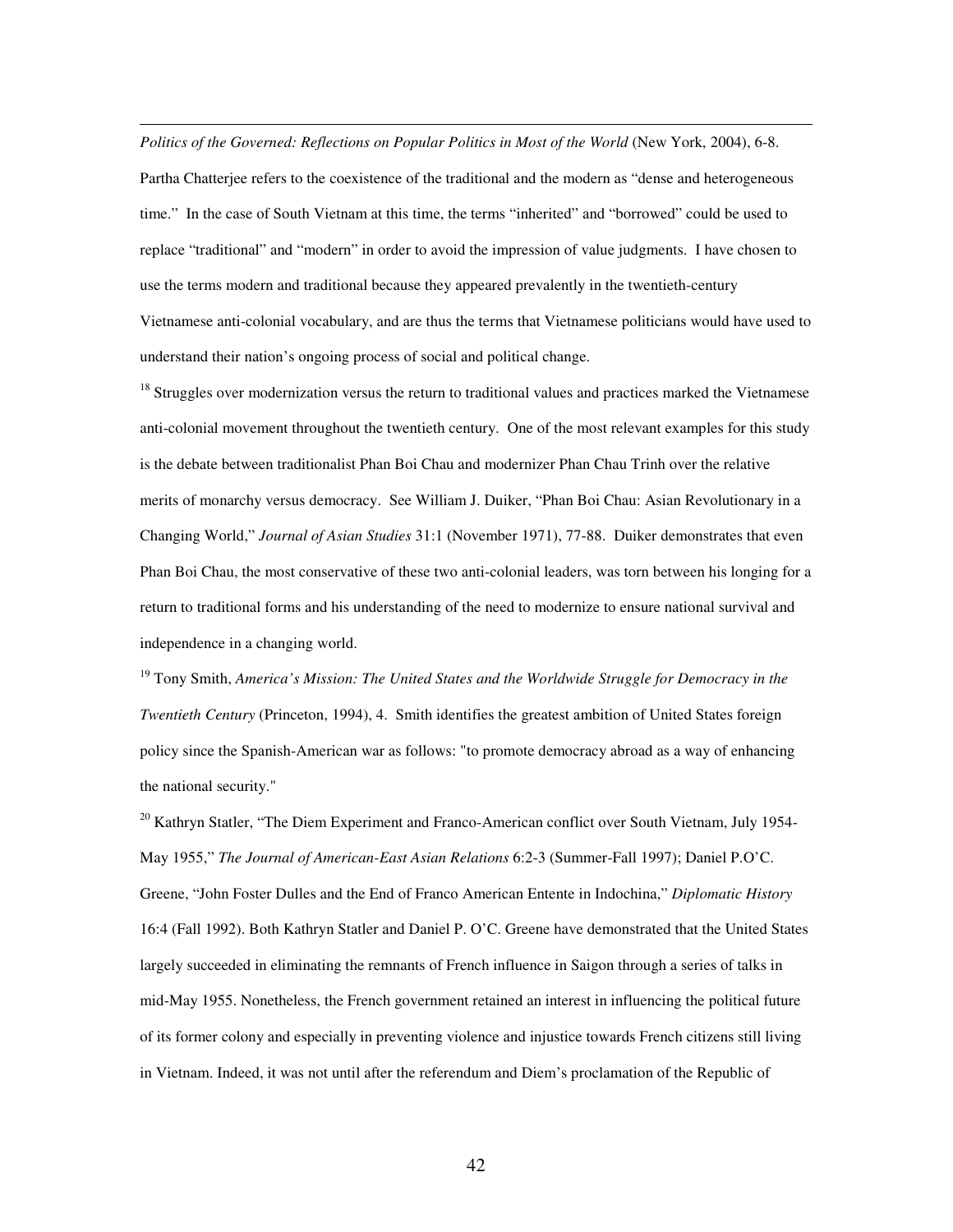Vietnam on 26 October that Diem moved to demand the immediate withdraw of the French Expeditionary Corps from South Vietnam.

 $21$  See Miller, "Grand Designs," 194.

 $^{22}$  Buttinger, 880-884; Robert G. Scigliano, "Political Parties in South Vietnam Under the Republic,"

*Pacific Affairs* (September 1960), 328-329; US Department of State Memorandum of Conversation,

"Briefing on Conditions in Vietnam," 2 May 1955, National Archives and Records Administration

(hereafter NARA), Record Group 59 (hereafter RG), C0008, Reel 3, 751G.00/4-3055.

23 Robert R. Nathan, "The Consequences of Partition" in *Problems of Freedom: South Vietnam since* 

*Independence,* ed. Wesley R. Fishel (New York, 1961), 16.

 $24$  Miller, "Grand Designs," 197.

25 Fall, *The Two Viet-Nams*, 257; Buttinger, 884.

<sup>26</sup> Ban Tuyen Cao cua Phu Ton Nhon Luc 15 Gio Ngay 15-6-1955," Vietnamese National Archives #2 (hereafter VNA2),Phu Tong Thong De Nhat Cong Hoa (hereafter PTTDICH), Folder 18091.

 $^{27}$  Telegram from US Embassy Saigon to Secretary of State, 27 June 1955, NARA, RG59, C0008, Reel 4, 751G.00/6-2755.

 $^{28}$  Telegram from Secretary of State to US Embassy Saigon and US Embassy Paris, 29 June 1955, NARA, RG59, C0008, Reel 4, 751G.00/6-2955.

 $^{29}$  Telegram from US Embassy Saigon to Secretary of State, 7 October 1955, NARA, RG59, C0008, Reel 5, 751G.00/10-755; Telegram from US Embassy Saigon to Department of State, "The Government's Case

Against Bao Dai," 18 October 1955, NARA, RG59, C0008, Reel 5, 751G.00/10-1855.

30 See Donald Lancaster, *The Emancipation of French Indochina* (London, 1961), 398.

<sup>31</sup> Telegram from US Embassy Paris to Secretary of State, 14 October 1955, NARA, RG59, C0008, Reel 5, 751G.00/10-1355; "Bao Dai Condemns Diem Referendum," *New York Times*, 14 October 1955; "Diem and Bao Dai," *New York Times*, 15 October 1955.

 $32$  See Telegram from US Embassy Paris to Secretary of State (contains text of message addressed by Bao Dai to the Vietnamese people), 19 October 1955, NARA, RG59, C0008, Reel 5, 751G.00/10-1955. Bao Dai did deliver a message to the Vietnamese people, but there is no evidence that it was broadcast widely, if at all, within the borders of South Vietnam.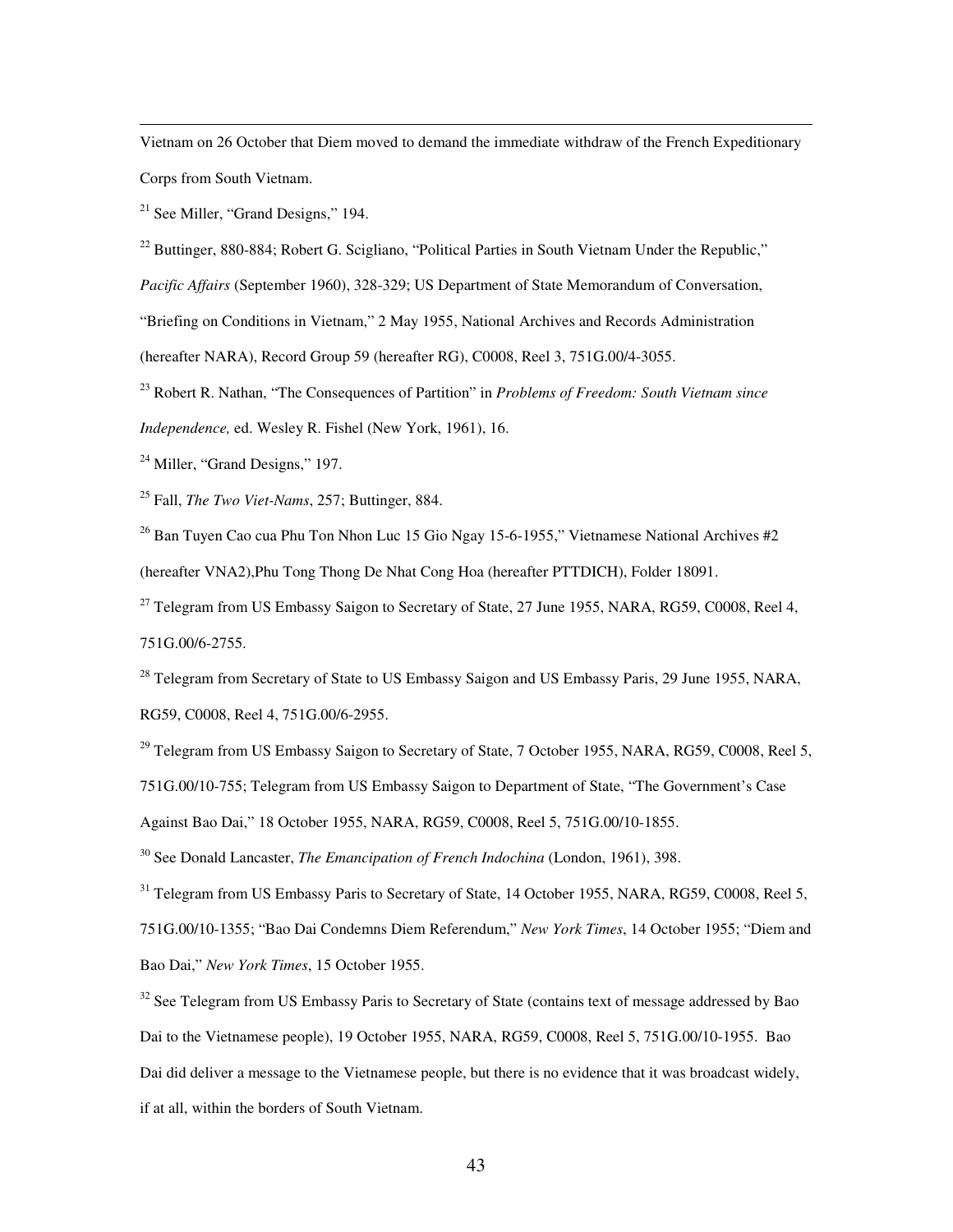33 "La Revocation de Ngo Dinh Diem Par Bao Dai—Extrait du Bulletin des Ecoutes du Haut Commissariat de la Republique Francaise au Vietnam No. 2849 du 20 Octobre 1955," VNA2, PTTDICH, Folder 18092; "Bao Dai 'Removes' Vietnam Premier," *New York Times*, 19 October 1955; Telegram from US Embassy Paris to Secretary of State (containing text of Bao Dai's letter), 18 October 1955, NARA, RG59, C0008, Reel 5, 751G.00/10-1855.

<sup>34</sup> Telegram from US Embassy Paris to Secretary of State, 20 October 1955, NARA, RG59, C0008, Reel 5, 751G.00/10-2055.

<sup>35</sup> *Lua Song*, 27 October 1955; "Ket Qua Cuoc Trung Cau Dan Y Ngay 23 Thang 10 Nam 1955," 26 October 1955, VNA2, PTTDICH, Folder 639. Official election returns show 5,721,735 of 5,828,907 ballots cast in favor of removing Bao Dai from office and charging Ngo Dinh Diem with the responsibility to establish a Republican government.

36 "Ban Tuyen Cao Cua Quoc Truong Viet Nam," 26 October 1955, VNA2, PTTDICH, Folder 18097.

<sup>37</sup> Bradley, *Imagining Vietnam and America*; Bradley, "Becoming *Van Minh*: Civilizational Discourse and Visions of the Self in Twentieth-Century Vietnam," *Journal of World History* 15:1 (2004), 65-83.

 $38$  Catton, 37.

39 Edward Miller, "Vison, Power and Agency: The Ascent of Ngo Dinh Diem, 1945-1954," *Journal of Southeast Asian Studies* 35:3 (October 2004), 433.

 $40$  Catton, 40-41.

41 Cao Van Luan, *Ben Giong Lich Su, 1940-1965* (Glendale, 1986) 282 -287.

42 Lee H. Yearley, "Toward a Typology of Religious Thought: A Chinese Example," *The Journal of Religion* 55:4 (October 1975), 428; see also Robert Petit, *La Monarchie Annamite* (Paris, 1931), especially 37-47.

43 Stephen B. Young, "The Mandate and Politics in Vietnam," in *Electoral Politics in South Vietnam*, ed. John C. Donnell and Charles A. Joiner (Lexington, MA, 1974), 13-34; see also Nguyen The Anh, "From Indra to Maitreya: Buddhist Influence in Vietnamese Political Thought," *Journal of Southeast Asian Studies* 33:2 (June 2002), 225-241. Nguyen points out that the notion of a virtuous ruler was also an important element of Vietnam's Buddhist tradition.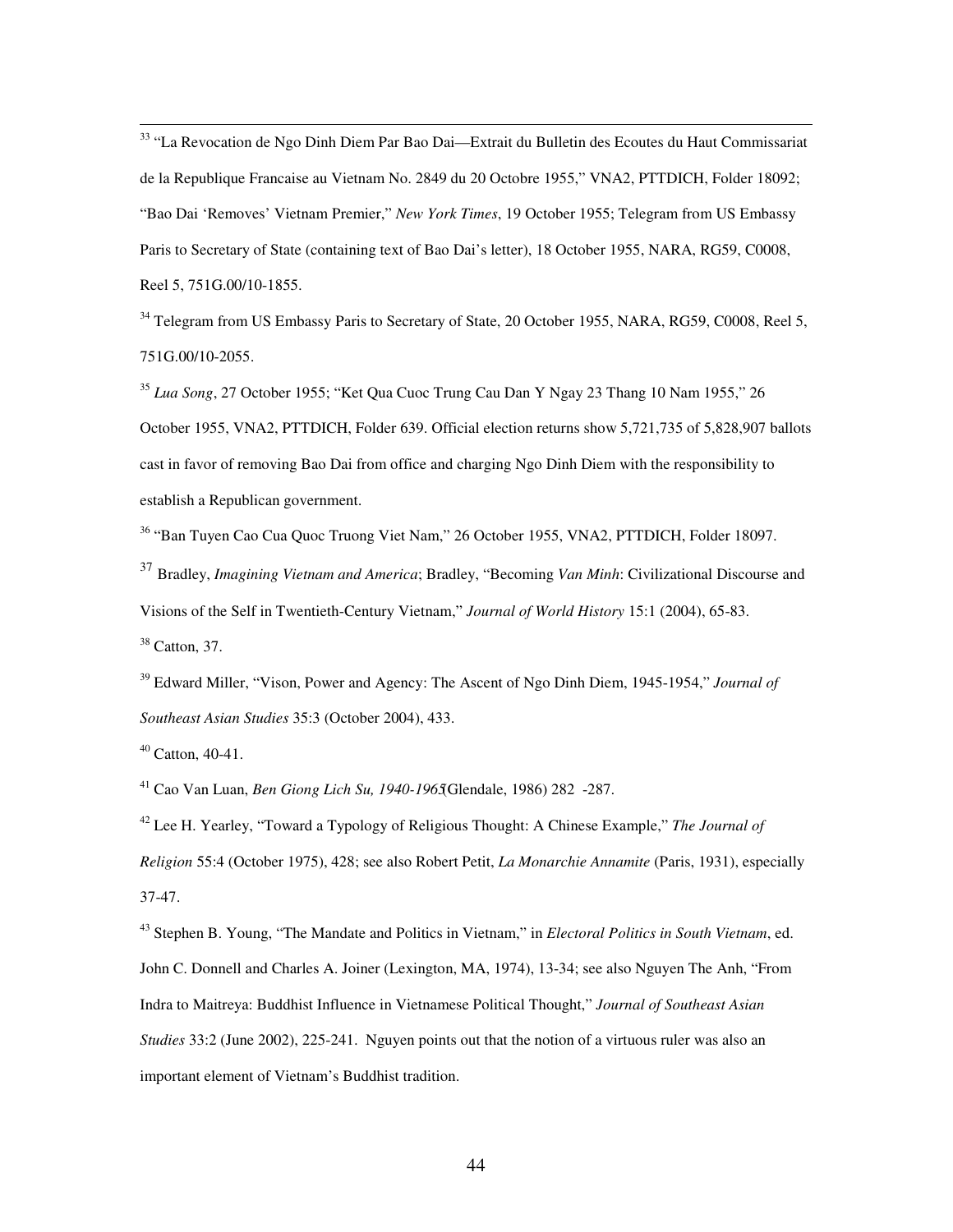44 John T. McAlister Jr. and Paul Mus, *The Vietnamese and Their Revolution* (New York, 1970), 67-69.

 $45$  McAlister and Mus, 114.

<sup>46</sup> D. Howard Smith, "The Significance of Confucius for Religion," *History Religions* 2:2 (Winter 1963), 248.

47 Peter R. Moody, Jr., *Political Opposition in Post-Confucian Society* (New York, 1988), 1.

 $48$  Young, 13-34.

49 Gerald Cannon Hickey, *Village in Vietnam* (New Haven, 1964), xv.

50 K.W. Taylor, "Vietnamese Confucian Narratives," in *Rethinking Confucianism,* ed. Benjamin Elman, John B. Duncan, Herman Ooms (Los Angeles, 2002), 337.

51 R.B. Smith, "The Development of Opposition to French Rule in Southern Vietnam, 1880-1940," *Past and Present* 54 (February 1972), 95.

52 For one popular example of this, see Frances FitzGerald, *Fire in the Lake: The Vietnamese and the Americans in Vietnam* (New York, 1972).

53 Fall, *The Two Viet-Nams*, 237. Fall writes, "It was perhaps out of faithfulness to the *mystique* of the monarchy as such that that Diem decided in 1955 to oust its unworthy representative, Bao-Dai."

<sup>54</sup> Telegram from US Embassy Saigon to Secretary of State, 21 October 1955, NARA, RG59, C0008, Reel

5, 751G.00/10-2155.

55 "Mot Tai Lieu Dac Biet Chua Bao Nao Noi Toi: Cuoc Doi cua Bao Dai," *Thoi Dai,* 4 August 1955.

<sup>56</sup> For a brief description of Khai Dinh's apparently unremarkable and often criticized reign see Oscar Chapuis, *The Last Emperors of Vietnam: From Tu Duc to Bao Dai* (Westport, CT, 2000), 27; Bruce McFarland Lockhart, *The End of the Vietnamese Monarchy* (New Haven, 1993).

57 "Cuoc Doi Tinh Ai Ly Ky cua Bao Dai: Bao Dai la Con Mot…Thang Mu An Luong cua Tu Cung Thai Hau," *Thoi Dai,* 5 August 1955.

 $<sup>58</sup>$  Anti-colonialism and anti-French sentiments were, of course, nothing new to Vietnam by this time. Up</sup> until Diem's appointment, however, leaders of the State of Vietnam had been relative Francophiles. For discussion of earlier anti-colonial movements see Peter Zinnoman, *The Colonial Bastille: A History of Imprisonment in Vietnam, 1862-1940*; Mus and McAlister, *The Vietnamese and their Revolution*; David G. Marr, *Vietnamese Tradition on Trial, 1920-1945* (Berkeley, 1981); Hue-Tam Ho-Tai, *Radicalism and the*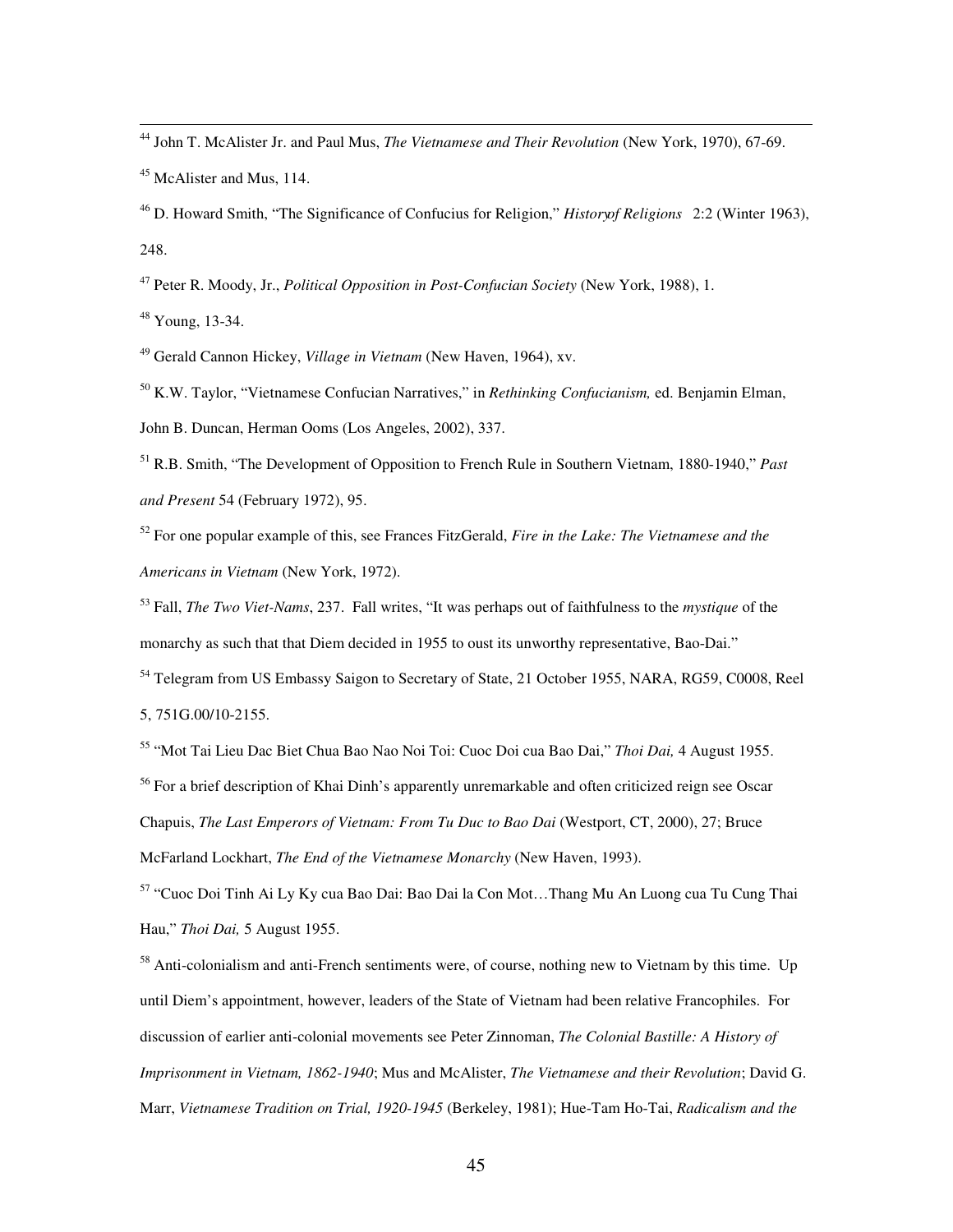*Origins of the Vietnamese Revolution* (Cambridge, 1992); William J. Duiker, *The Rise of Nationalism in Vietnam, 1900-1941* (Ithaca, 1976). For discussion of Diem's anti -French background see Denis Warner, *The Last Confucian* (New York, 1963); Edward Miller, "Vison, Power and Agency," 433-458. 59 "Cuoc Doi Tinh Ai Ly Ky cua Bao Dai: Tu Cung Thai Hau So Con Lau Ay Vo Dam de Con Tay Lai," *Thoi Dai*, 8 August 1955.

60 "Cuoc Doi Tinh Ai Ly Ky cua Bao Dai: Bao Dai Lay Vo voi Cai Ten Tay," *Thoi Dai*, 9 August 1955. <sup>61</sup> *Thoi Dai*, 9 August 1955.

 $62$  "Cuoc Doi Tinh Ai Ly Ky cua Bao Dai: Co Marie Jeanne Henriette la Con Nao ma Quyen Ru Noi Bao Dai," *Thoi Dai*, 11 August 1955.

63 "Cai An Tinh Ai Lich Su cua Bao Dai: Vua Co The Lay Vo Ngoai Quoc co Nhieu Vo, Nhieu Con Khong?" *Thoi Dai*, 27 August 1955.

64 "Cuoc Doi Tinh Ai Cua Bao Dai: Mot Cuoc Chay Dua Chinh Tri Bang…Ai Tinh Giua Nam Phuong Henriette va Co Gai Hop Dem Evelyn Riva," *Thoi Dai,* 16 August 1955.

65 "Truat Phe Bao Dai la Y Nguyen cua Nhan Dan," *Thoi Dai*, 21 October 1955.

66 "Tuyen Cao cua Uy Ban Nhan Dan Trung Cau Dan Y Goi Dong Bao Toan Quoc," *Tieng Chuong*, 8 October 1955; see also "Bao Dai Con Mua Roi Den Bao Gio," *Lua Song*, 30 September 1955; "Bao Dai: Tru Danh Bu Ninh Dang Dao Ho Chon Minh Trong Am Muu Tay Sai Cho Viet Cong," *Lua Song*, 10 Oct 1955; "Bao Dai va Viet Cong," *Dan Chu*, 26 September 1955; "La Collusion de Bao Dai avec les Communistes et les Colonialistes," *Vietnam Presse*, 11 October 1955, VNA2, PTTDICH, Folder 18092. These are just a few examples of the barrage of articles in the South Vietnamese press in the month prior to the referendum that identified Bao Dai as a puppet emperor and accused him of colluding with the communists and the French to sell Vietnam to outside forces.

67 "Chung Quanh Vu Bao Dai Bi Mat Lien Lac Voi Viet Cong Tron Trach Nhiem," *Lua Song*, 30 September 1955.

<sup>68</sup> For several examples of these formulaic petitions, see VNA2, PTTDICH, Folder 18091.

 $69$  Hinh was the son of former State of Vietnam Prime Minister Nguyen Van Tam, and there was some speculation that he sought to overthrow Diem to make room for his father's return to power in South Vietnam.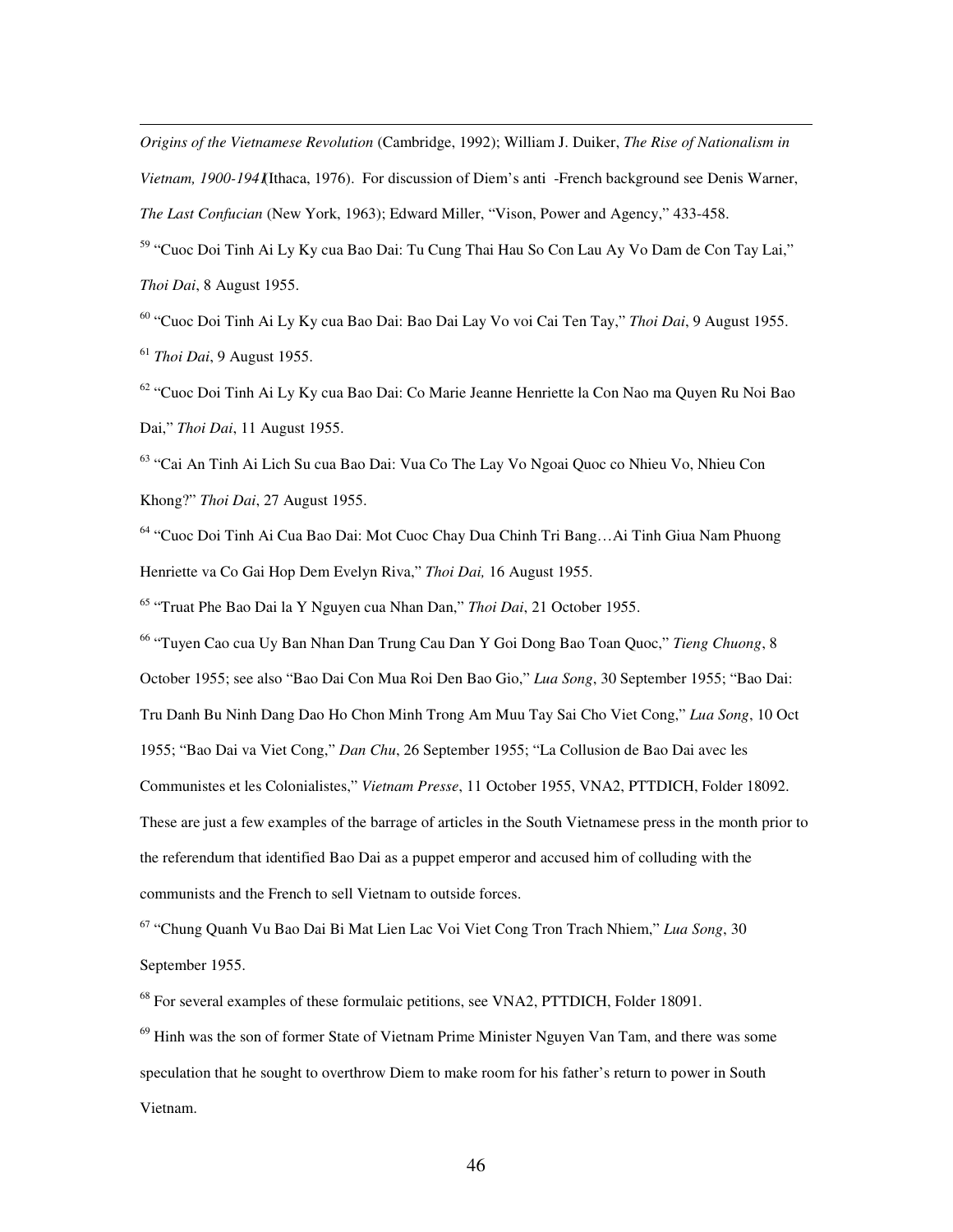70 For more on the roots of Bao Dai's relationship with the sects see Jayne Susan Werner, *Peasant Politics*  and Religious Sectarianism: Peasant and Priest in the Cao Dai in Viet Nam (New Haven, CT, 1981), 53; See also Archimedes A. Patti, *Why Vietnam? Prelude to America's Albatross* (Berkeley, 1980), 445. 71 "Biet Xu Dung La Phieu Nghia la Biet Bao Ve Quyen Loi Cho Chinh Minh," *Lua Song*, 20 October 1955.

72 Lancaster, 382-397.

73 "Chung Quang Vu Bao Dai Bi Mot Lien Lac Voi Viet Cong," *Saigon Moi*, 30 September 1955; "Bu Nhin Bao Dai Lien Lac voi Doc Tai V.C. de Du Dinh No Le Hoa Nhan Dan Viet Nam Mot Lan Nua," *Lua Song*, 1 October 1955; "Bao Dai va Viet Cong," *Dan Chu*, 26 September 1955; Petitions to depose Bao Dai, VNA2, PTTDICH, Folder 18091.

74 Chaterjee, 27.

 $<sup>75</sup>$  Miller, "Grand Designs," 204-210. In his dissertation, Miller uses Vietnamese sources to provide a more</sup> nuanced interpretation of Diem's goals surrounding the referendum. He notes that Diem intended the referendum to be "an initial exercise in democracy which would pave the way for the early establishment of a directly elected National-Assembly." He does not, however, delve into the details of Diem's efforts to disseminate his notions of democracy within Vietnam.

<sup>76</sup> "Tuyen Bo Cua Ong Tong Tuong Noi Vu Phat Ngon Nhan Chinh Phu ve Trung Cau Dan Y," VNA2, PTTDICH, Folder 18094.

 $^{77}$  "Tuyen Bo Cua Ong Tong Tuong Noi Vu Phat Ngon Nhan Chinh Phu ve Trung Cau Dan Y," VNA2, PTTDICH, Folder 18094.

 $78$  "Translation of the Governmental Declaration October 19, 1955," VNA2, PTTDICH, Folder 18094.  $79$  "Loi Tuyen Bo Truyen Thanh Cua Thu Tuong Chanh Phu," 22 October 1955, VNA2, PTTDICH, Folder 639.

80 "Tai Lieu Hoc Tap Ve Cuoc Trung Cau Dan Y Ngay 23-10-1955," VNA2, PTTDICH, Folder 639. <sup>81</sup> "Muc Dich va Y Nghia Truat Phe Bao Dai," VNA2, PTTDICH, Folder 639. This educational pamphlet explains Diem's reasons for deposing Bao Dai at the current time and the potential benefits of doing so. 82 "Quan Niem Doc Tai va Quan Niem Dan Chu," *Thoi Luan*, 20 August 1955.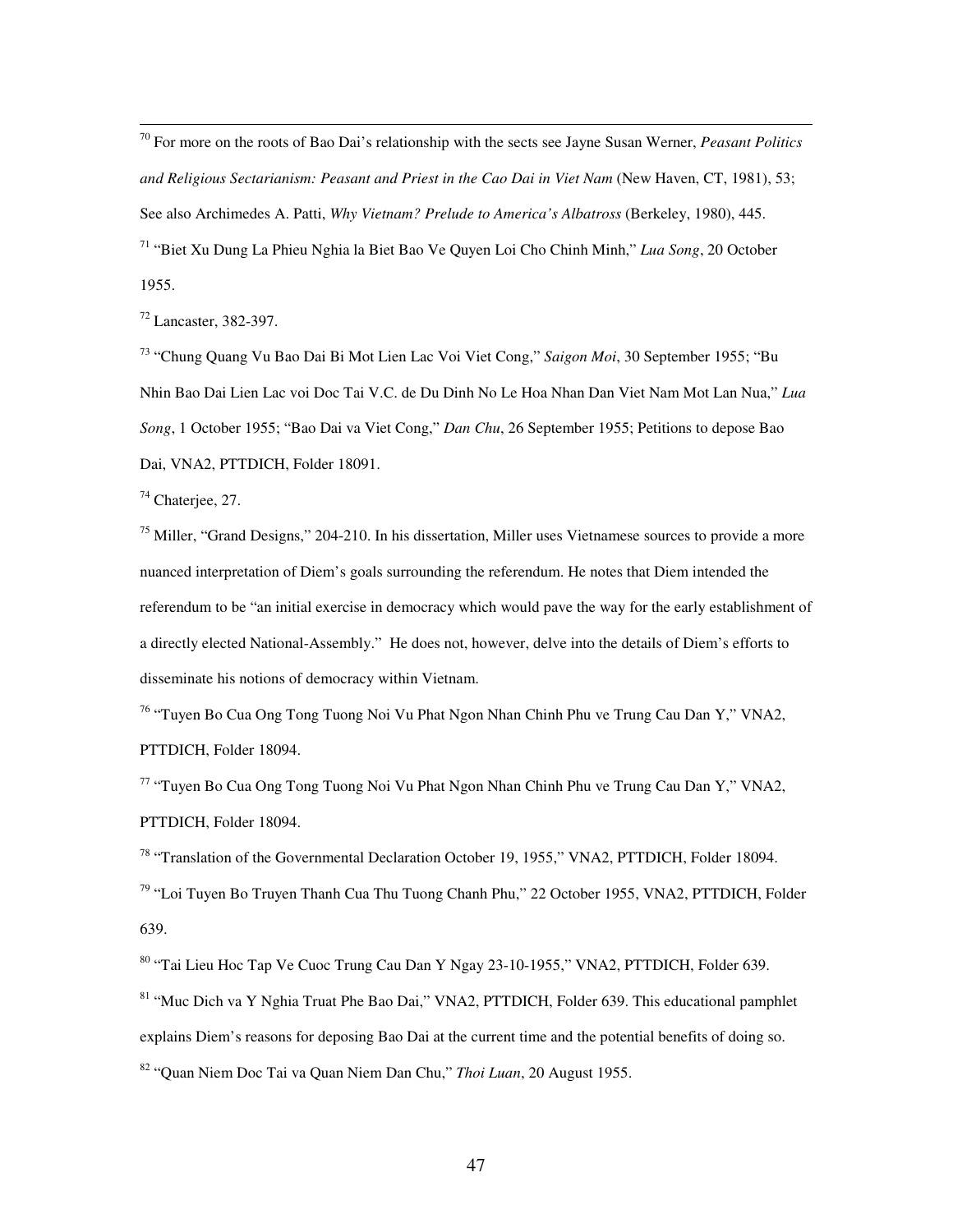83 See Carlyle A. Thayer, *War by Other Means: National Liberation and Revolution in Viet-Nam 1954- 1960* (Boston, 1989), especially 26-45.

84 "Cuoc Dau Phieu Dan Chu Nhat tu Xua Toi Nay o Viet Nam," *Lua Song*, 15 October 1955.

85 For a discussion of the international response to this, see Ilya V. Gaiduk, *Confronting Vietnam: Soviet Policy toward the Indochina Conflict, 1954-1963* (Washington, D.C., 2003), especially 69-83.

 $86$  Telegram from the Ambassador to Vietnam (Reinhardt) to the Department of State, June 29, 1955," *Foreign Relations of the United States, 1955-1957, Volume I* (Washington, D.C., 1985), 470; Telegram from US Embassy Saigon to Secretary of State, 29 June 1955, NARA, RG59, C0008, Reel 4, 751G.00/6- 2955. Ambassador Reinhardt reported to Secretary Dulles that Vu Van Mau informed him in strictest confidence that Diem's cabinet was considering holding a referendum to depose Bao Dai at this time.  $87$  See Gaiduk, 69. This announcement was a response to Pham Van Dong's June statement that the DRV

was willing to hold a consultative conference on elections. By taking this step, Diem defied American advice to pursue consultations with the DRV in hopes the communists would balk at numerous provisions for free elections and thus assume the blame for breaching the Geneva agreement.

88 "Loi Tuyen Bo Truyen Thanh cua Ngo Thu Tuong Ngay 16-7-55," *Thoi Dai*, 18 October 1955; Nguyen Van Minh, *Lich Su Khang Chien Chong My Cuu Nuoc, 1955-1975* (Tap II) (Hanoi, 1996), 63; Patti, 447. <sup>89</sup> *Ngon Luan*, 8 August 1955.

90 See Fall, *The Two Vietnams*, 270.

91 "Lam The Nao Mot Cuoc Tong Tuyen Cu Tu Do o Viet Nam," *Thoi Luan*, 15 August 1955.

 $92$  "Tuyen Bo Cua Ong Tong Tuong Noi Vu Phat Ngon Nhan Chinh Phu ve Trung Cau Dan Y," VNA2, PTTDICH, Folder 18094.

 $93$  Telegram from US Embassy Saigon to Secretary of State, 27 September 1955, NARA, RG59, C0008, Reel 5, 751G.00/9-2755.

<sup>94</sup> "Vietnamese National Assembly and other Political Reforms," Memo from Kenneth T. Young to Mr. Robertson and Mr. Sebald, 5 October 1955, NARA, RG59, C0008, Reel 5, 751G.00/10-555.

<sup>95</sup> Telegram from US Embassy Saigon to Secretary of State, 29 September 1955, NARA, RG59, C0008, Reel 5, 751G.00/9-2955.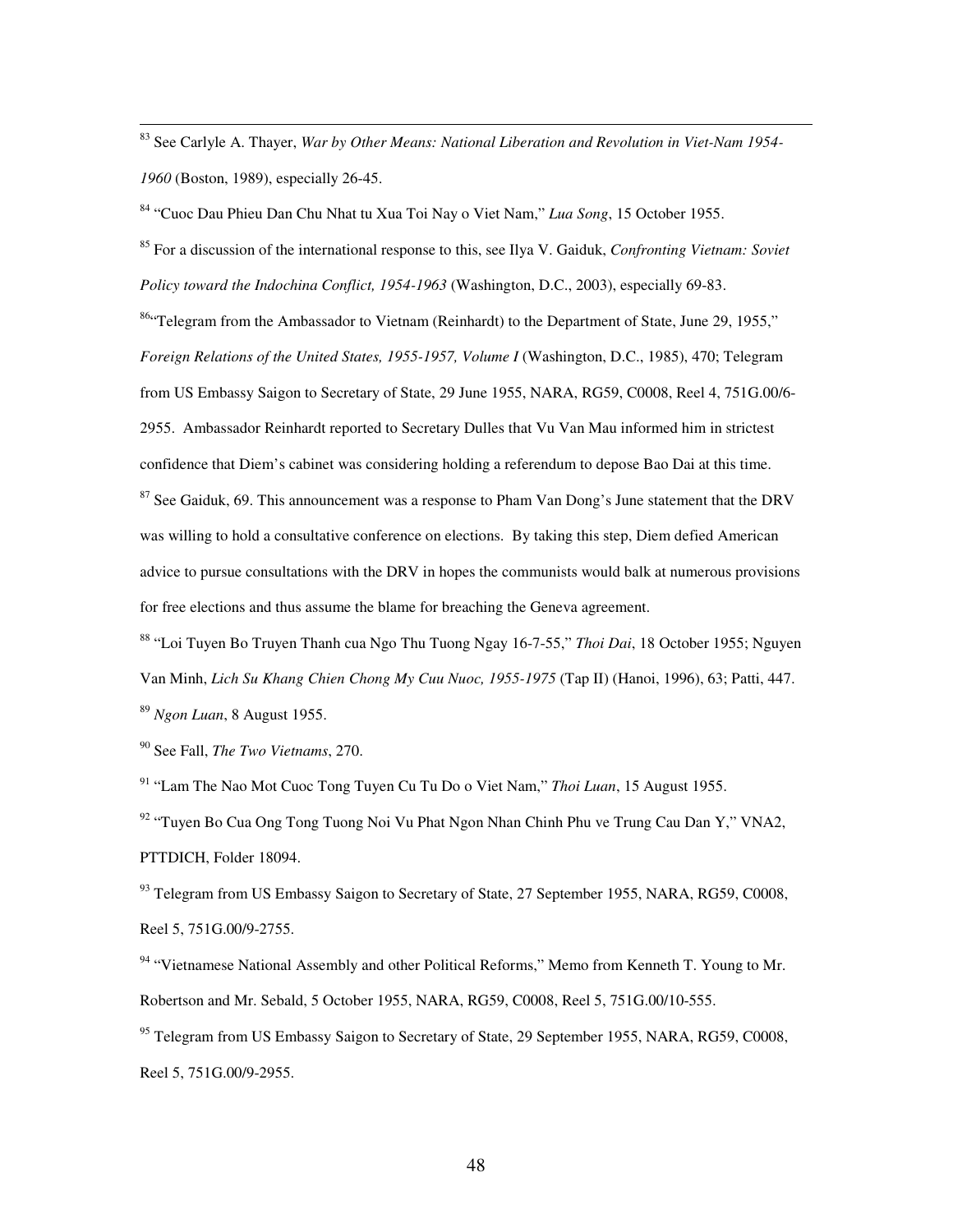<sup>96</sup> Telegram from US Embassy Saigon to Secretary of State, 17 October 1955, NARA, RG59, C0008, Reel 5, 751G.00/10-1755.

 $97$  Telegram from Secretary of State to US Embassy Paris, US Embassy London, and US Embassy Saigon,

20 October 1955, NARA, RG59, C0008, Reel 5, 751G.00/10-2055.

98 "Diem Makes Plea on Today's Vote," *New York Times*, 23 October 1955.

99 "Nhung Dieu Quan Trong ve Viec Trung Cau Dan Y Ngay 23-10 Toi Day," *Tieng Chuong*, 12 October

1955; see also "Organization du Referendum," 10 October 1955, VNA2, PTTDICH, Folder 18093.

<sup>100</sup> Ballot for 23-10-1955 referendum to depose Bao Dai, VNA2, PTTDICH, Folder 18093; "Background of

Plebiscite," *New York Times*, 23 October 1955; "Les Electeurs du Sud-Vietnam Vont Choisir sur

Photographie Entre le Bon Ngo Dinh Diem el le Vilain Bao-Dai," *Liberation*, 11 October 1955; "Mr.

Diem's Lucky Color," *The Economist*, 29 October 1955.

101 Edward Geary Lansdale, *In the Midst of Wars: an American's Mission to Southeast Asia* (New York, 1972), 333-334.

<sup>102</sup> "A Review of Election Processes in South Vietnam," Directorate of Intelligence, 9 March 1966, NARA, CREST, CIA-RDP79T00826A000400010040-7.

<sup>103</sup> "A Review of Election Processes in South Vietnam," Directorate of Intelligence, 9 March 1966, NARA,

CREST, CIA-RDP79T00826A000400010040-7.

<sup>104</sup> Telegram from US Embassy Saigon to Secretary of State, 25 October 1955, NARA, RG59, C0008, Reel 5, 751G.00/10-2555.

<sup>105</sup> "Phieu Tin Tuc Hoat Dong Quoc Gia Hoa Hao Tran Van Soai," 4 November 1955, VNA2, PTTDICH, Folder 4320.

106 "New Leader in Asia," *Missourian*, 25 October 1955, VNA2, PTTDICH, Folder 18096; "South Vietnam and the Saar," *Desert News*, 25 October 1955, VNA2, PTTDICH, Folder 18096; "Diem Gives South Vietnam Rallying Point and a Chance," Milwaukee, Wisconsin *Journal*, 26 October 1955, VNA2, PTTDICH, Folder 18096. This folder at the Vietnamese National Archives #2 (PTTDICH, Folder 18096) includes clippings from several American and French newspapers regarding the Vietnamese referendum. 107 "Vietnam Sticks with Diem," Dayton, Ohio *News*, 25 October 1955, VNA2, PTTDICH, Folder 18096.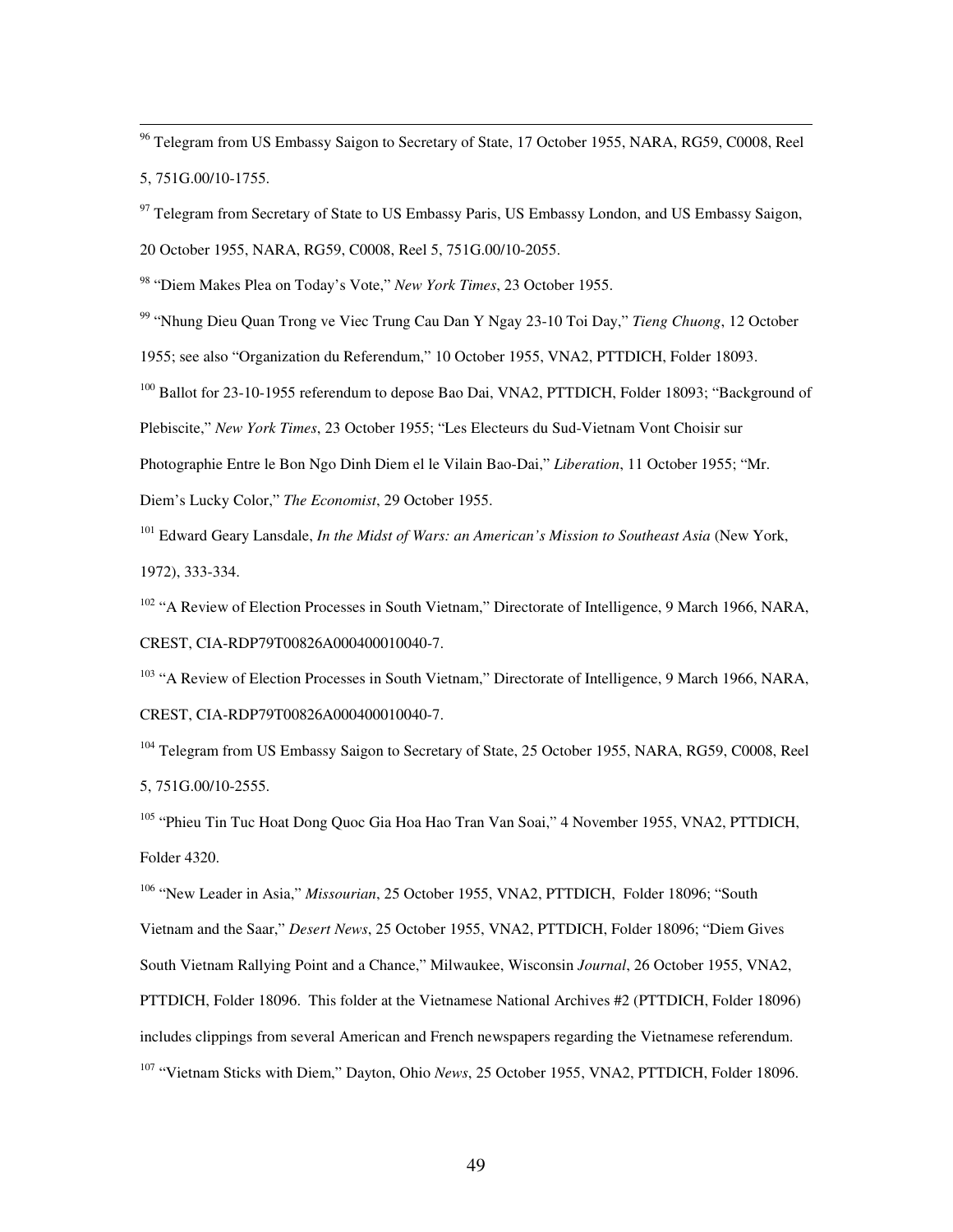108 Henry R. Lieberman, "Diem Moves to Strengthen an Independent Vietnam," *New York Times*, 30 October 1955.

109 "South Viet-Nam Voters Repudiate Ex-Emperor," *Los Angeles Times*, 24 October 1955.

110 "Diem Sees Delay on Unity Upheld," *New York Times*, 26 October 1955.

111 Lieberman, *New York Times*, 30 October 1955.

112 "Retired by Request: Bao Dai Joins the Exes," New Orleans, Louisiana *Item*, 26 October 1955, VNA2,

PTTDICH, Folder 18096; "The Boot for Bao Dai," Snyder, Texas *News*, 26 October 1955, VNA2,

PTTDICH, Folder 18096.

<sup>113</sup> Assorted articles from the Luce Press Clipping Bureau, VNA2, PTTDICH, Folder 18096.

<sup>114</sup> US Embassy Saigon to Secretary of State, 20 October 1955, NARA, RG59, C0008, Reel 5, 751G.00/10-1955.

115 "La Signification Politique du Referendum du 23 Octobre au Sud-Vietnam," *La Tribune des Nations*, 21 October 1955, VNA2, PTTDICH, Folder 18096.

116 "Les Electeurs Choisissent Entre Diem et Bao Dai," *France-Soir*, 24 October 1955, VNA2, Folder 18096.

117 "Le Vietnam de M. Diem se Prononce Demain Pour ou Contre Bao Dai," *Combat*, 22 October 1955,

VNA2, PTTDICH, Folder 18096; "Le Cirque Diem Organise le Referendum Anti-Bao Dai," *Le Populaire*, 22 October 1955, VNA2, PTTDICH, Folder 18096.

118 "Vietnam: Succes de Diem Assure, Mais 50% d'Abstentions," *L'Express*, 24 October 1955, VNA2,

PTTDICH, Folder 18096; "Sud-Vietnam: 50% d'Abstentions au 'Referendum Diem,'" *l'Humanite*, 24 October 1955, VNA2, PTTDICH, Folder 18096.

<sup>119</sup> Nathan, 13-14. Some historians, on the contrary, have argued against the political relevance and sincerity of Diem's critics. Nathan claims that, as a consequence of America's replacement of France as the predominant foreign influence on Vietnamese political affairs, there was "a burst of democratic and pseudo-democratic ideas and propaganda across the political spectrum. Pious democratic credos were uttered by men who had till then been considered power-hungry political scoundrels" Such uses of democratic rhetoric by Cao Dai and Hoa Hao generals and their allies was, according to Nathan, insignificant because none of these men ended up rising to power.